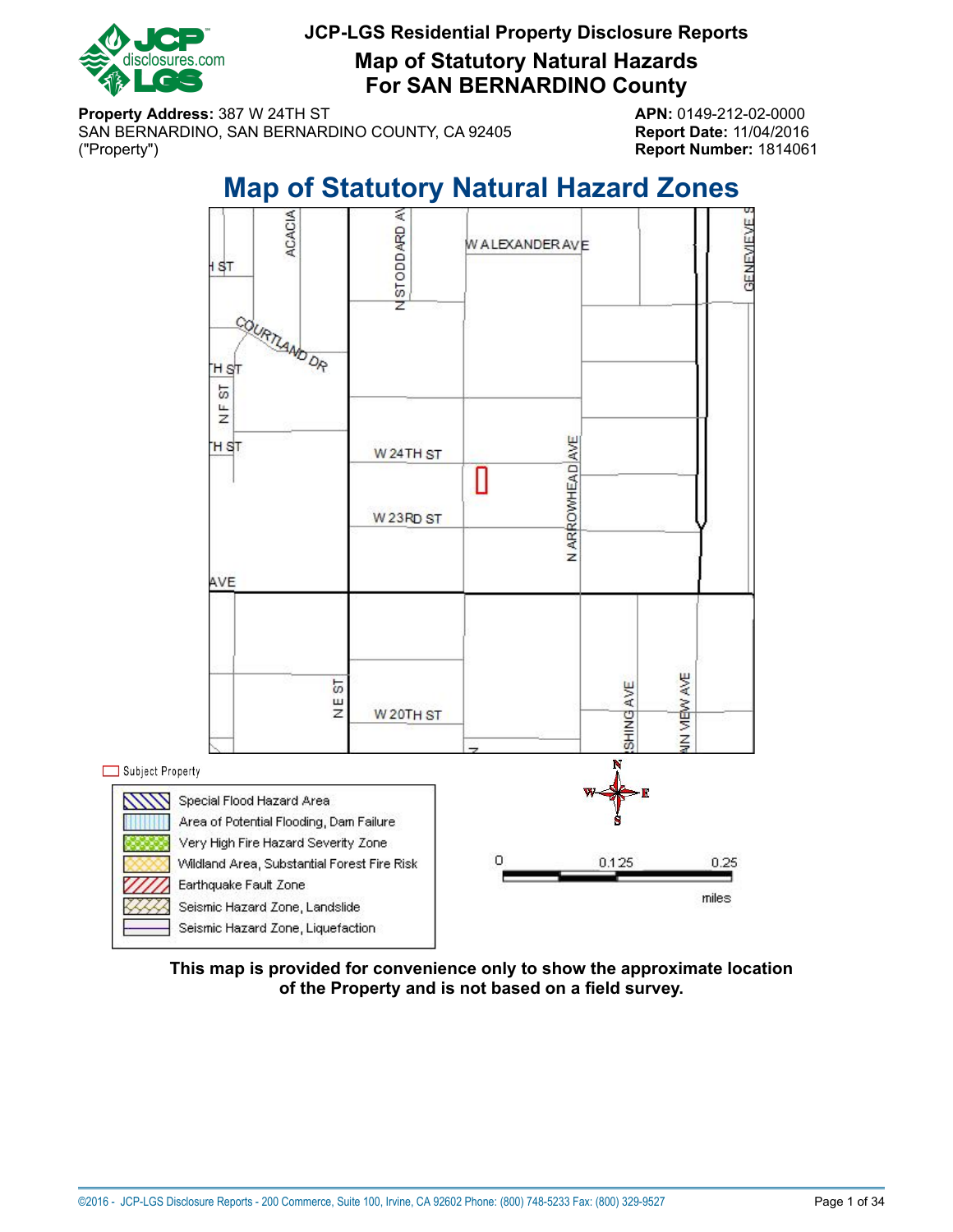

## **JCP-LGS Residential Property Disclosure Reports Natural Hazard Disclosure (NHD) Report For SAN BERNARDINO County**

**Property Address:** 387 W 24TH ST **APN:** 0149-212-02-0000 SAN BERNARDINO, SAN BERNARDINO COUNTY, CA 92405 **Report Date:** 11/04/2016 ("Property") **Report Number:** 1814061

# **Statutory Natural Hazard Disclosure ("NHD") Statement and Acknowledgment of Receipt**

<span id="page-1-0"></span>The transferor and his or her agent(s) or a third-party consultant disclose the following information with the knowledge that even though this is not a warranty, prospective transferees may rely on this information in deciding whether and on what terms to purchase the Property. Transferor hereby authorizes any agent(s) representing any principal(s) in this action to provide a copy of this statement to any person or entity in connection with any actual or anticipated sale of the Property.

The following are representations made by the transferor and his or her agent(s) based on their knowledge and maps drawn by the State. This information is a disclosure and is not intended to be part of any contract between the transferee and the transferor. THIS REAL PROPERTY LIES WITHIN THE FOLLOWING HAZARDOUS AREA(S):

**A SPECIAL FLOOD HAZARD AREA** (Any type Zone "A" or "V") designated by the Federal Emergency Management Agency

Yes No X Do not know and information not available from local jurisdiction

**AN AREA OF POTENTIAL FLOODING** shown on a dam failure inundation map pursuant to Section 8589.5 of the Government Code.

 $Yes  $\sim$  No X  $\sim$  Do not know and information not available from local jurisdiction$ 

**A VERY HIGH FIRE HAZARD SEVERITY ZONE** pursuant to Section 51178 or 51179 of the Government Code. The owner of this Property is subject to the maintenance requirements of Section 51182 of the Government Code.

Yes  $N<sub>0</sub> X$ 

**A WILDLAND AREA THAT MAY CONTAIN SUBSTANTIAL FOREST FIRE RISK AND HAZARDS** pursuant to Section 4125 of the Public Resources Code. The owner of this Property is subject to the maintenance requirements of Section 4291 of the Public Resources Code. Additionally, it is not the state's responsibility to provide fire protection services to any building or structure located within the wildlands unless the Department of Forestry and Fire Protection has entered into a cooperative agreement with a local agency for those purposes pursuant to Section 4142 of the Public Resources Code.

Yes No **X** 

**AN EARTHQUAKE FAULT ZONE** pursuant to Section 2622 of the Public Resources Code.

 $Yes$  No  $X$ 

**A SEISMIC HAZARD ZONE** pursuant to Section 2696 of the Public Resources Code.

Yes (Landslide Zone) Yes (Liquefaction Zone)

No $\frac{\mathbf{M}}{2}$  Map not yet released by state  $\mathbf{X}$ 

THESE HAZARDS MAY LIMIT YOUR ABILITY TO DEVELOP THE REAL PROPERTY, TO OBTAIN INSURANCE, OR TO RECEIVE ASSISTANCE AFTER A<br>DISASTER. THE MAPS ON WHICH THESE DISCLOSURES ARE BASED ESTIMATE WHERE NATURAL HAZARDS EXIST. THEY AR INDICATORS OF WHETHER OR NOT A PROPERTY WILL BE AFFECTED BY A NATURAL DISASTER. TRANSFEREE(S) AND TRANSFEROR(S) MAY WISH TO OBTAIN PROFESSIONAL ADVICE REGARDING THOSE HAZARDS AND OTHER HAZARDS THAT MAY AFFECT THE PROPERTY.

| (ransferor(s)<br>Signature of | Date | Signature of Transferor(s)                     | Date |
|-------------------------------|------|------------------------------------------------|------|
|                               |      |                                                |      |
| Signature of Agent            | Date | Signature of Agent<br>$\overline{\phantom{0}}$ | Date |

Transferor(s) and their agent(s) represent that the information herein is true and correct to the best of their knowledge as of the date signed by the transferor(s) and agent(s).

Transferor(s) and their agent(s) acknowledge that they have exercised good faith in the selection of a third-party report provider as required in Civil Code Section<br>1103.7, and that the representations made in this Natural disclosure provider as a substituted disclosure pursuant to Civil Code Section 1103.4. Neither transferor(s) nor their agent(s) (1) has independently verified the information contained in this statement and Report or (2) is personally aware of any errors or inaccuracies in the information contained on the statement. This statement was prepared by the provider below:

Third-Party Disclosure Provider(s) FIRST AMERICAN PROFESSIONAL REAL ESTATE SERVICES, INC. OPERATING THROUGH ITS JCP-LGS DIVISION. Date 04 November 2016

Transferee represents that he or she has read and understands this document. Pursuant to Civil Code Section 1103.8, the representations in this Natural Hazard Disclosure Statement do not constitute all of the transferor's or agent's disclosure obligations in this transaction.

Signature of Transferee(s) Date **Date Signature of Transferee(s)** Date Date Date

#### **TRANSFEREE(S) REPRESENTS ABOVE HE/SHE HAS RECEIVED, READ AND UNDERSTANDS THE COMPLETE JCP-LGS DISCLOSURE REPORT DELIVERED WITH THIS SUMMARY:**

- A. Additional Property-specific Statutory Disclosures: Former Military Ordnance Site, Commercial/Industrial Use Zone, Airport Influence Area, Airport Noise, San Francisco Bay Conservation and Development District Jurisdiction (in S.F. Bay counties only), California Energy Commission Duct Sealing Requirement, Notice of<br>Statewide Right to Farm, Notice of Mining Operations, Sex Offen
- B. Additional County and City Regulatory Determinations as applicable: Airports, Avalanche, Blow Sand, Coastal Zone, Dam/Levee Failure Inundation, Debris Flow, Erosion, Flood, Fault Zone, Fire, Groundwater, Landslide, Liquefaction, Methane Gas, Mines, Naturally Occurring Asbestos, Redevelopment Area, Right to Farm,
- Runoff Area, Seiche, Seismic Shaking, Seismic Ground Failure, Slope Stability, Soil Stability, Subsidence, TRPA, Tsunami.<br>C. General advisories: Methamphetamine Contamination, Mold, Radon, Endangered Species Act, Abandoned
- D. Additional Reports Enclosed if ordered: (1) PROPERTY TAX REPORT (includes state-required Notices of Mello-Roos and 1915 Bond Act Assessments, and<br>Notice of Supplemental Property Tax Bill, (2) ENVIRONMENTAL SCREENING R Wells). Enclosed if applicable: Local Addenda.
- E. Government Guides in Combined Booklet with Report. Refer to Booklet: (1) ENVIRONMENTAL HAZARDS: "A Guide for Homeowners, Buyers, Landlords and Tenants"; (2) EARTHQUAKE SAFETY: "The Homeowners Guide To Earthquake Safety" and included "RESIDENTIAL EARTHQUAKE HAZARDS REPORT FORM"; (3) LEAD-BASED PAINT: "Protect Your Family From Lead In Your Home"; (4) BRIEF GUIDE TO MOLD, MOISTURE AND YOUR HOME; (5) WHAT IS YOUR HOME ENERGY RATING? Government Guides are also available on the Company's "Electronic Bookshelf" at http://www.disclosures.com/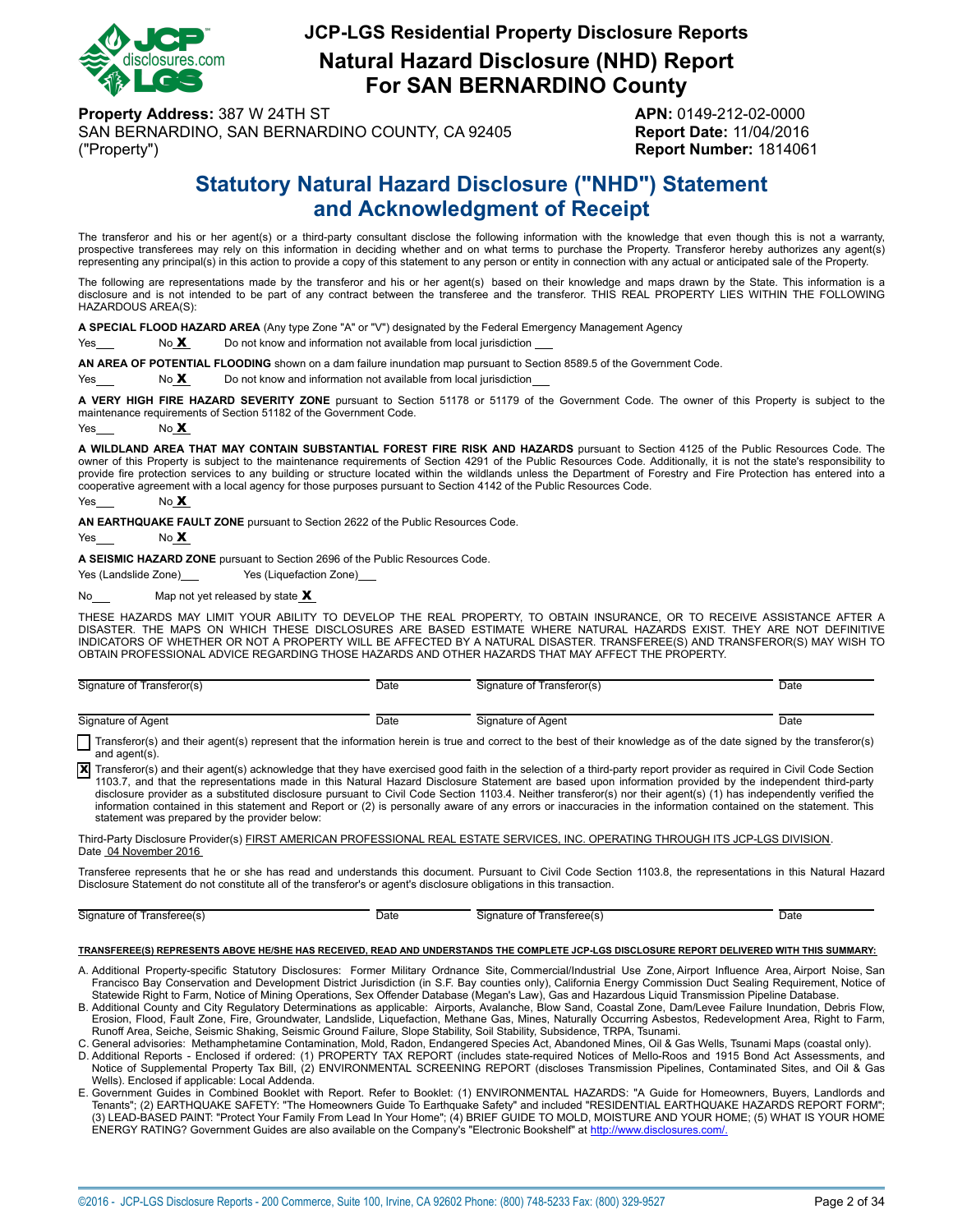

# **JCP-LGS Residential Property Disclosure Reports Contents For SAN BERNARDINO County**

**Property Address:** 387 W 24TH ST **APN:** 0149-212-02-0000<br>
SAN BERNARDINO, SAN BERNARDINO COUNTY, CA 92405 **Report Date:** 11/04/2016 SAN BERNARDINO, SAN BERNARDINO COUNTY, CA 92405 ("Property")

**Report Number: 1814061** 

# **Table of Contents**

<span id="page-2-0"></span>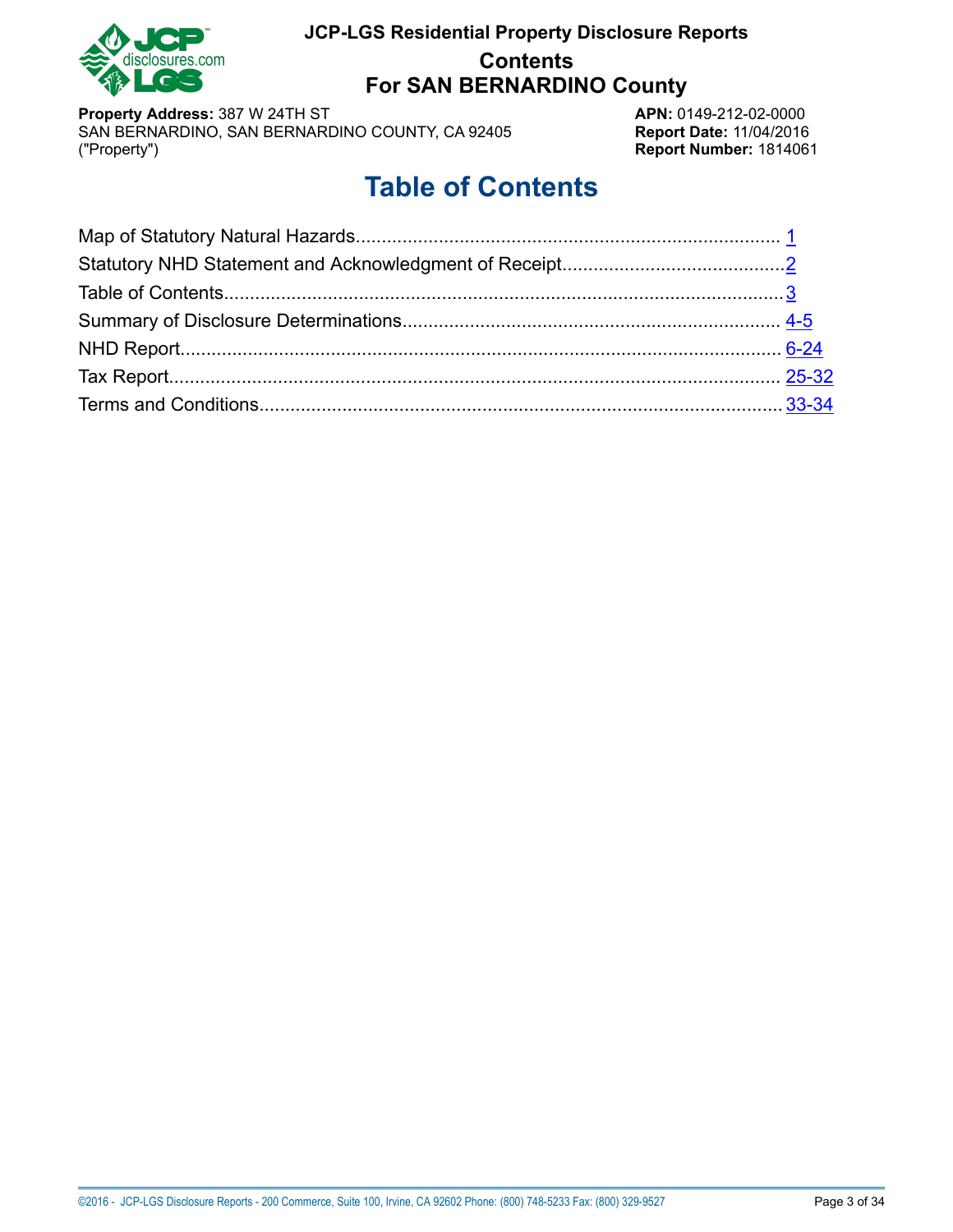

# **JCP-LGS Residential Property Disclosure Reports Summary of Disclosure Determinations For SAN BERNARDINO County**

**Property Address:** 387 W 24TH ST **APN:** 0149-212-02-0000<br>SAN BERNARDINO, SAN BERNARDINO COUNTY, CA 92405 **Report Date:** 11/04/2016 SAN BERNARDINO, SAN BERNARDINO COUNTY, CA 92405 ("Property")

**Report Number: 1814061** 

### **PROPERTY DISCLOSURE SUMMARY - READ FULL REPORT**

<span id="page-3-0"></span>

| <b>Statutory</b><br><b>NHD Determinations</b> | IN | <b>NOT</b><br>IN | Map<br>$N/A^*$ | <b>Property is:</b>                                                                          | <b>NHD</b><br><b>Report</b><br>page: |
|-----------------------------------------------|----|------------------|----------------|----------------------------------------------------------------------------------------------|--------------------------------------|
| Flood                                         |    | X                |                | NOT IN a Special Flood Hazard Area. The Property is IN a<br>FEMA-designated Flood Zone(s) X. | $6\overline{6}$                      |
| Dam                                           |    | X                |                | NOT IN an area of potential dam inundation.                                                  | 6                                    |
| Very High Fire Hazard Severity                |    | x                |                | NOT IN a very high fire hazard severity zone.                                                |                                      |
| <b>Wildland Fire Area</b>                     |    | X                |                | NOT IN a state responsibility area.                                                          |                                      |
| Fault                                         |    | X                |                | NOT IN an earthquake fault zone designated pursuant to the<br>Alguist-Priolo Act.            | 8                                    |
| Landslide                                     |    |                  | X              | Map Not Available                                                                            | 8                                    |
| Liquefaction                                  |    |                  | x              | Map Not Available                                                                            | 8                                    |
|                                               |    |                  |                |                                                                                              |                                      |

| <b>County-level NHD Determinations</b> | IN | <b>NOT</b><br><b>IN</b> | Map<br>$N/A^*$ | <b>Property is:</b>                               | <b>NHD</b><br><b>Report</b><br>page: |
|----------------------------------------|----|-------------------------|----------------|---------------------------------------------------|--------------------------------------|
| Liquefaction                           |    | X                       |                | NOT IN an area of liquefaction susceptibility     | <u>10</u>                            |
| Fault                                  |    | X                       |                | NOT WITHIN a designated or adopted fault zone.    | 10                                   |
| Landslide                              |    | X                       |                | NOT IN a mapped Landslide                         | 10                                   |
| Fire                                   |    | X                       |                | NOT IN a designated Fire Safety Area.             | <u>10</u>                            |
| Flood                                  |    |                         | X              | Map Not Available                                 | 11                                   |
| Landslide Susceptibility               |    |                         |                | IN a mapped area of low landslide susceptibility. | 10                                   |

| <b>City-level NHD Determinations</b> | IN | <b>NOT</b><br>IN | Map<br>$N/A^*$ | <b>Property is:</b>                               | <b>NHD</b><br><b>Report</b><br>page: |
|--------------------------------------|----|------------------|----------------|---------------------------------------------------|--------------------------------------|
| Wind Erosion                         |    |                  |                | NOT IN a City-Designated High Wind Area.          | <u> 12</u>                           |
| Subsidence                           |    |                  |                | NOT IN a mapped Potential Ground Subsidence Area. | 12                                   |

| <b>Additional Statutory Disclosures</b> | IN | <b>NOT</b><br>IN | Map<br>$N/A*$ | <b>Property is:</b>                                                                                                                            | <b>NHD</b><br><b>Report</b><br>page: |
|-----------------------------------------|----|------------------|---------------|------------------------------------------------------------------------------------------------------------------------------------------------|--------------------------------------|
| Former Military Ordnance                |    | x                |               | NOT WITHIN one mile of a formerly used ordnance site.                                                                                          | <u> 13</u>                           |
| Commercial or Industrial                |    |                  |               | WITHIN one mile of a property zoned to allow commercial or<br>industrial use.                                                                  | 13                                   |
| Airport Influence Area                  |    | X                |               | NOT IN an airport influence area.                                                                                                              | 14                                   |
| Airport Noise Area for 65 Decibel       |    | X                |               | NOT IN a delineated 65 dB CNEL or greater aviation noise zone.                                                                                 | 15                                   |
| California Energy Commission            |    |                  |               | IN a climate zone where properties are usually subject to duct<br>sealing and testing requirements                                             | 16                                   |
| Right to Farm Act                       |    | X                |               | NOT IN a one mile radius of designated Important Farmland.                                                                                     | 17                                   |
| Notice of Mining Operations             |    | X                |               | NOT IN a one mile radius of a mapped mining operation that<br>requires a statutory "Notice of Mining Operation" be provided in<br>this Report: | 18                                   |

| <b>General Advisories</b>                                                | <b>Description</b>                                                                                                                                                       | <b>NHD</b><br><b>Report</b><br>page: |
|--------------------------------------------------------------------------|--------------------------------------------------------------------------------------------------------------------------------------------------------------------------|--------------------------------------|
| Registered Sex Offender Data Base<br>(Megan's Law) Notice                | Provides an advisory required pursuant to Section 290.46 of the Penal Code. Information<br>about specified registered sex offenders is made available to the public.     | 19                                   |
| Gas and Hazardous Liquid Transmission<br><b>Pipeline Database Notice</b> | Provides a notice required pursuant to Section 2079.10.5(a) of the Civil Code. Information<br>about transmission pipeline location maps is made available to the public. | 20                                   |
| Methamphetamine Contamination                                            | Provides an advisory that a disclosure may be required pursuant to the "Methamphetamine"<br>Contaminated Property Cleanup Act of 2005".                                  | 21                                   |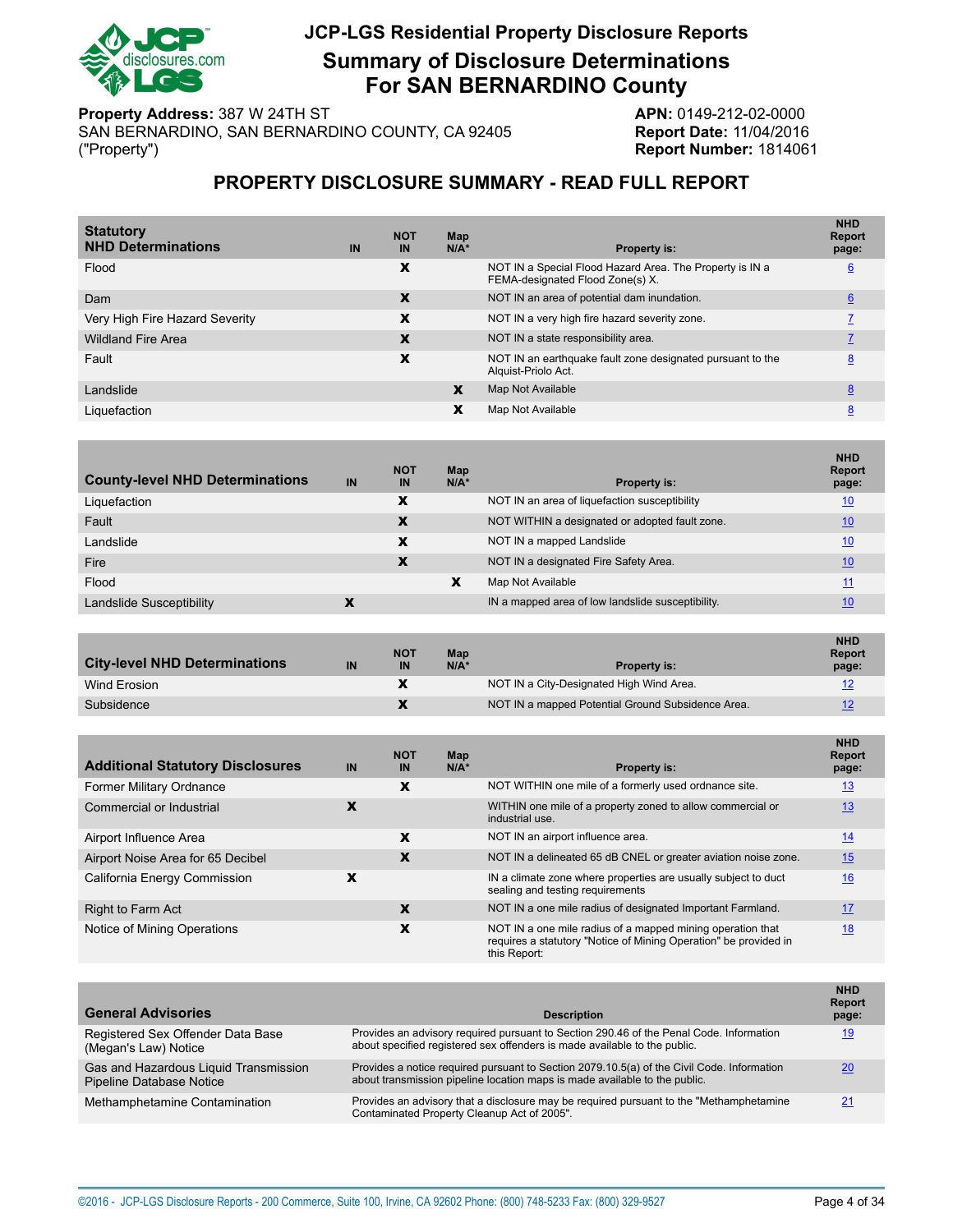

**Summary of Disclosure Determinations For SAN BERNARDINO County**

**Property Address:** 387 W 24TH ST **APN:** 0149-212-02-0000

SAN BERNARDINO, SAN BERNARDINO COUNTY, CA 92405 **Report Date:** 11/04/2016 ("Property") **Report Number:** 1814061

| <b>General Advisories</b> | <b>Description</b>                                                                                                                                                                                                                                | <b>NHD</b><br><b>Report</b><br>page: |
|---------------------------|---------------------------------------------------------------------------------------------------------------------------------------------------------------------------------------------------------------------------------------------------|--------------------------------------|
| Mold                      | Provides an advisory that all prospective purchasers of residential and commercial property<br>should thoroughly inspect the subject property for mold and sources for additional information<br>on the origins of and the damage caused by mold. | 22                                   |
| Radon                     | Provides an advisory on the risk associated with Radon gas concentrations.                                                                                                                                                                        | 23                                   |
| <b>Endangered Species</b> | Provides an advisory on resources to educate the public on locales of endangered or<br>threatened species.                                                                                                                                        | 23                                   |
| <b>Abandoned Mines</b>    | Provides an advisory on resources to educate the public on the hazards posed by, and some<br>of the general locales of, abandoned mines.                                                                                                          | 24                                   |
| Oil and Gas Wells         | Provides an advisory on the potential existence of oil and gas wells and sources for additional<br>general and/or specific information.                                                                                                           | 24                                   |

| <b>Property Tax Determinations</b> | <b>IS</b> | IS<br><b>NOT</b> | <b>Property is:</b>                                                                                        | <b>Tax</b><br><b>Report</b><br>page: |
|------------------------------------|-----------|------------------|------------------------------------------------------------------------------------------------------------|--------------------------------------|
| <b>Mello-Roos Districts</b>        |           | x                | NOT SUBJECT TO a Mello-Roos Community Facilities District.                                                 | 26                                   |
| 1915 Bond Act Districts            |           | x                | NOT SUBJECT TO a 1915 Bond Act District.                                                                   | 26                                   |
| <b>Other Direct Assessments</b>    | x         |                  | SUBJECT TO one or more other direct assessments.                                                           | 27                                   |
| <b>SRA Fire Prevention Fee</b>     |           | х                | NOT SUBJECT TO the State Responsibility Area Fire Prevention Fee (see<br>State-level SRA Zone Disclosure). | 31                                   |

Determined by First American Professional Real Estate Services, Inc.

**For more detailed information as to the foregoing determinations, please read this entire Report.**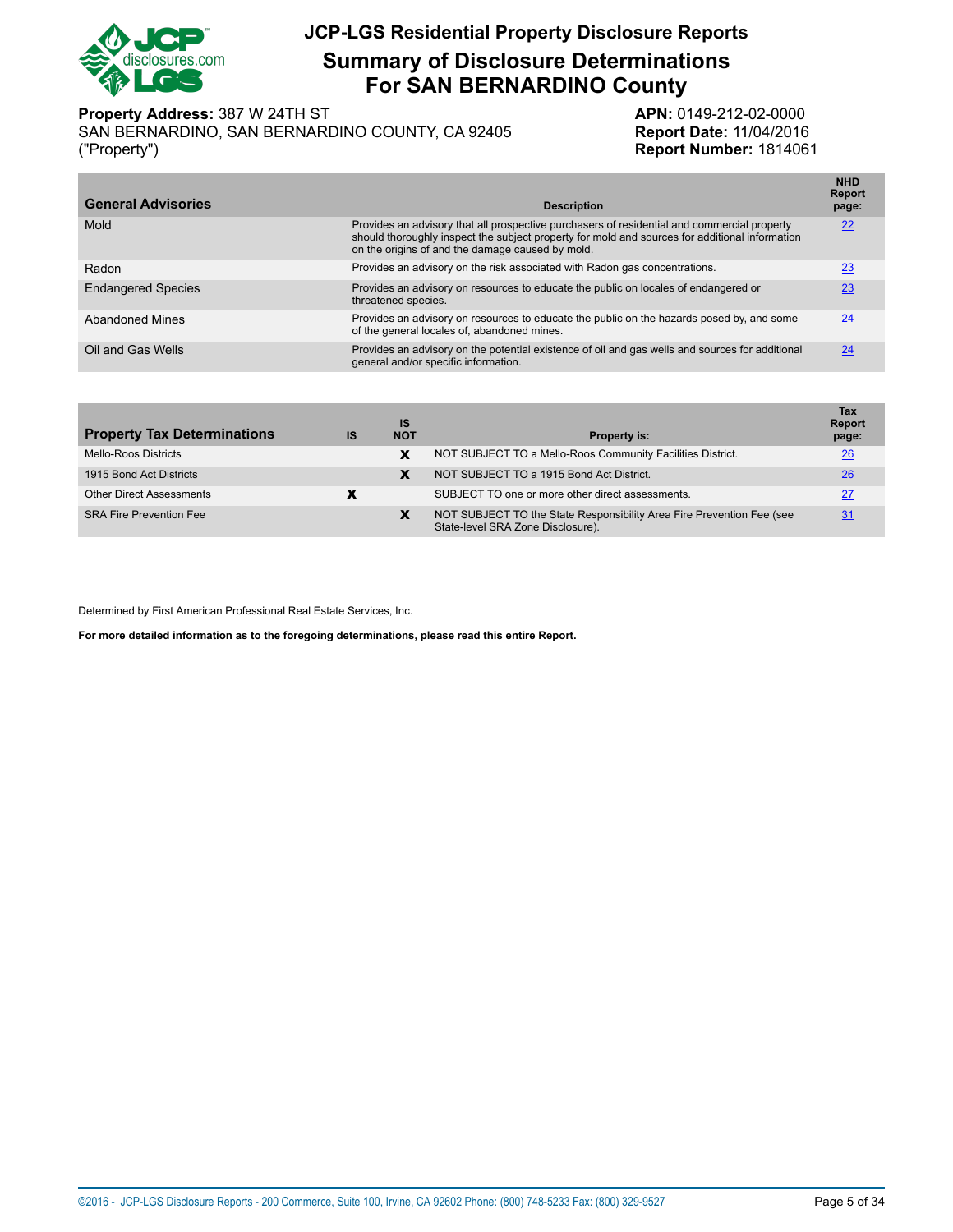

**Natural Hazard Disclosure (NHD) Report For SAN BERNARDINO County**

**Property Address:** 387 W 24TH ST **APN:** 0149-212-02-0000 SAN BERNARDINO, SAN BERNARDINO COUNTY, CA 92405 **Report Date:** 11/04/2016 ("Property") **Report Number:** 1814061

# **Natural Hazard Disclosure Report**

# <span id="page-5-0"></span>**Part 1. State Defined Natural Hazard Zones**

# **Statutory Natural Hazard Disclosures**

Section 1103 of the California Civil Code mandates the disclosure of six (6) natural hazard zones if the Property is located within any such zone. Those six "statutory" hazard zones, disclosed on the **Natural Hazard Disclosure Statement** ("NHDS") on Page one of this Report, are explained below. Note that the NHDS does not provide for informing buyers if a property is only partially within any of the delineated zones or provide additional flood zone information which could be very important to the process. The following summary is intended to give buyers additional information they may need to help them in the decision-making process and to place the information in perspective.

## **SPECIAL FLOOD HAZARD AREA**

<span id="page-5-1"></span>**DISCUSSION:** Property in a Special Flood Hazard Area (any type of Zone "A" or "V" as designated by the Federal Emergency Management Agency ("FEMA") is subject to flooding in a "100-year rainstorm." Federally connected lenders are required to have homeowners maintain flood insurance in these zones. A 100-year flood occurs on average once every 100 years, but may not occur in 1,000 years or may occur in successive years. According to FEMA, a home located within a SFHA has a 26% chance of suffering flood damage during the term of a 30-year mortgage. Other types of flooding, such as dam failure, are not considered in developing these zones. Flood insurance for properties in Zones B, C, D, X, X500, and X500\_Levee is available but is not required.

**Zones A, AO, AE, AH, AR, A1-A30:** Area of "100-year" flooding - a 1% or greater chance of annual flooding.

**Zones V, V1-V30:** Area of "100-year" flooding in coastal (shore front) areas subject to wave action.

**Zone B:** Area of moderate flood risk. These are areas between the "100" and "500" year flood-risk levels.

**Zones C, D:** NOT IN an area of "100-year" flooding. Area of minimal (Zone C) or undetermined (Zone D) flood hazard.

**Zones X:** An area of minimal flood risk. These are areas outside the "500" year flood-risk level.

**Zone X500:** An area of moderate flood risk. These are areas between the "100" and "500" year flood-risk levels.

**Zone X500\_LEVEE:** An area of moderate flood risk that is protected from "100-year flood" by levee and that is subject to revision to high risk (Zone A) if levee is decertified by FEMA.

**Zone N:** Area Not Included, no flood zone designation has been assigned or not participating in the National Flood Insurance Program.

**Notice:** The Company is not always able to determine if the Property is subject to a FEMA Letter of Map Revision ("LOMR") or other FEMA letters of map change. If Seller is aware that the Property is subject to a LOMR or other letters of map change, the Seller shall disclose the map change and attach a copy of the FEMA letter(s) to the Report. Contact FEMA at<http://msc.fema.gov> for additional information.

For more information about flood zones, visit:

[http://www.floodsmart.gov/floodsmart/pages/flooding\\_flood\\_risks/defining\\_flood\\_risks.jsp](http://www.floodsmart.gov/floodsmart/pages/flooding_flood_risks/defining_flood_risks.jsp)

**PUBLIC RECORD:** Official Flood Insurance Rate Maps ("FIRM" ) compiled and issued by the Federal Emergency Management Agency ("FEMA") pursuant to 42 United States Code §4001, et seq.

## **AREA OF POTENTIAL FLOODING (DAM FAILURE)**

<span id="page-5-2"></span>**DISCUSSION:** Local governmental agencies, utilities, and owners of certain dams are required to prepare and submit inundation maps for review and approval by the California Office of Emergency Services ("OES"). A property within an Area of Potential Flooding Caused by Dam Failure is subject to potential flooding in the event of a sudden and total dam failure with a full reservoir. Such a failure could result in property damage and/or personal injury. However, dams rarely fail instantaneously and reservoirs are not always filled to capacity. Please note that not all dams (such as federally controlled dams) located within the state have been included within these dam inundation zones. Also these maps do not identify areas of potential flooding resulting from storms or other causes.

**PUBLIC RECORD:** Official dam inundation maps or digital data thereof made publicly available by the State of California Office of Emergency Services ("OES") pursuant to California Government Code §8589.5.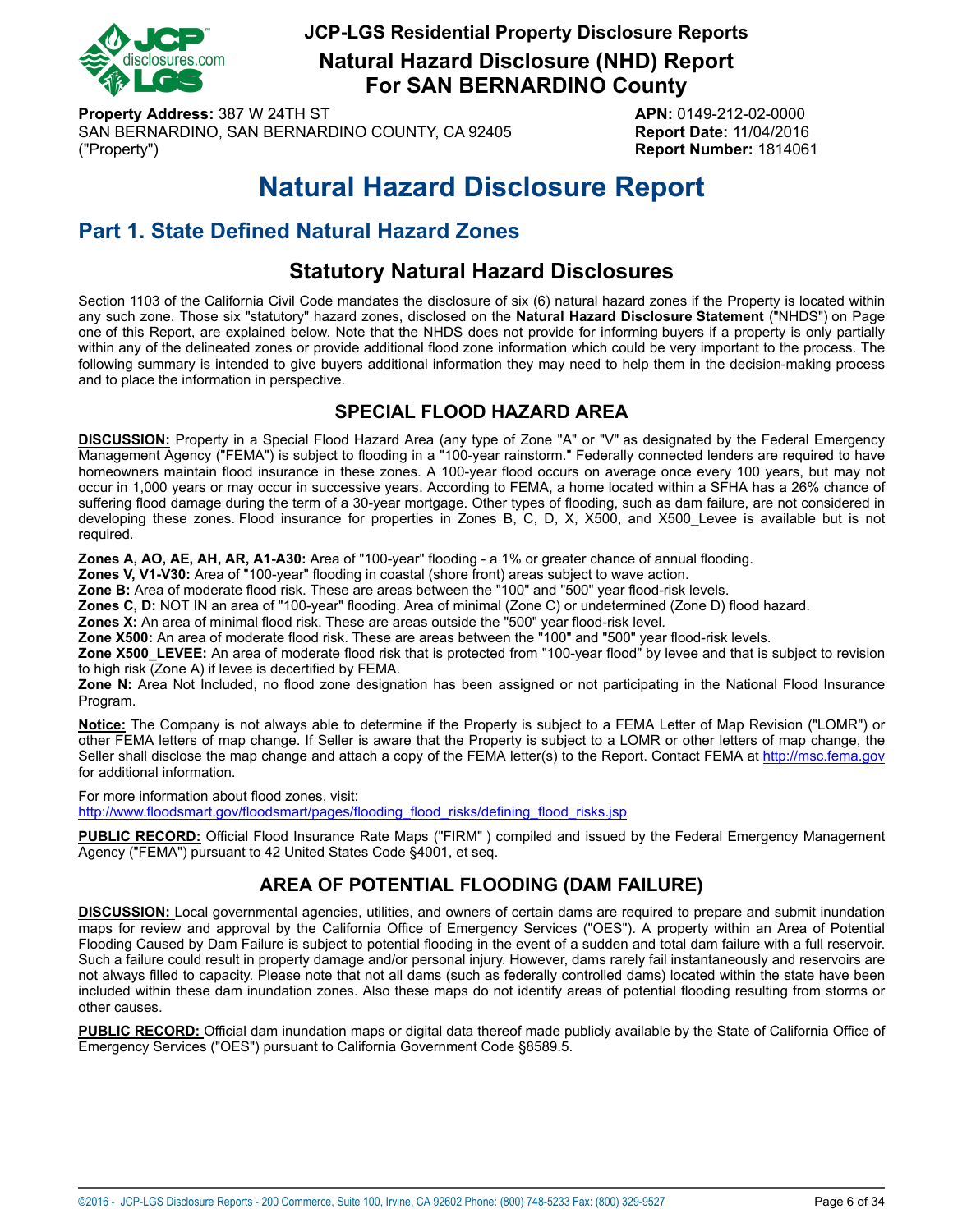

**Natural Hazard Disclosure (NHD) Report For SAN BERNARDINO County**

**Property Address:** 387 W 24TH ST **APN:** 0149-212-02-0000 SAN BERNARDINO, SAN BERNARDINO COUNTY, CA 92405 **Report Date:** 11/04/2016 ("Property") **Report Number:** 1814061

## **VERY HIGH FIRE HAZARD SEVERITY ZONE (VHFHSZ)**

<span id="page-6-0"></span>**DISCUSSION:** VHFHSZs can be defined by the California Department of Forestry and Fire Protection ("Calfire") as well as by local fire authorities within "Local Responsibility Areas" where fire suppression is the responsibility of a local fire department. Properties located within VHFHS Zones may have a higher risk for fire damage and, therefore, may be subject to (i) additional construction requirements such as a "Class A" roof for new construction or replacement of existing roofs; and (ii) additional maintenance responsibilities such as adequate vegetation clearance near the structure, spark screens on chimneys and stovepipes, leaf removal from roofs, and other basic fire-safety practices. Contact the local fire department for a complete list of requirements and exceptions.

**PUBLIC RECORD:** Maps issued by Calfire pursuant to California Government Code § 51178 recommending VHFHSZs to be adopted by the local jurisdiction within its Local Responsibility Area, or VHFHSZs adopted by the local jurisdiction within the statutory 120-day period defined in California Government Code § 51179.

### **WILDLAND FIRE AREA (STATE RESPONSIBILITY AREA)**

<span id="page-6-1"></span>**DISCUSSION:** The State Board of Forestry classifies all lands within the State of California based on various factors such as ground cover, beneficial use of water from watersheds, probable damage from erosion, and fire risks. Fire prevention and suppression in all areas which are not within a Wildland - State Responsibility Area ("WSRA") is primarily the responsibility of the local or federal agencies, as applicable.

For property located within a WSRA, please note that (1) there may be substantial forest fire risks and hazards; (2) except for property located within a county which has assumed responsibility for prevention and suppression of all fires, it is NOT the state's responsibility to provide fire protection services to any building or structure located within a WSRA unless the Department has entered into a cooperative agreement with a local agency; and (3) the property owner may be is subject to (i) additional construction requirements such as a "Class A" roof for new construction or replacement of existing roofs; and (ii) additional maintenance responsibilities such as adequate vegetation clearance near the structure, spark screens on chimneys and stovepipes, leaf removal from roofs, and other basic fire-safety practices.

The existence of local agreements for fire service is not available in the Public Record and, therefore, is not included in this disclosure. For very isolated properties with no local fire services or only seasonal fire services there may be significant fire risk. If the Property is located within a WSRA, please contact the local fire department for more detailed information.

**PUBLIC RECORD:** Official maps issued by the California Department of Forestry and Fire Protection ("Calfire") pursuant to California Public Resources Code § 4125.

### **SRA Fire Prevention Benefit Fee Advisory**

On January 23, 2012, the State Board of Forestry and Fire Protection ("Board") adopted an emergency regulation that implements a Fire Prevention Benefit Fee ("Benefit Fee") imposed annually on property owners in wildland areas where the state has responsibility for providing fire protection. According to the adopted regulation, the Benefit Fee is one hundred fiftytwo dollars and thirty-three cents (\$152.33) per habitable structure in the State Responsibility Area ("SRA"), including singlefamily homes, multi-dwelling structures, mobile and manufactured homes, and condominiums. The Board regulation is pursuant to Chapter 1.5 (commencing with Section 4210) to Part 2 of Division 4 of the Public Resources Code (also known as Assembly Bill X1 29). The regulation allows a fee reduction of thirty-five dollars (\$35.00) per habitable structure located in the SRA and within the boundaries of a local agency that provides fire protection services. For more information, please refer to "Part 6. State Responsibility Area Fire Prevention Fee" in the JCP-LGS Property Tax Report.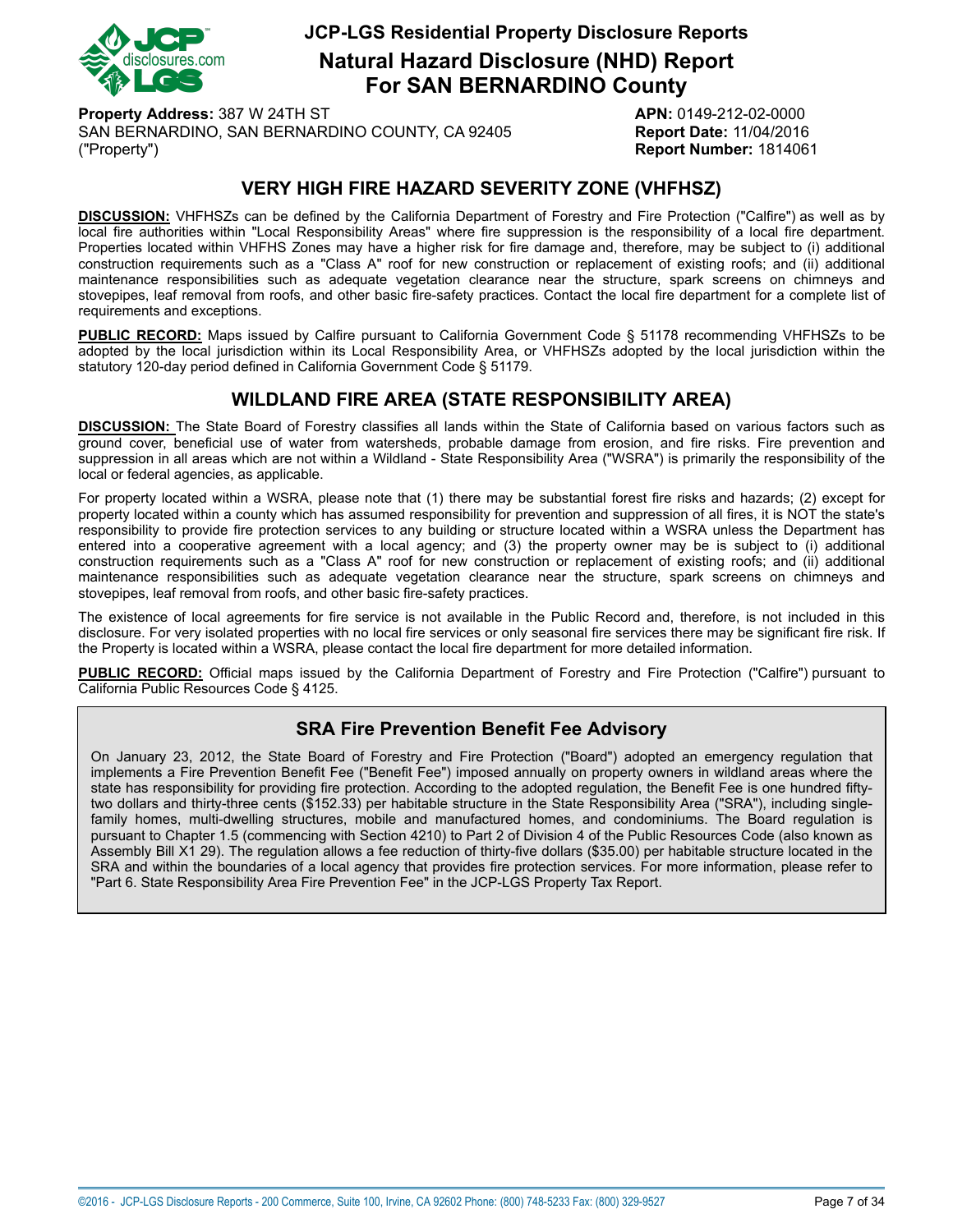

**Natural Hazard Disclosure (NHD) Report For SAN BERNARDINO County**

**Property Address:** 387 W 24TH ST **APN:** 0149-212-02-0000 SAN BERNARDINO, SAN BERNARDINO COUNTY, CA 92405 **Report Date:** 11/04/2016 ("Property") **Report Number:** 1814061

## **EARTHQUAKE FAULT ZONE**

<span id="page-7-0"></span>**DISCUSSION:** Earthquake Fault Zones are delineated and adopted by California as part of the Alquist-Priolo Earthquake Fault Zone Act of 1972. Property in an Earthquake Fault Zone ("EF Zone") does not necessarily have a fault trace existing on the site. EF Zones are areas or bands delineated on both sides of known active earthquake faults. EF Zones vary in width but average one-quarter (1/4) mile in width with the "typical" zone boundaries set back approximately 660 feet on either side of the fault trace. The potential for "fault rupture" damage (ground cracking along the fault trace) is relatively high only if a structure is located directly on a fault trace. If a structure is not on a fault trace, shaking will be the primary effect of an earthquake. During a major earthquake, shaking will be strong in the vicinity of the fault and may be strong at some distance from the fault depending on soil and bedrock conditions. It is generally accepted that properly constructed wood-frame houses are resistant to shaking damage.

**PUBLIC RECORD:** Official earthquake fault zone or special study zone maps approved by the State Geologist and issued by the California Department of Conservation, California Geological Survey pursuant to California Public Resources Code §2622.

## **SEISMIC HAZARD MAPPING ACT ZONE**

<span id="page-7-1"></span>**DISCUSSION:** Official Seismic Hazard Zone ("SH Zone") maps delineate Areas of Potential Liquefaction and Areas of Earthquake-Induced Landsliding. A property that lies partially or entirely within a designated SH Zone may be subject to requirements for site-specific geologic studies and mitigation before any new or additional construction may take place.

**Earthquake-Induced Landslide Hazard Zones** are areas where the potential for earthquake-induced landslides is relatively high. Areas most susceptible to these landslides are steep slopes in poorly cemented or highly fractured rocks, areas underlain by loose, weak soils, and areas on or adjacent to existing landslide deposits. The CGS cautions these maps do not capture all potential earthquake-induced landslide hazards and that earthquake-induced ground failures are not addressed by these maps. Furthermore, no effort has been made to map potential run-out areas of triggered landslides. It is possible that such run-out areas may extend beyond the zone boundaries. An earthquake capable of causing liquefaction or triggering a landslide may not uniformly affect all areas within a SH Zone.

**Liquefaction Hazard Zones** are areas where there is a potential for, or an historic occurrence of liquefaction. Liquefaction is a soil phenomenon that can occur when loose, water saturated granular sediment within 40 feet of the ground surface, are shaken in a significant earthquake. The soil temporarily becomes liquid-like and structures may settle unevenly. The Public Record is intended to identify areas with a relatively high potential for liquefaction but not to predict the amount or direction of liquefactionrelated ground displacement, nor the amount of damage caused by liquefaction. The many factors that control ground failure resulting from liquefaction must be evaluated on a site specific basis.

**PUBLIC RECORD:** Official seismic hazard maps or digital data thereof approved by the State Geologist and issued by the California Department of Conservation, California Geological Survey pursuant to California Public Resources Code §2696.

**STATUTORY NATURAL HAZARD DISCLOSURE REPORTING STANDARD:** "IN" shall be reported if any portion of the Property is located within any of the above zones as delineated in the Public Record. "NOT IN" shall be reported if no portion of the Property is located within any of the above zones as delineated in the Public Record. Map Not Available shall be reported in areas not yet evaluated by the governing agency according to the Public Record. Please note that "MAP NOT AVAILABLE" will be applicable to most portions of the state. Official Seismic Hazard Zone ("SH Zone") maps delineate Areas of Potential Liquefaction and Areas of Earthquake-Induced Landsliding.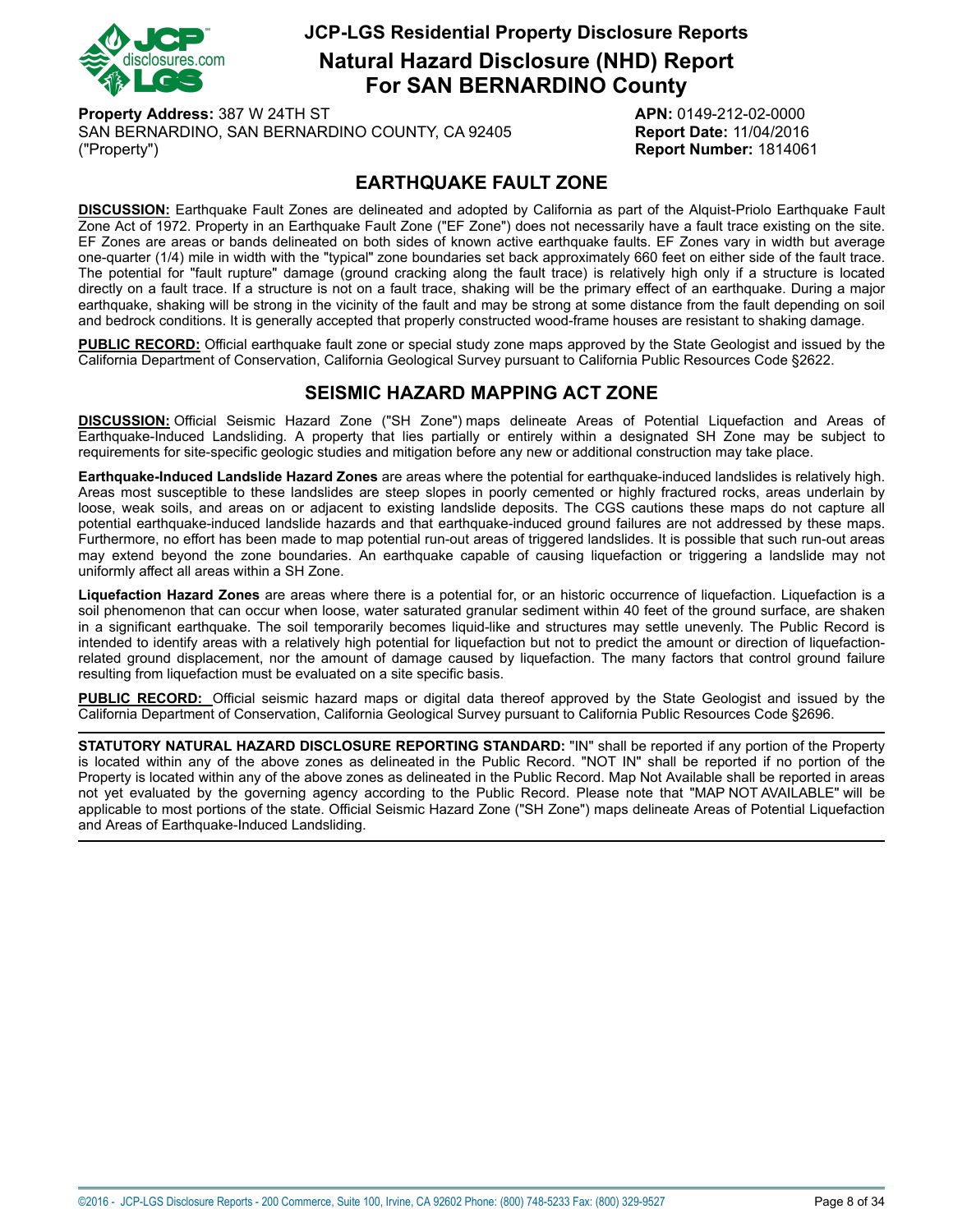

**Natural Hazard Disclosure (NHD) Report For SAN BERNARDINO County**

**Property Address:** 387 W 24TH ST **APN:** 0149-212-02-0000 SAN BERNARDINO, SAN BERNARDINO COUNTY, CA 92405 **Report Date:** 11/04/2016 ("Property") **Report Number:** 1814061

# **Part 2. County and City Defined Natural Hazard Zones**

## **HAZARD MAPS IN THE LOCAL GENERAL PLAN**

**General Plan regulates property development.** There are currently over 530 incorporated cities and counties in California. The state Government Code (Sections 65000 et seq.) requires each of those jurisdictions to adopt a comprehensive, long-term "General Plan" for its physical development. That General Plan regulates land uses within the local jurisdiction in order to protect the public from hazards in the environment and conserve local natural resources. The General Plan is the official city or county policy regarding the location of housing, business, industry, roads, parks, and other land uses.

**Municipal hazard zones can affect the cost of ownership.** Each county and city adopts its own distinct General Plan according to that jurisdiction's unique vegetation, landscape, terrain, and other geographic and geologic conditions. The "Safety Element" (or Seismic Safety Element) of that General Plan identifies the constraints of earthquake fault, landslide, flood, fire and other natural hazards on local land use, and it delineates hazard zones within which private property improvements may be regulated through the building-permit approval process, which can affect the future cost of ownership. Those locally regulated hazard zones are in addition to the federal and state defined hazard zones associated with statutory disclosures in the preceding section.

**City and/or County natural hazard zones explained below.** Unless otherwise specified, only those officially adopted Safety Element or Seismic Safety Element maps (or digital data thereof) which are publicly available, are of a scale, resolution, and quality that readily enable parcel-specific hazard determinations, and are consistent in character with those statutory federal or state disclosures will be considered for eligible for use as the basis for county- or city-level disclosures set forth in this Report. Please also note:

- If an officially adopted Safety Element or Seismic Safety Element map relies on data which is redundant of that used for statelevel disclosures, this Report will indicate so and advise Report recipients to refer to the state-level hazard discussion section for more information.
- If an officially adopted Safety Element or Seismic Safety Element cites underlying maps created by another agency, those maps may be regarded as incorporated by reference and may be used as the basis for parcel-specific determinations if those maps meet the criteria set forth in this section.
- Because county- and city-level maps are developed independently and do not necessarily define or delineate <sup>a</sup> given hazard the same way, the boundaries for the "same" hazard may be different.

If one or more maps contained in the Safety Element and/or Seismic Safety Element of an officially adopted General Plan are used as the basis for local disclosure, those maps will appear under the "Public Record(s) Searched" for that county or city.

#### **REPORTING STANDARDS**

A good faith effort has been made to disclose all hazard features on pertinent Safety Element and Seismic Safety Element maps with well-defined boundaries; however, those hazards with boundaries that are not delineated will be deemed not suitable for parcel-specific hazard determinations. Some map features, such as lines drawn to represent the location of a fault trace, may be buffered to create a zone to facilitate disclosure. Those map features which can not be readily distinguished from those representing hazards may be included to prevent an omission of a hazard feature. If the width of a hazard zone boundary is in question, "IN" will be reported if that boundary impacts any portion of a property. Further explanations concerning specific map features peculiar to a given county or city will appear under the "Reporting Standards" for that jurisdiction.

#### **PUBLIC RECORDS VS. ON-SITE EVALUATIONS**

Mapped hazard zones represent evaluations of generalized hazard information. Any specific site within a mapped zone could be at less or more relative risk than is indicated by the zone designation. A site-specific evaluation conducted by a geotechnical consultant or other qualified professional may provide more detailed and definitive information about the Property and any conditions which may or do affect it.

#### **PROPERTY USE AND PERMITTING**

No maps beyond those identified as "Public Record(s)" have been consulted for the purpose of these local disclosures. These disclosures are intended solely to make Report recipient(s) aware of the presence of mapped hazards. For this reason -- and because local authorities may use on these or additional maps or data differently to determine property-specific land use and permitting approvals -- Report recipients are advised to contact the appropriate local agency, usually Community Development, Planning, and/or Building, prior to the transaction to ascertain if these or any other conditions or related regulations may impact the Property use or improvement.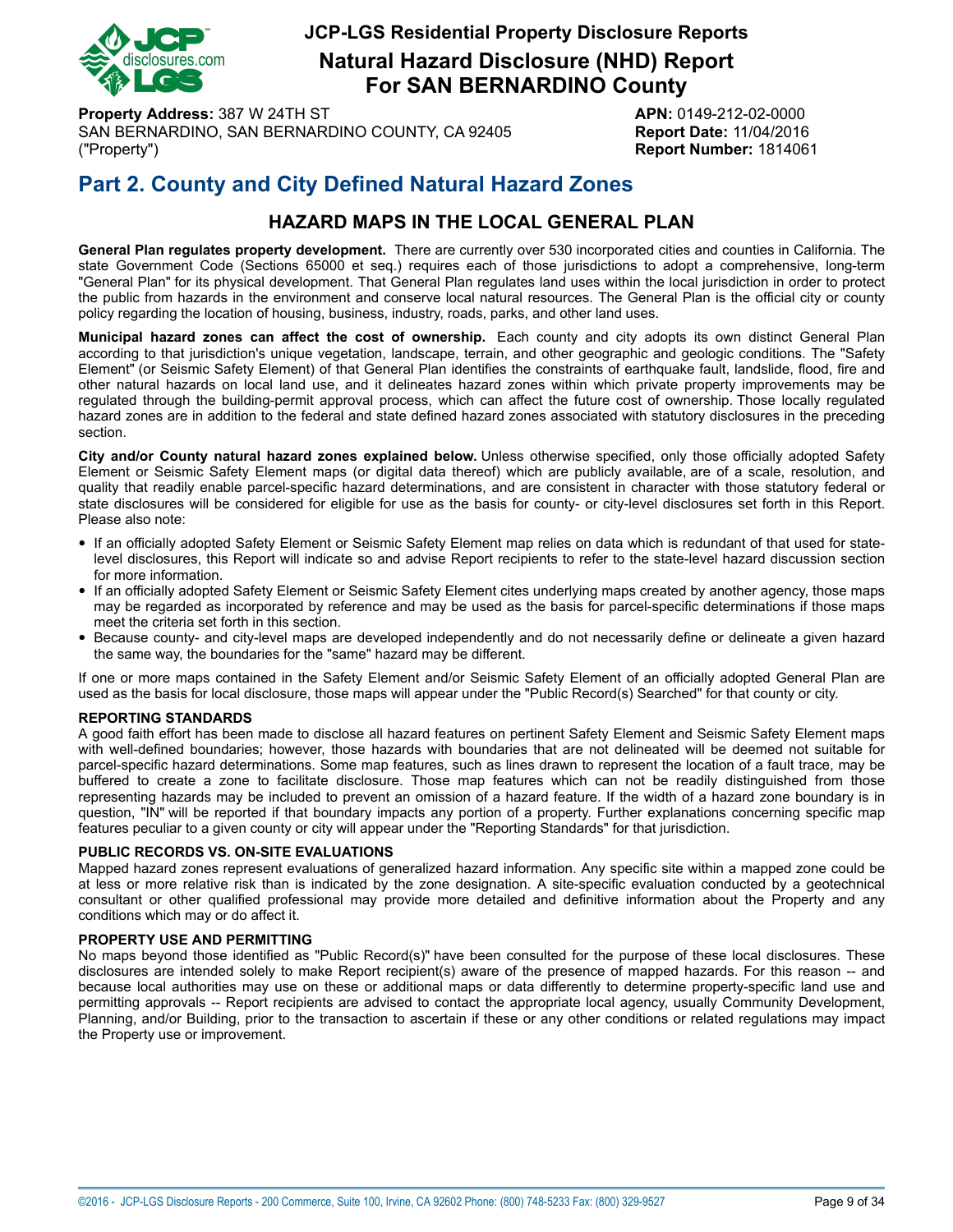

**Natural Hazard Disclosure (NHD) Report For SAN BERNARDINO County**

**Property Address:** 387 W 24TH ST **APN:** 0149-212-02-0000 SAN BERNARDINO, SAN BERNARDINO COUNTY, CA 92405 **Report Date:** 11/04/2016 ("Property") **Report Number:** 1814061

## **SAN BERNARDINO COUNTY OVERLAY ZONES DISCUSSION**

**PUBLIC RECORD(S) SEARCHED:** The following Public Records, incorporated by reference in the County Safety Element (and discussed at length in the related County Geologic Hazard Background Report) of the General Plan as adopted by the County Board of Supervisors in 2007 and updated in 2010, are utilized for those County-level disclosures below: "Geologic Hazard Overlay," "Flood Plain Safety Overlay," and "Fire Safety Overlay" digital data provided by the County.

#### <span id="page-9-1"></span>**FAULT ZONES**

San Bernardino County is crossed by numerous faults that have been, and could potentially be, the sources of moderate to large and potentially damaging earthquakes. While the County has officially adopted those "Earthquake Fault Zones" identified pursuant to the Alquist-Priolo Earthquake Fault Zoning Act for which disclosure is statutory, the Public Record also delineates the boundaries of "County Designated Fault Zones."

**Reporting Standards:**If any portion of the Property is located within either an "Earthquake Fault Zone" or a "County Designated Fault Zone" as delineated in the Public Record, "WITHIN" shall be reported.

#### <span id="page-9-0"></span>**LIQUEFACTION POTENTIAL**

Liquefaction potential exists where relatively loose, sandy soils exist with high groundwater level (less than 50 feet in depth) during long duration, high seismic ground shaking. Areas of the Valley Region that have liquefaction potential include the alluvial fans at the mouths of mountain canyons and river floodplain deposits along the Santa Ana River, Cajon Creek, and Lytle Creek. Within the Mountain and Desert Regions there are areas where alluvial deposits exist with relatively shallow groundwater, indicating the potential for liquefaction. These include areas along the Mojave River; areas adjacent to certain faults that form groundwater barriers such as local areas southwest of the Calico fault near Barstow, southwest of the Helendale fault in Lucerne Valley, and southwest of the Lockhart fault west of Barstow; the Mojave River Wash area south of the intersection of Interstate 15 and Basin Road; the area between Baker and Silver Lake; a small area between Big Bear Lake and Erwin Lake with high groundwater levels, and a small area between Big Bear Lake and Baldwin Lake. Please note that in March 2010 the County added new liquefaction susceptibility data for the Big Bear area for which data was previously not available. While many Valley and Mountain Region potential liquefaction areas are clearly delineated in the Public Record, those in the Desert Region are not.

**Reporting Standards:** If any portion of the Property is located within an area of Liquefaction Susceptibility as delineated in the Public Record, "IN" shall be reported. "Map Not Available" shall be reported for areas for which no data is available.

#### <span id="page-9-2"></span>**EXISTING LANDSLIDES**

Landslides typically occur in hillside or mountainous terrain, and occurrences are generally influenced by the nature of the rock or soil type, slope angle, groundwater levels, and precipitation. New or existing landslides can also be influenced by construction activity, unusual natural or artificial wetting (such as irrigation), or erosion. Other equally important factors contributing to landslides are the relationship of discontinuity (bedding, foliation, joints, and faults) orientation of the rock in relation to the slope direction, the physical condition and degree of weathering of the rock and soil, and the frequency, location, and magnitude of earthquakes. The Public Record used as the basis for this disclosure represents a combination of findings from three separate geological studies.

**Reporting Standards:** If any portion of the Property is located within a mapped "existing landslide" as delineated in the Public Record, "IN" shall be reported.

#### <span id="page-9-4"></span>**LANDSLIDE SUSCEPTIBILITY**

Different areas of the County have different levels of susceptibility to landslide activity. Areas of moderate relief, such as in the Chino Hills, or in areas adjacent to high relief, such as along the southern fronts of the San Gabriel and San Bernardino Mountains, are areas of concern. Localized areas in the Valley Region that have landslide potential include river banks and the areas surrounding large open excavations, such as quarries. Landslides of all types are common in the Mountain Region of the County due to steep slopes, sharp narrow ridges, and steep-walled incised canyons and valleys, when combined with adverse geologic structure, high precipitation, and earthquakes. The landslides range in size from small rock falls or topples along road cuts to large landslide complexes.

**Reporting Standards:** The area in which the Property is located with the highest Landslide Susceptibility ("High," "Medium-High," "Low-Medium," or "Low") as delineated in the Public Record shall be reported. "Map Not Available" shall be reported for areas for which no data is available. Please note that because subsurface conditions can vary over a relatively short distance in an area, some areas delineated as susceptible to landsliding may not actually be susceptible to landsliding. In addition, there may be localized areas that are susceptible to landsliding that have not been identified.

#### <span id="page-9-3"></span>**FIRE SAFETY AREA**

The Fire Safety Overlay is created to provide greater public safety in areas prone to wildland brush fires by establishing additional development standards for these areas. The County has established three "Fire Safety Areas":

• **Fire Safety Area <sup>1</sup>** (FS1), which includes areas within the mountains and valley foothills, is characterized by areas with moderate to steep terrain and moderate to heavy fuel loading.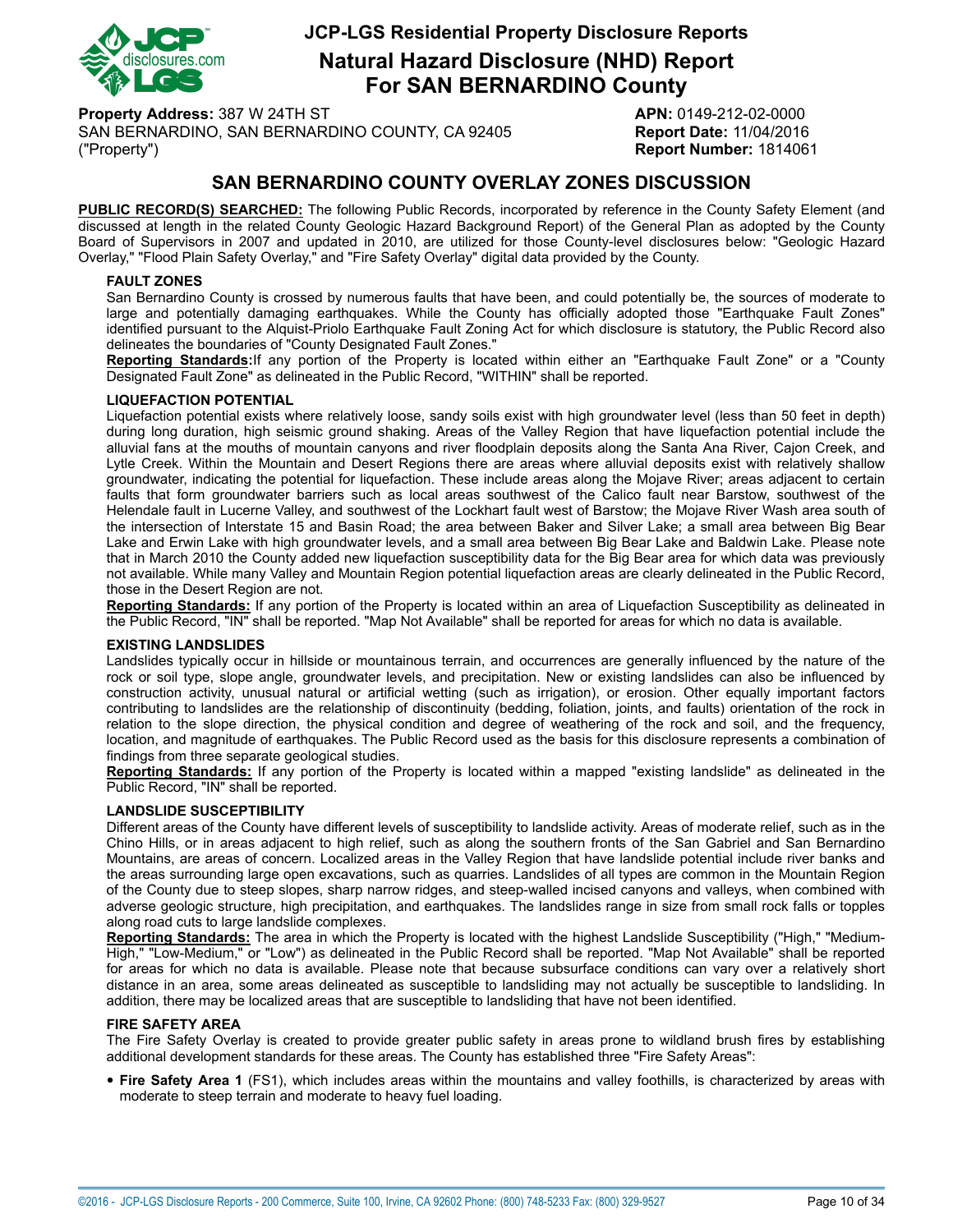

**Natural Hazard Disclosure (NHD) Report For SAN BERNARDINO County**

**Property Address:** 387 W 24TH ST **APN:** 0149-212-02-0000

SAN BERNARDINO, SAN BERNARDINO COUNTY, CA 92405 **Report Date:** 11/04/2016 ("Property") **Report Number:** 1814061

- **Fire Safety Area <sup>2</sup>** (FS2), which includes areas lands just to the north and east of the mountain FS1 area in the mountaindesert interface, is characterized by areas with gentle to moderate sloping terrain and light to moderate fuel loading. In addition, these areas are periodically subject to high wind conditions that have the potential to spread wildfire.
- **Fire Safety Area <sup>3</sup>** (FS3), which includes areas just south of the mountain FS1 area, is characterized by varying terrain from relatively flat to steeply sloping hillside areas. Present and future development is exposed to the impacts of wildland fires and other natural hazards primarily due to its proximity to FS1. These areas are subject to Santa Ana wind conditions that have the potential to spread wildfire.

**Reporting Standards:** If a Property is within a Fire Safety Area as delineated in the Public Record, "IN" shall be reported. If the Property is in more than one Fire Safety Area, the highest numbered ("1" being the highest) shall be reported. "NOT IN" shall be reported for those areas of the County not delineated in the Public Record as a Fire Safety Area. Please note the Public Record has a positional accuracy of +/- 750 feet.

#### <span id="page-10-0"></span>**AREAS OF SHALLOW FLOODING (PHELAN AREA ONLY)**

In 2008, FEMA completed their Digital Flood Insurance Rate Map (DFIRM) conversion and updated a number of flood zone areas in San Bernardino County. At that time FEMA designated large portions of the Phelan area Zone D, defined as an area with possible but undetermined flood hazards for which no flood analysis has been conducted. The County has since designated much of this area as a "Flood Plain Review Area 3" ("FP3") which includes areas of shallow flooding with undetermined, but possible, flood hazards. New developments within this and other Flood Plain Review Areas are subject to corresponding provisions of the County Development Code (Section 82.14.040).

**Reporting Standards**: If any portion of the Property is located within a "Flood Plain Review Area 3" as delineated in the Public Record, "IN" shall be reported. If a Property is within that portion of the designated Study Area for which FP3 data is not provided, or located outside the Study Area, "Map Not Available" shall be reported. For those properties for which "Map Not Available" is applicable, please refer to the state-level discussion and disclosure of Special Flood Hazard Area and the Special Flood Hazard Area determination.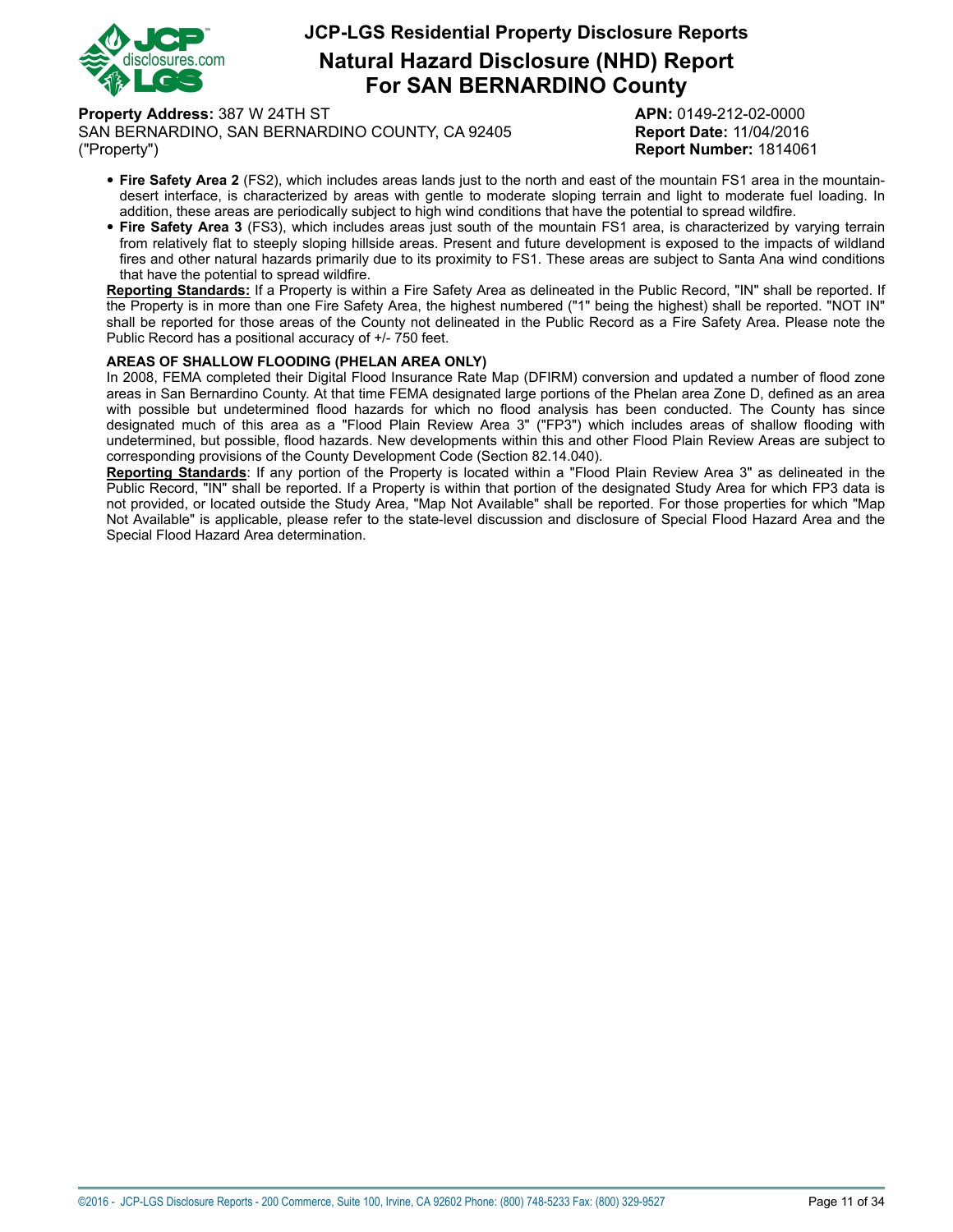

**Natural Hazard Disclosure (NHD) Report For SAN BERNARDINO County**

**Property Address:** 387 W 24TH ST **APN:** 0149-212-02-0000 SAN BERNARDINO, SAN BERNARDINO COUNTY, CA 92405 **Report Date:** 11/04/2016 ("Property") **Report Number:** 1814061

## **CITY OF SAN BERNARDINO GEOLOGIC DISCUSSION**

**PUBLIC RECORD(S) SEARCHED:** The following Public Records, contained in the Safety Element of the City General Plan as adopted by the City of San Bernardino Council in 2005, are utilized for those city-level disclosures below: "Figure S-6: Potential Subsidence Areas" and "Figure S-8: Wind Hazards".

#### <span id="page-11-1"></span>**SUBSIDENCE**

Subsidence can be caused by natural geologic processes or by human activity such as subsurface mining or pumping of groundwater or oil. Historic and potential ground subsidence areas within the San Bernardino planning area are depicted in Figure S-6. The City's historic subsidence area was located within the thick, poorly consolidated alluvial and marsh deposits of the old artesian area north of Loma Linda. Potential subsidence within this area may be as great as five to eight feet if unreplenished groundwater is depleted from the Bunker Hill-San Timoteo Basin. Since 1972, the San Bernardino Municipal Water District has maintained groundwater levels from recharge to percolation basins that, in turn, filter back into the alluvial deposits. Problems with ground subsidence have not been identified since the groundwater recharge program began.

**Reporting Standards:** If any portion of the Property is located within "Areas of Potential Ground Subsidence" within the City's Sphere of Influence Boundary as delineated in the Public Record, "IN" shall be reported.

#### <span id="page-11-0"></span>**WIND**

The City of San Bernardino is subject to extremely high winds which have resulted in significant property damage such including damage to roofs and block walls. The most significant wind problems occur at the canyon mouths and valleys extending downslope from the San Bernardino Mountains. The highest velocities are associated with downslope canyon and Santa Ana winds (90-100 mph). The Santa Ana wind conditions are a reversal of the prevailing southwesterly winds and usually occur on a region-wide basis during late summer and early fall. Santa Anas are dry, warm winds that flow from the higher desert elevations in the north through the mountain passes and canyons. As they converge through the canyons, their velocities increase. Consequently, peak velocities are highest at the mouths of the canyons and dissipate as they spread across the valley floor. High winds exacerbate brush fire conditions. Of the major fires in the San Bernardino Mountains, all have occurred during periods of high winds. New development in the foothill areas and valleys will expose buildings and population to significant wind hazards. The high wind velocity and property damage potential have resulted in the northern half of the City adjacent to the mountains being classified by the City as a "High Wind Area" as delineated in the Public Record. In this area of the City, stringent conditions for the construction of buildings and public facilities are applied. Due to various topographic conditions, wind velocities vary throughout the City; however, building standards remain constant. A detailed study may reveal localized wind patterns that merit different structural standards.

**Reporting Standards:** If any portion of the Property is located within the "City Designated High Wind Area" within the City's Sphere of Influence Boundary as delineated in the Public Record, "IN" shall be reported.

#### **OTHER HAZARDS**

The flood zones depicted in "Figure S-1: 100-Year Flood Plain" are based on Federal Emergency Management Agency (FEMA) Flood Insurance Rate Maps which have been superseded by newer FEMA data. For the most current FEMA flood zone information please refer to the state-level discussion and disclosure of Special Flood Hazard Area in the preceding section of this Report. "Figure S-2: Seven Oaks Dam Inundation" is redundant of but less extensive than data used to comply with the statutory state-level disclosure and does not take into account other sources of potential inundation affecting portions of the City. For more information please refer to the state-level discussion and disclosure of Areas of Potential Flooding in the preceding section of this Report. The earthquake fault zones depicted in "Figure S-3: Alquist-Priolo Study Zones" are redundant of those used to satisfy the statutory state-level disclosure while "Figure S-4: Regional Faults" is not of a scale usable for parcel-specific determinations. For more information please refer to the state-level discussion and disclosure of Earthquake Fault Zones in the preceding section of this Report. The zones depicted in "Figure S-5: Liquefaction Susceptibility" and "Figure S-7: Slope Stability and Major Landslides" are redundant of county-level Liquefaction, Landslide, and Landslide Susceptibility disclosures. Zones depicted in "Figure S-9: Fire Hazard Areas" are contained within those used to satisfy the statutory state-level Very High Fire Hazard Severity Zone disclosure discussed in the preceding section of this Report.

#### **END OF LOCAL AREA DISCLOSURES AND DISCUSSIONS SECTION**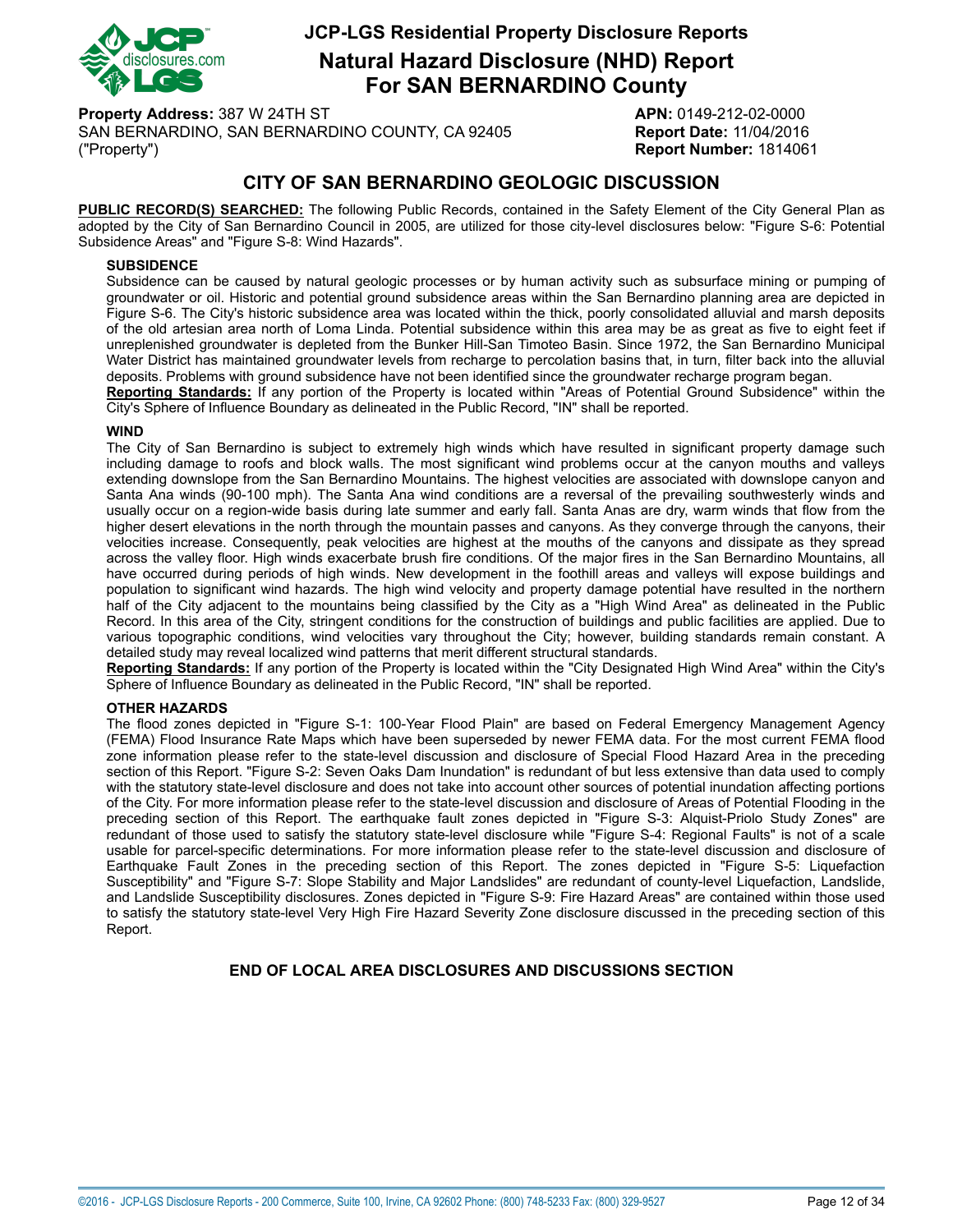

**Natural Hazard Disclosure (NHD) Report For SAN BERNARDINO County**

**Property Address:** 387 W 24TH ST **APN:** 0149-212-02-0000 SAN BERNARDINO, SAN BERNARDINO COUNTY, CA 92405 **Report Date:** 11/04/2016 ("Property") **Report Number:** 1814061

# **Part 3. Additional Property Specific Disclosures**

## **FORMER MILITARY ORDNANCE SITE DISCLOSURE**

<span id="page-12-0"></span>**DISCUSSION:** Former Military Ordnance (FUD) sites can include sites with common industrial waste (such as fuels), ordnance or other warfare materiel, unsafe structures to be demolished, or debris for removal. California Civil Code Section 1102 requires disclosure of those sites containing unexploded ordnance. "Military ordnance" is any kind of munitions, explosive device/material or chemical agent used in military weapons. Unexploded ordnance are munitions that did not detonate. NOTE: **MOST** FUD sites do not contain unexploded ordnance. Only those FUD sites that the U.S. Army Corps of Engineers (USACE) has identified to contain Military Ordnance or have mitigation projects planned for them are disclosed in this Report. Additional sites may be added as military installations are released under the Federal Base Realignment and Closure (BRAC) Act. Active military sites are NOT included on the FUD site list.

**PUBLIC RECORD:** Data contained in Inventory Project Reports, Archives Search Reports, and related materials produced for, and made publicly available in conjunction with, the Defense Environmental Restoration Program for Formerly Used Defense Sites by the U.S. Army Corps of Engineers. Sites for which no map has been made publicly available shall not be disclosed.

<span id="page-12-1"></span>**REPORTING STANDARD:** If one or more facility identified in the Public Record is situated within a one (1) mile radius of the Property, "**WITHIN**" shall be reported. The name of that facility or facilities shall also be reported.

## **COMMERCIAL OR INDUSTRIAL ZONING DISCLOSURE**

**DISCUSSION:** The seller of real property who has actual knowledge that the property is affected by or zoned to allow commercial or industrial use described in Section 731a of the Code of Civil Procedure shall give written notice of that knowledge to purchasers as soon as practicable before transfer of title (California Civil Code Section 1102.17). The Code of Civil Procedure Section 731a defines industrial use as areas in which a city and/or county has established zones or districts under authority of law wherein certain manufacturing or commercial or airport uses are expressly permitted. The "Zoning Disclosure" made in this Report DOES NOT purport to determine whether the subject property is or is not affected by a commercial or industrial zone. As stated above, that determination is based solely upon ACTUAL KNOWLEDGE of the seller of the subject property.

In an effort to help determine areas where this may be applicable, this disclosure identifies if a property exists within one mile of the seller's property that is zoned to allow for commercial or industrial use. Very commonly, a home will have in its vicinity one or more properties that are zoned for commercial or industrial use such as restaurants, gasoline stations, convenience stores, golf courses, country club etc.

**PUBLIC RECORD:** Based on publicly-available hardcopy and/or digital zoning and land use records for California cities and counties.

**REPORTING STANDARD:** If one or more property identified in the Public Record as "commercial," "industrial," or "mixed use" is situated within a one (1) mile radius of the Property, "**WITHIN**" shall be reported. Please note that an airport facility that may be classified as public use facility in the Public Record will be reported as "commercial/industrial" in this disclosure.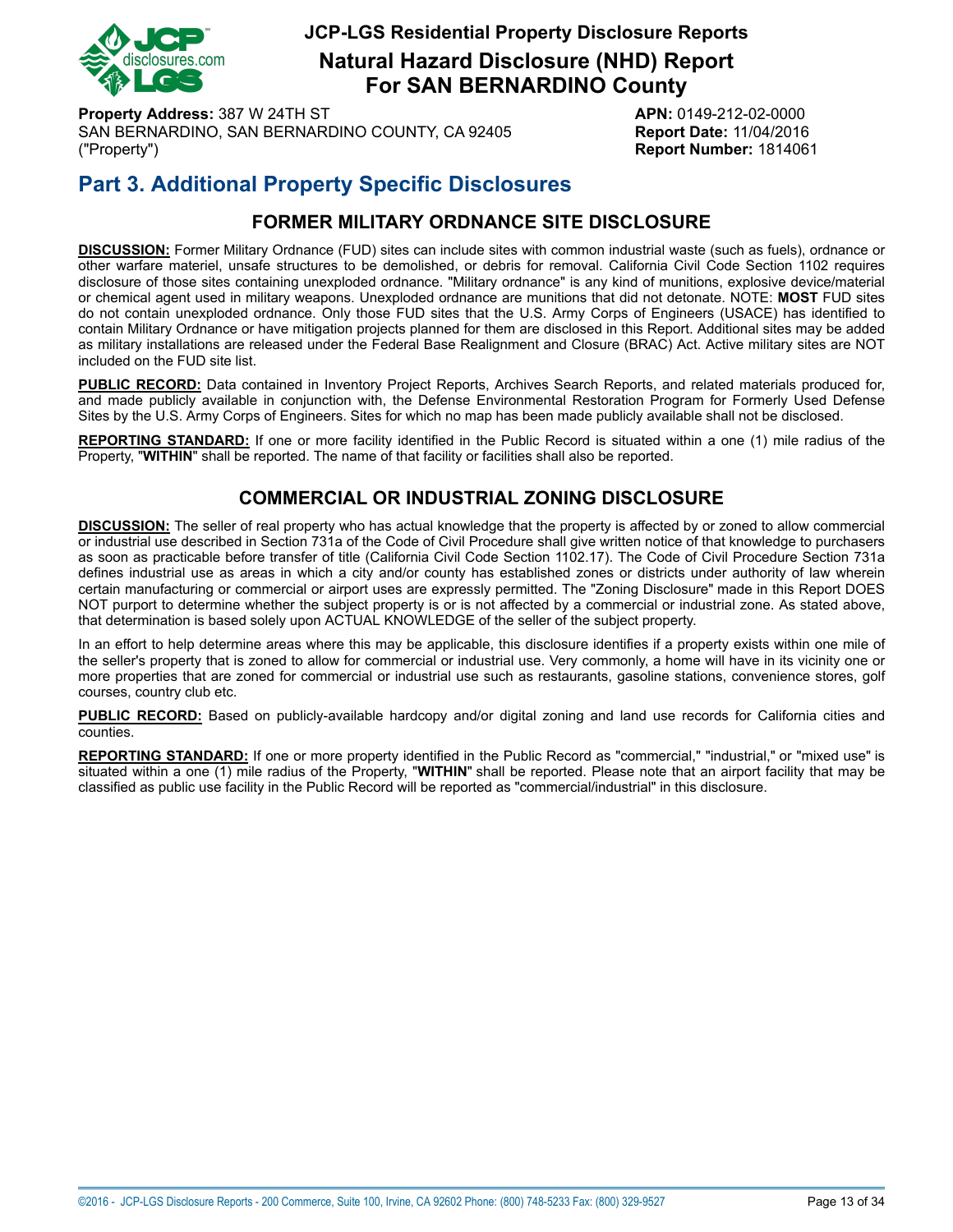

**Natural Hazard Disclosure (NHD) Report For SAN BERNARDINO County**

**Property Address:** 387 W 24TH ST **APN:** 0149-212-02-0000 SAN BERNARDINO, SAN BERNARDINO COUNTY, CA 92405 **Report Date:** 11/04/2016 ("Property") **Report Number:** 1814061

## **AIRPORT INFLUENCE AREA DISCLOSURE**

#### <span id="page-13-0"></span>**DISCUSSION:**

**Certain airports are not disclosed in this Report.** JCP-LGS has made a good faith effort to identify the airports covered under Section 1102.6a. Sources consulted include official land use maps and/or digital data made available by a governing Airport Land Use Commission (ALUC) or other designated government body. Most facilities for which an Airport Influence Area has been designated are included on the "California Airports List" maintained by the California Department of Transportation's Division of Aeronautics. Not disclosed in this Report are public use airports that are not in the "California Airports List", airports that are physically located outside California, heliports and seaplane bases that do not have regularly scheduled commercial service, and private airports or military air facilities unless specifically identified in the "California Airports List". **If the seller has actual** knowledge of an airport in the vicinity of the subject property that is not disclosed in this Report, and that is material to **the transaction, the seller should disclose this actual knowledge in writing to the buyer.**

Most facilities for which an Airport Influence Area has been designated are included on the "California Airports List" maintained by the California Department of Transportation's Division of Aeronautics. The inclusion of military and private airports varies by County, and heliports and seaplane bases are not included, therefore, airports in these categories may or may not be included in this disclosure.

**NOTE:** Proximity to an airport does not necessarily mean that the property is exposed to significant aviation noise levels. Alternatively, there may be properties exposed to aviation noise that are greater than two miles from an airport. Factors that affect the level of aviation noise include weather, aircraft type and size, frequency of aircraft operations, airport layout, flight patterns or nighttime operations. Buyer should be aware that aviation noise levels can vary seasonally or change if airport usage changes.

**PUBLIC RECORD:** Based on officially adopted land use maps and/or digital data made publicly available by the governing ALUC or other designated government body. If the ALUC or other designated government body has not made publicly available a current officially adopted airport influence area map, then California law states that "a written disclosure of an airport within two (2) statute miles shall be deemed to satisfy any city or county requirements for the disclosure of airports in connection with transfers of real property."

**REPORTING STANDARD:** "**IN**" shall be reported along with the facility name(s) and the "Notice of Airport in Vicinity" if any portion of the Property is situated within either (a) an Airport Influence Area as designated on officially adopted maps or digital data or (b) a two (2) mile radius of a qualifying facility for which an official Airport Influence Area map or digital data has not been made publicly available by the ALUC or other designated governing body. "**NOT IN**" shall be reported if no portion of the Property is within either area.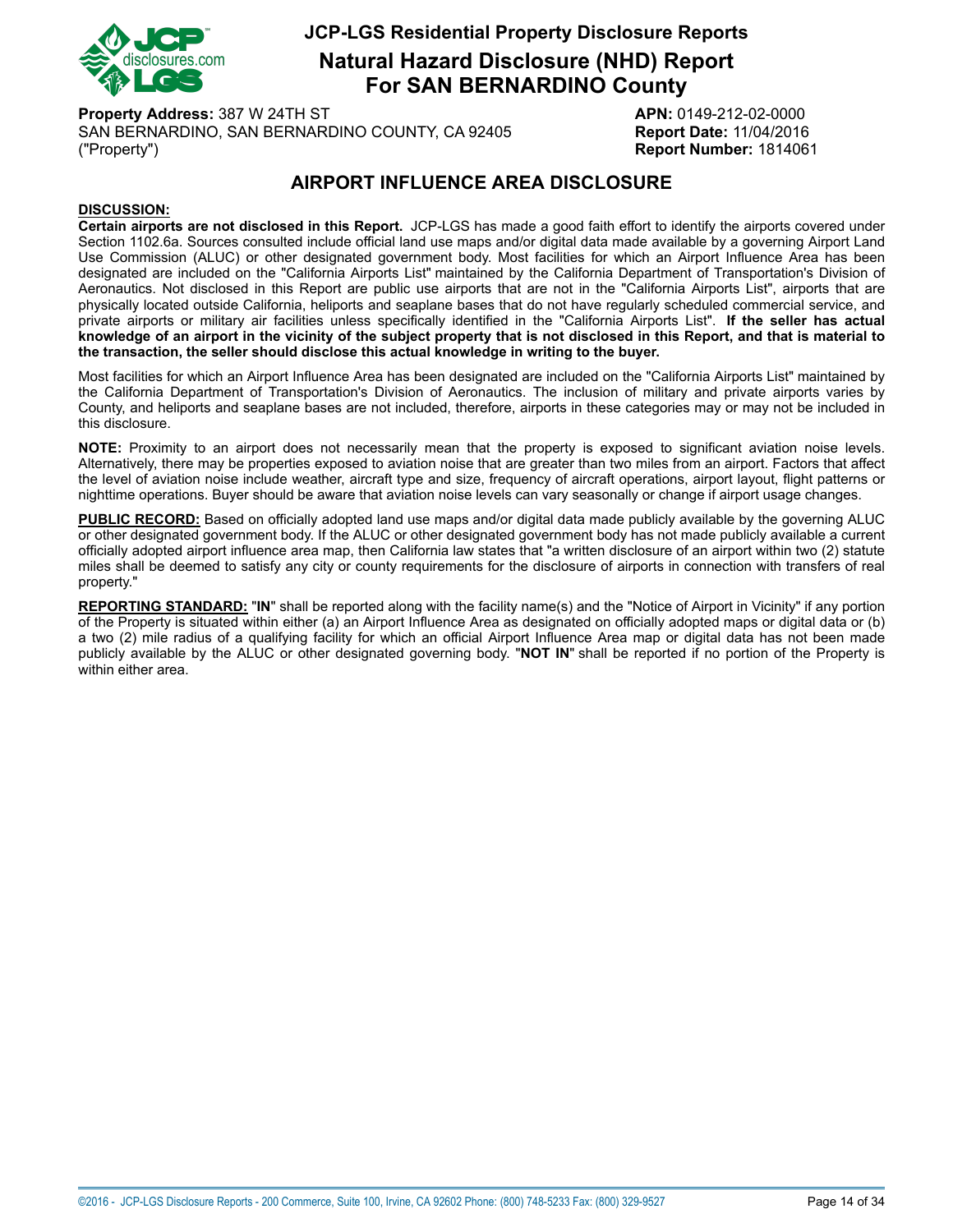

**Natural Hazard Disclosure (NHD) Report For SAN BERNARDINO County**

**Property Address:** 387 W 24TH ST **APN:** 0149-212-02-0000 SAN BERNARDINO, SAN BERNARDINO COUNTY, CA 92405 **Report Date:** 11/04/2016 ("Property") **Report Number:** 1814061

## **AIRPORT NOISE DISCLOSURE**

<span id="page-14-0"></span>**DISCUSSION:** California Civil Code §1102.17 requires the seller(s) of residential real property who has/have actual knowledge that the property in the transaction is affected by airport use must give written notice of that knowledge, as soon as practicable, before transfer of title.

Under the Federal Aviation Administration's *Airport Noise Compatibility Planning Program Part 150*, certain 65 decibel (dB) Community Noise Equivalent Level (CNEL) contour maps have been produced for some airports. Not all airports have produced noise exposure maps. A property may be near or at some distance from an airport and not be within a delineated noise exposure area, but still experience aviation noise. Unless 65dB CNEL contour maps are published, helipads and military sites are not included in this section of the Report.

The *Airport Noise Compatibility Planning Program* is voluntary and not all airports have elected to participate. Furthermore, not all property in the vicinity of an airport is exposed to 65dB CNEL or greater average aviation noise levels. Conversely a property may be at some distance from an airport and still experience aviation noise. Buyer should be aware that aviation noise levels can vary seasonally or change if airport usage changes after a map is published or after the Report Date. JCP-LGS uses the most seasonally conservative noise exposures provided.

Federal funding may be available to help airports implement noise reduction programs. Such programs vary and may include purchasing properties, rezoning, and insulating homes for sound within 65dB areas delineated on CNEL maps. Airport owners have also cooperated by imposing airport use restrictions that include curfews, modifying flight paths, and aircraft limitations.

**PUBLIC RECORD:** Certain 65 decibel (dB) Community Noise Equivalent Level (CNEL) contour maps produced under the Federal Aviation Administration's *Airport Noise Compatibility Planning Program Part 150*.

**REPORTING STANDARD:** "**IN**" shall be reported if any portion of the Property is situated within a 65 decibel Community Noise Equivalent Level contour identified in the Public Record. "**NOT IN**" shall be reported if no portion of the Property is situated within a 65 decibel Community Noise Equivalent Level contour identified in the Public Record.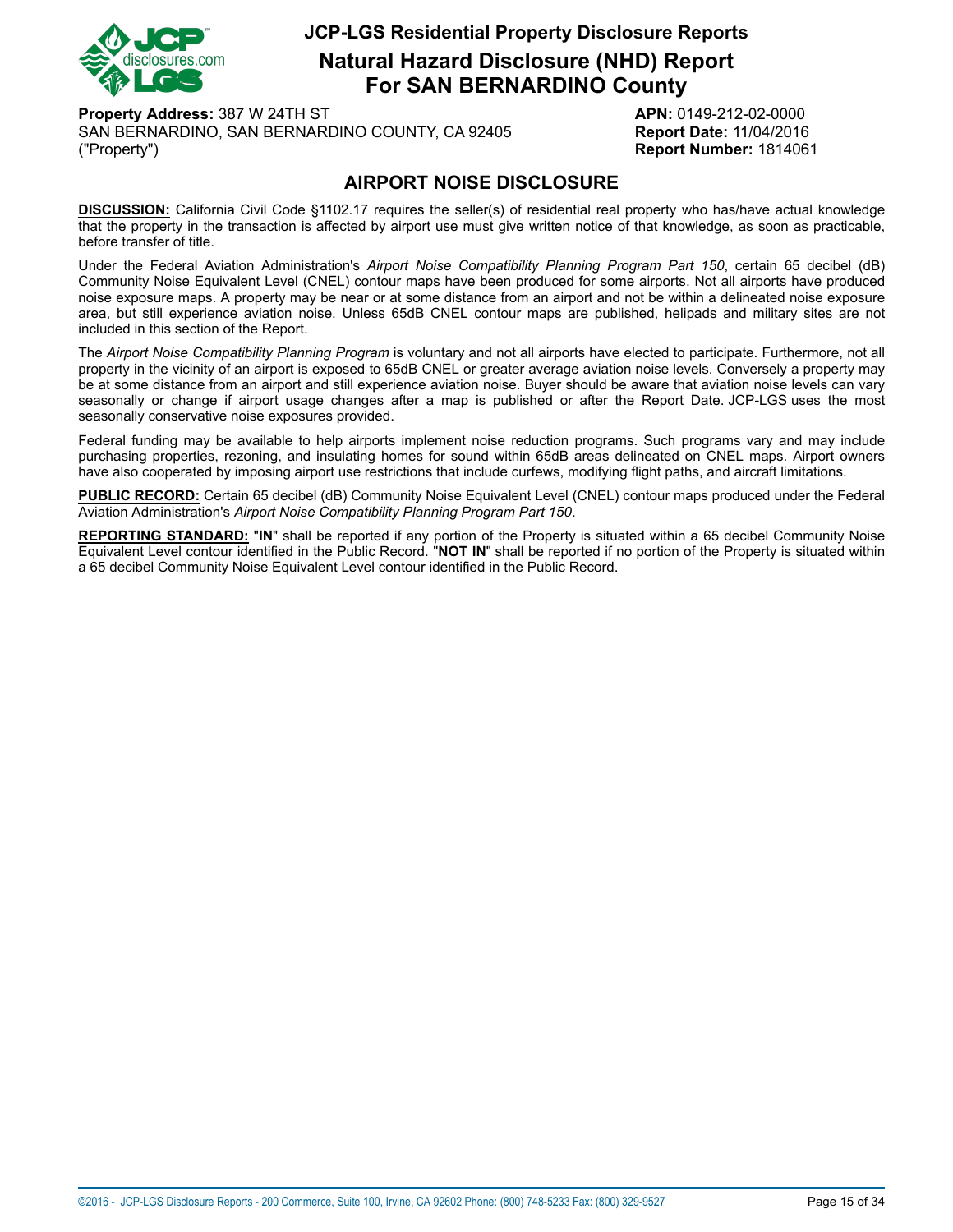

**Natural Hazard Disclosure (NHD) Report For SAN BERNARDINO County**

**Property Address:** 387 W 24TH ST **APN:** 0149-212-02-0000 SAN BERNARDINO, SAN BERNARDINO COUNTY, CA 92405 **Report Date:** 11/04/2016 ("Property") **Report Number:** 1814061

## **CALIFORNIA ENERGY COMMISSION DUCT SEALING & TESTING REQUIREMENT**

<span id="page-15-0"></span>**DISCUSSION:** According to the California Energy Commission ("CEC") most California homes have improperly sealed central air conditioning and heating system ducts such that approximately 30 percent of the conditioned air actually leaks outside the home.

Effective July 1, 2014, in order to combat this waste of energy and money, the CEC updated its residential duct sealing and testing requirements in the 2013 Building Energy Efficiency Standards (Title 24). Previously, such duct sealing and testing was required only in certain CEC-designated climate zones when a central air conditioner or furnace is installed or replaced. **The revised** standards now make duct sealing and testing mandatory in all California climate zones when such a system is installed **or replaced.** Ducts found to leak more than 15 percent or more must be repaired. Once a contractor tests and fixes these ducts, you must have an approved third-party verifier determine that the ducts have been properly sealed. The CEC cautions homeowners that a contractor who fails to obtain a required building permit and fails to test and repair your ducts "is violating the law and exposing you to additional costs and liability." If you do not obtain a permit, you may be required to bring your home into compliance with code requirements for that work and may incur additional penalties and fines that have to be paid prior to selling your home. Remember that you have a duty to disclose whether you obtained required permits for work performed to prospective Buyers and appraisers. Local governments may mandate more stringent requirements.

Please note there are specific alternatives that allow high efficiency equipment and added duct insulation to be installed instead of fixing duct leaks. Please also be advised that there are separate regulations which govern duct insulation levels required by climate zone and HVAC system.

For more information please contact the California Energy Commission or visit the official CEC "2013 Building Energy Efficiency Standards" portal at: <http://www.energy.ca.gov/title24/2013standards/index.html>

**PUBLIC RECORD:** 2013 Building Energy Efficiency Standards (Title 24).

**REPORTING STANDARD:** "**WITHIN**" shall be reported regardless of CEC-designated climate zone pursuant to the revised Title 24 Standards.

### **COOLING AND HEATING ENERGY-EFFICIENCY ADVISORY**

Effective January 1, 2015, new federal energy-efficiency standards apply to the repair and replacement of residential heating, ventilation and air conditioning ("HVAC") systems. The new standards raise the minimum efficiency requirements for air conditioning systems and certain types of heating systems. Energy efficiency is measured by the Seasonal Energy Efficiency Ratio ("SEER"), which compares the amount of cooling (or heating) output by an HVAC system to the amount of energy (electricity or gas) input over its operating season. The higher the system's SEER value, the more energy-efficient it is and the lower the unit cost of cooling (or heating) a home.

For the first time, federal minimum-efficiency standards will vary by region. Prior to 2015 one standard, called SEER 13, applied nationwide. Now, in California, Nevada, Arizona and New Mexico (the Southwestern Region), SEER 13 has been replaced by the more efficient SEER 14 standard. In the Southwestern Region the new rule allows repairs to existing SEER 13-compliant systems. However, in many cases a full system replacement (both the indoor and outdoor unit) will be necessary to make the system compatible, and replacement is allowed only with a SEER 14-compliant unit. The higher standard may increase the replacement cost to the property owner because the SEER 14 efficiency improvements require increased complexity of the new equipment, and the SEER 14 units may not fit in the existing space, requiring structural modifications at the owner's expense. In some cases the SEER 14 standard could double the cost of replacement over the earlier replacement cost. For applicable details and codes, see the California Energy Commission web page at: [http://www.energy.ca.gov/title24/2013standards/residential\\_manual.html](http://www.energy.ca.gov/title24/2013standards/residential_manual.html) (The new federal standards go into effect on January 1, 2015, which is six months after the July 1, 2014, effective date of the 2013 Standards.)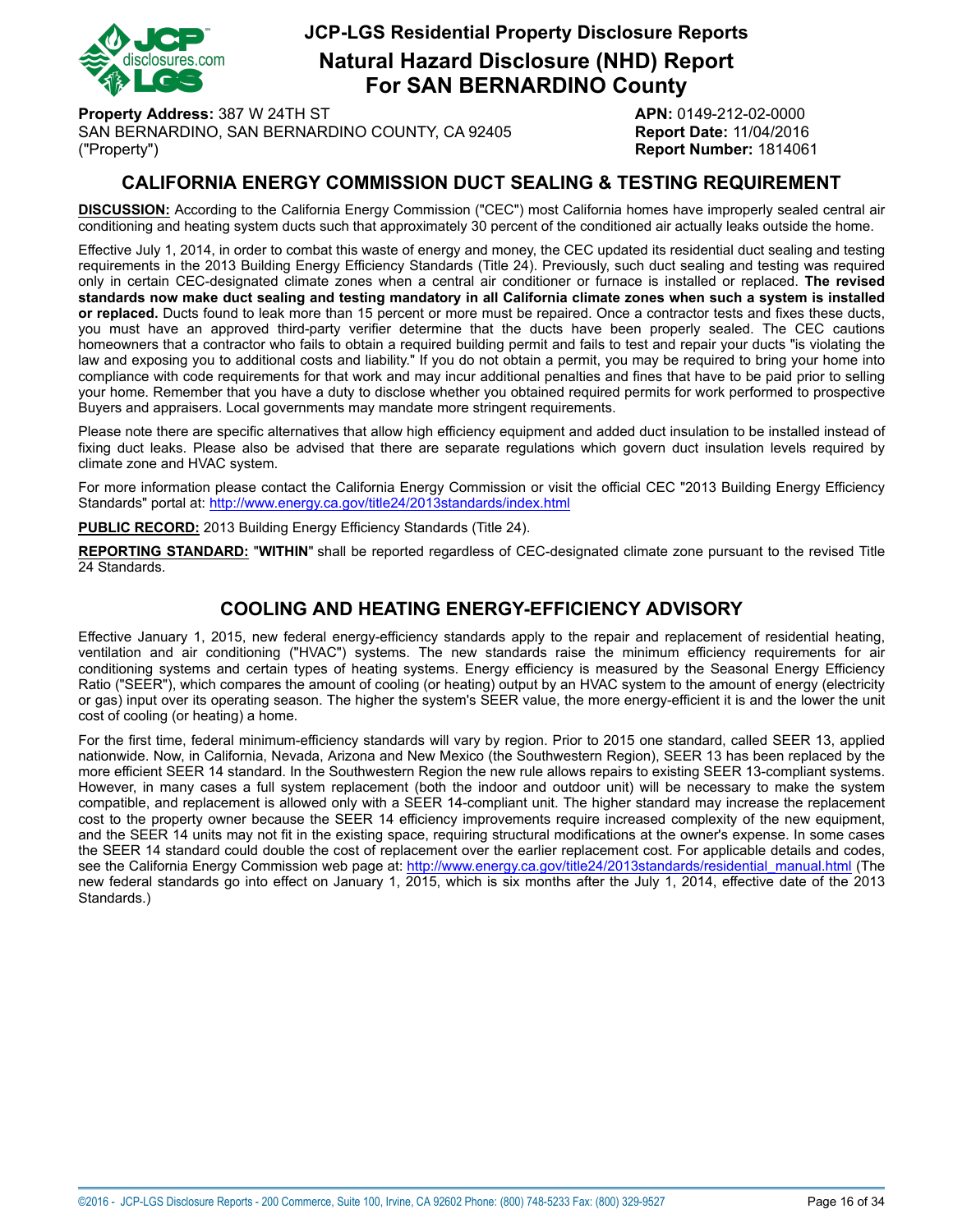

**Natural Hazard Disclosure (NHD) Report For SAN BERNARDINO County**

**Property Address:** 387 W 24TH ST **APN:** 0149-212-02-0000 SAN BERNARDINO, SAN BERNARDINO COUNTY, CA 92405 **Report Date:** 11/04/2016 ("Property") **Report Number:** 1814061

## **STATEWIDE RIGHT TO FARM DISCLOSURE**

#### <span id="page-16-0"></span>**DISCUSSION:**

California has a "Right to Farm Act" (Civil Code Section 3482.5) to protect farming operations. When agricultural land within the State's agricultural areas is bought and sold, the purchasers are often not made aware of the fact that there are right-to-farm laws. This has lead to confusion and a misunderstanding of the actual uses of the land or uses of the surrounding agricultural lands.

In 2008 the State of California enacted Assembly Bill 2881 to limit the exposure of farmers to nuisance lawsuits by homeowners in neighboring developments. The mechanism of this bill is a formal notification of the Buyer, through a "Notice of Right to Farm" in an expert disclosure report that advises the Buyer if the subject property is within one mile of farmland as defined in the bill.

If the seller has actual knowledge of an agricultural operation in the vicinity of the subject property that is not disclosed in this Report, and that is material to the transaction, the seller should disclose this actual knowledge in writing to the **Buyer.**

**PUBLIC RECORD:** Based on the most current available version of the "Important Farmland Map" issued by the California Department of Conservation, Division of Land Resource Protection, utilizing solely the county-level GIS map data, if any, available on the Division's Farmland Mapping and Monitoring Program website, pursuant to Section 11010 of the Business and Professions Code, and Section 1103.4 of the California Civil Code.

**REPORTING STANDARD:** "**IN**" shall be reported and the "Notice of Right to Farm" provided if any portion of the Property is situated within, or within one mile of, a parcel of real property designated as "Prime Farmland," "Farmland of Statewide Importance," "Unique Farmland," "Farmland of Local Importance," or "Grazing Land" in the public record. "**NOT IN**" shall be reported if no portion of the Property is within that area.

Some counties, or parts thereof, are not included in the Public Record because they have not been mapped for farmland parcels under this State program. Typically, this is because the county area is public land and not planned for incorporation, or, in the case of San Francisco, the county is entirely incorporated. In those instances, we report "Map Not Available" above, or "Map N/A" in the table of summary determinations at the beginning of this Report.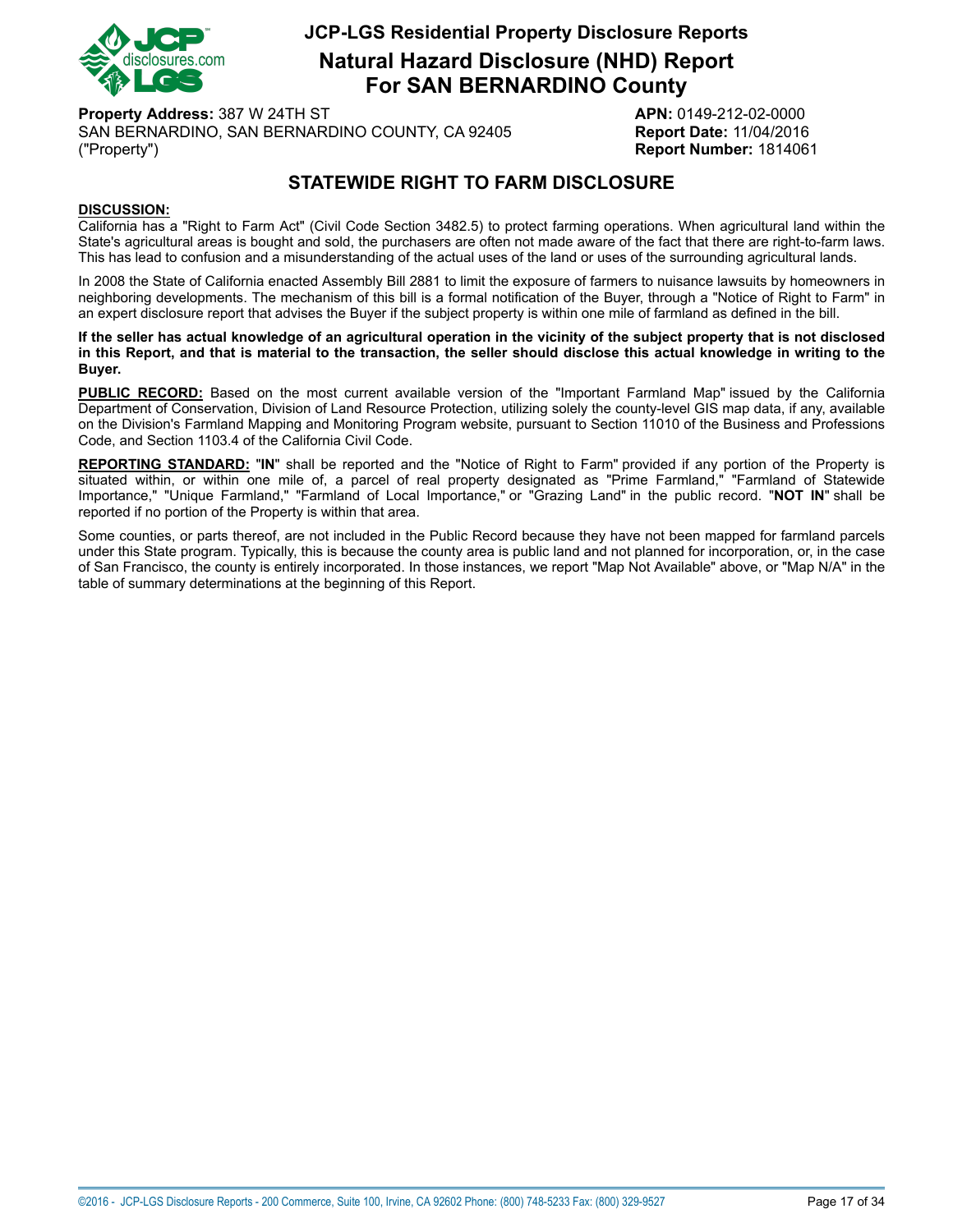

**Natural Hazard Disclosure (NHD) Report For SAN BERNARDINO County**

**Property Address:** 387 W 24TH ST **APN:** 0149-212-02-0000 SAN BERNARDINO, SAN BERNARDINO COUNTY, CA 92405 **Report Date:** 11/04/2016 ("Property") **Report Number:** 1814061

## **NOTICE OF MINING OPERATIONS DISCLOSURE**

<span id="page-17-0"></span>If the Property has been determined to be located within one (1) mile of a reported mining operation(s), the following notice is provided as mandated by California law:

#### **NOTICE OF MINING OPERATIONS**

This property is located within one mile of a mine operation for which the mine owner or operator has reported mine location data to the Department of Conservation pursuant to Section 2207 of the Public Resources Code. Accordingly, the property may be subject to inconveniences resulting from mining operations. You may wish to consider the impacts **of these practices before you complete your transaction.**

**DISCUSSION:** Historically mining operations have been located in remote areas. However, increasing urbanization has resulted in some residential projects being developed near existing mining operations.

California Public Resources Code §2207 requires owners and operators of mining operations to provide annually specific information to the California Department of Conservation ("DOC"), including but not limited to, (i) ownership and contact information, and (ii) the latitude, longitude, and approximate boundaries of the mining operation marked on a specific United States Geological Survey map. The Office of Mining Reclamation ("OMR") is a division of the DOC. Using the mandatory data specified above, OMR provides map coordinate data that can be used by GIS systems to create points representing mine<br>locations ("OMR Maps"). For more information please visit OMR's Mines OnLine Map Viewer locations ("OMR Maps"). For more information please visit OMR's Mines OnLine Map Viewer (http://maps.conservation.ca.gov/mol/index.html).

Effective January 1, 2012, California Civil Code §1103.4 requires the seller of residential property to disclose to a Buyer if the residential property is located with one (1) mile of mining operations as specified on OMR Maps.

#### **Special Notes:**

1. This statutory disclosure does not rely on the OMR's "AB 3098 List," a list of mines regulated under the Surface Mining and Reclamation Act of 1975 ("SMARA") that meet provisions set forth under California Public Resources Code §2717(b). The AB 3098 List does not include map coordinate data as required under California Public Resources Code §2207 and may not include all mining operations subject to the "Notice of Mining Operations" disclosure.

2. This "Notice of Mining Operations" disclosure is not satisfied by disclosing abandoned mines. An abandoned mine is NOT an operating mine. California Civil Code §1103.4 is satisfied only by disclosing based on OMR Maps.

**PUBLIC RECORD:** Mining operations as provided on OMR Maps made publicly available by DOC pursuant to California law.

**REPORTING STANDARD:** "**IN**" is reported if any portion of the Property is located within a one (1) mile radius of one or more mining operation(s) identified in the Public Record for which map coordinate data is provided. If "**IN**", the name of the mining operation(s) as it appears in the Public Record is also reported. "**NOT IN**" is reported if no portion of the Property is located within a one (1) mile radius of a mining operation specified on OMR Maps.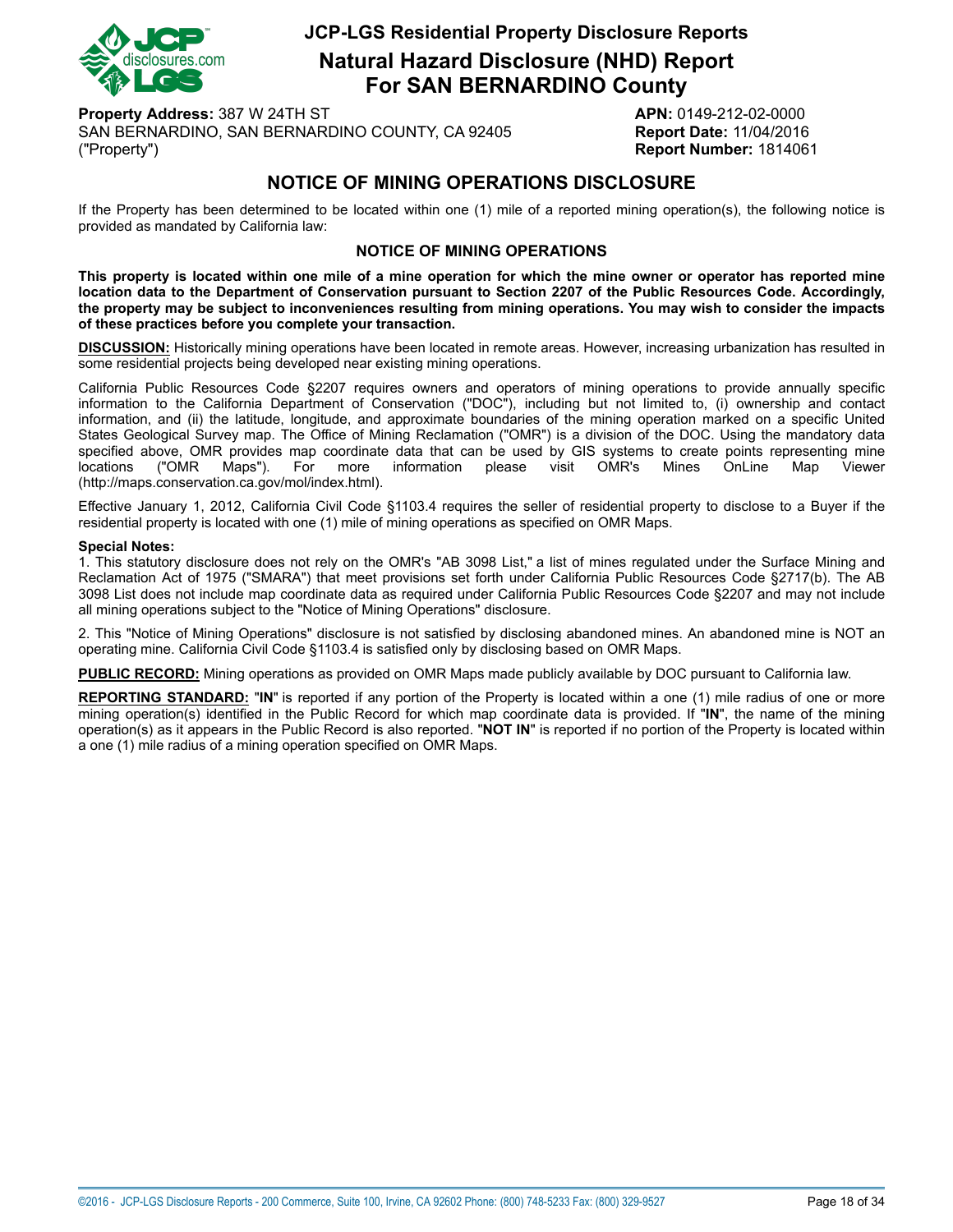

**Natural Hazard Disclosure (NHD) Report For SAN BERNARDINO County**

**Property Address:** 387 W 24TH ST **APN:** 0149-212-02-0000 SAN BERNARDINO, SAN BERNARDINO COUNTY, CA 92405 **Report Date:** 11/04/2016 ("Property") **Report Number:** 1814061

## <span id="page-18-0"></span>**Part 4. General Advisories**

#### **REGISTERED SEX OFFENDER DATABASE DISCLOSURE REQUIREMENT ("MEGAN'S LAW")**

Notice: Pursuant to Section 290.46 of the Penal Code, information about specified registered sex offenders is made available to the public via an Internet Web site maintained by the Department of Justice at www.meganslaw.ca.gov. Depending on an offender's criminal history, this information will include either the address at which the offender **resides or the community of residence and ZIP Code in which he or she resides.**

**DISCUSSION:** California law (AB 488), signed by the Governor on September 24, 2004, provides the public with Internet access to detailed information on registered sex offenders. The Sex Offender Tracking Program of the California Department of Justice (DOJ) maintains the database of the locations of persons required to register pursuant to paragraph (1) of subdivision (a) of Section 290.46 of the Penal Code. The online database is updated with data provided by local sheriff and police agencies on an ongoing basis. It presents offender information in 13 languages; may be searched by a sex offender's specific name, zip code, or city/county; provides access to detailed personal profile information on each registrant; and includes a map of your neighborhood.

#### **California Department of Justice Information Sources:**

Megan's Law Sex Offender Locator Web Site: <http://www.meganslaw.ca.gov>

California Department of Justice Megan's Law Email Address: meganslaw@doj.ca.gov

#### **Local Information Locations For The Property:**

All sheriffs departments and every police department in jurisdictions with a population of 200,000 or more are required to make a CD-ROM available free to the public for viewing. Although not required, many other law enforcement departments in smaller jurisdictions make the CD-ROM available as well. Please call the local law enforcement department to investigate availability.

#### *The following are the law enforcement departments in your county that are REQUIRED to make information available:*

**San Bernardino County Sheriff Department** (909) 387-3615

#### **Explanation and How to Obtain Information**

For over 50 years, California has required certain sex offenders to register with their local law enforcement agencies. However, information on the whereabouts of the sex offenders was not available to the public until implementation of the Child Molester Identification Line in July 1995. The available information was expanded by California's "Megan's Law" in 1996 (Chapter 908, Stats. of 1996). Megan's Law provides certain information on the whereabouts of "serious" and "high-risk" sex offenders. The law specifically prohibits using the information to harass or commit any crime against the offender. The information on a registered sex offender includes: name and known aliases; age and sex; physical description, including scars, marks and tattoos; photograph, if available; crimes resulting in registration; county of residence; and zip code (from last registration). Accessing the online database requires agreement to the DOJ's terms of use on the web page.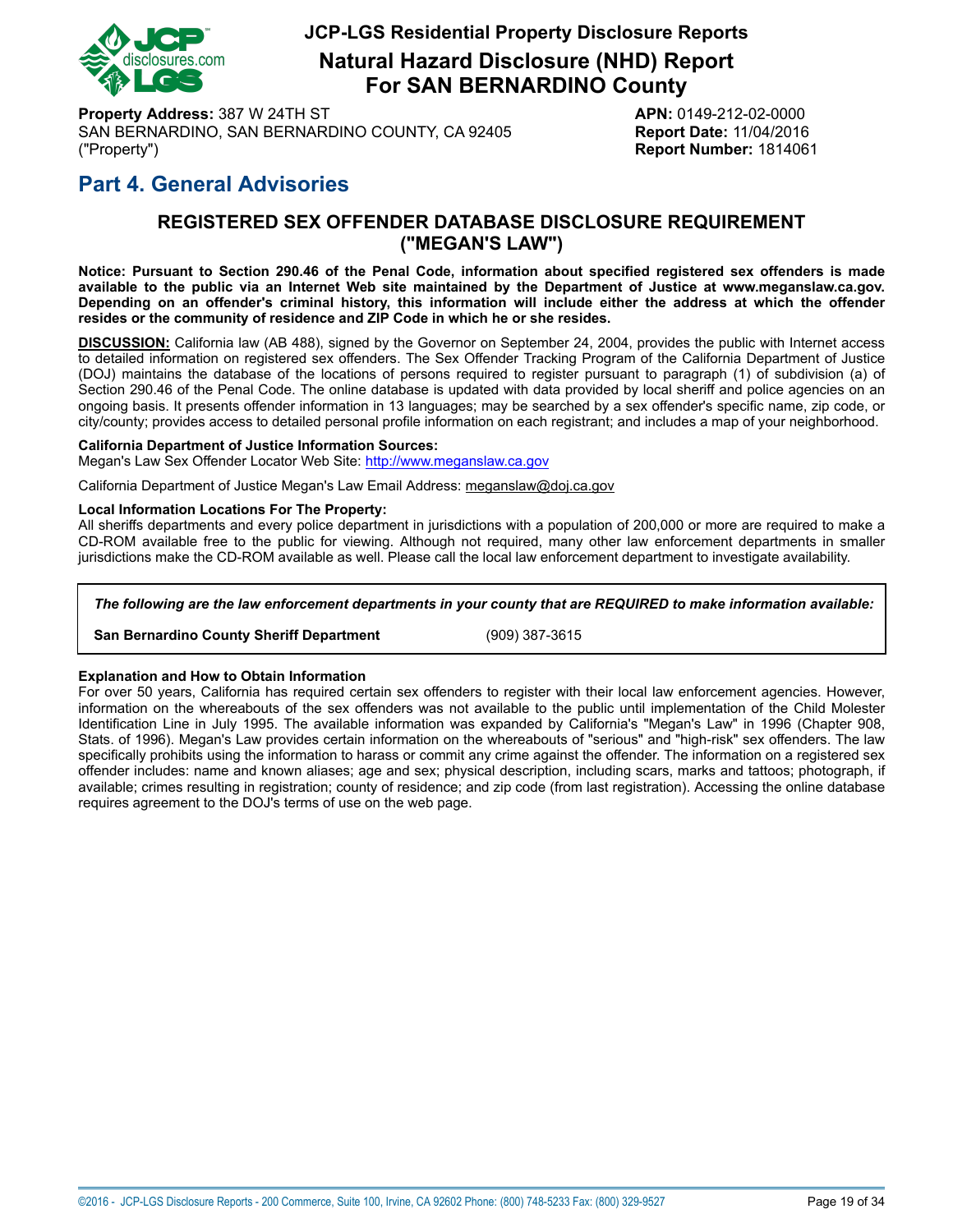

**Natural Hazard Disclosure (NHD) Report For SAN BERNARDINO County**

**Property Address:** 387 W 24TH ST **APN:** 0149-212-02-0000 SAN BERNARDINO, SAN BERNARDINO COUNTY, CA 92405 **Report Date:** 11/04/2016 ("Property") **Report Number:** 1814061

### **GAS AND HAZARDOUS LIQUID TRANSMISSION PIPELINE DATABASE DISCLOSURE REQUIREMENT**

<span id="page-19-0"></span>**DISCUSSION:** Following a number of pipeline disasters in the U.S., such as the 2010 San Bruno explosion in Northern California, there is an increased awareness of the potential dangers associated with underground transmission pipelines. As a result, the California Legislature unanimously passed Assembly Bill 1511 (Bradford), signed by Governor Jerry Brown on July 13, 2012. This law, which becomes effective January 1, 2013, is chaptered as California Civil Code Section 2079.10.5 and mandates the disclosure of the following notice to Buyers:

#### **NOTICE REGARDING GAS AND HAZARDOUS LIQUID TRANSMISSION PIPELINES**

**This notice is being provided simply to inform you that information about the general location of gas and hazardous liquid transmission pipelines is available to the public via the National Pipeline Mapping System (NPMS) Internet Web site maintained by the United States Department of Transportation at http://www.npms.phmsa.dot.gov/. To seek further information about possible transmission pipelines near the property, you may contact your local gas utility or other pipeline operators in the area. Contact information for pipeline operators is searchable by ZIP Code and county on the NPMS Internet Web site. (California Civil Code Section 2079.10.5(a))**

*Civil Code Section 2079.10.5(c) adds, "Nothing in this section shall alter any existing duty under any* other statute or decisional law imposed upon the seller or broker, including, but not limited to, the duties of a seller or broker under this article, or the duties of a seller or broker under Article 1.5 (commencing *with Section 1102) of Chapter 2 of Title 4 of Part 4 of Division 2."*

**Such "existing duties" include the disclosure of actual knowledge about a potential hazard, such as may** be created by the delivery of a letter from the local utility company informing the seller that a gas **transmission pipeline exists within 2,000 feet of the Property.**

**Beginning on the law's January 1, 2013, effective date,** except where such"existing duties" apply, "Upon delivery of the notice to the transferee of the real property, the seller or broker is not required to provide information in addition to that contained in the notice regarding gas and hazardous liquid transmission pipelines in subdivision (a). The information in the notice shall be deemed to be adequate to inform the transferee about the existence of a statewide database of the locations of gas and hazardous liquid transmission pipelines and information from the database regarding those locations." (California Civil Code Section 2079.10.5(b))

The disclosure of underground transmission pipelines helps the parties in a real estate transaction make an informed decision and is in the best interest of the public. Buver should be aware that, according to the NPMS Internet Web site. gas and/or hazardous liguid transmission pipelines are known to exist in 49 of California's 58 counties, the exceptions being in rural mountainous parts of the state. Every home that utilizes natural gas is connected to a gas "distribution" **pipeline, which is generally of smaller size and lower pressure than a transmission pipeline.**

#### **For More Information**

To investigate whether any pipeline easement (right-of-way) exists on the Property, Buyer should review the Preliminary Title Report. Buyer should consult an attorney for interpretation of any law. This notice is for information purposes only and **should not be construed as legal advice.**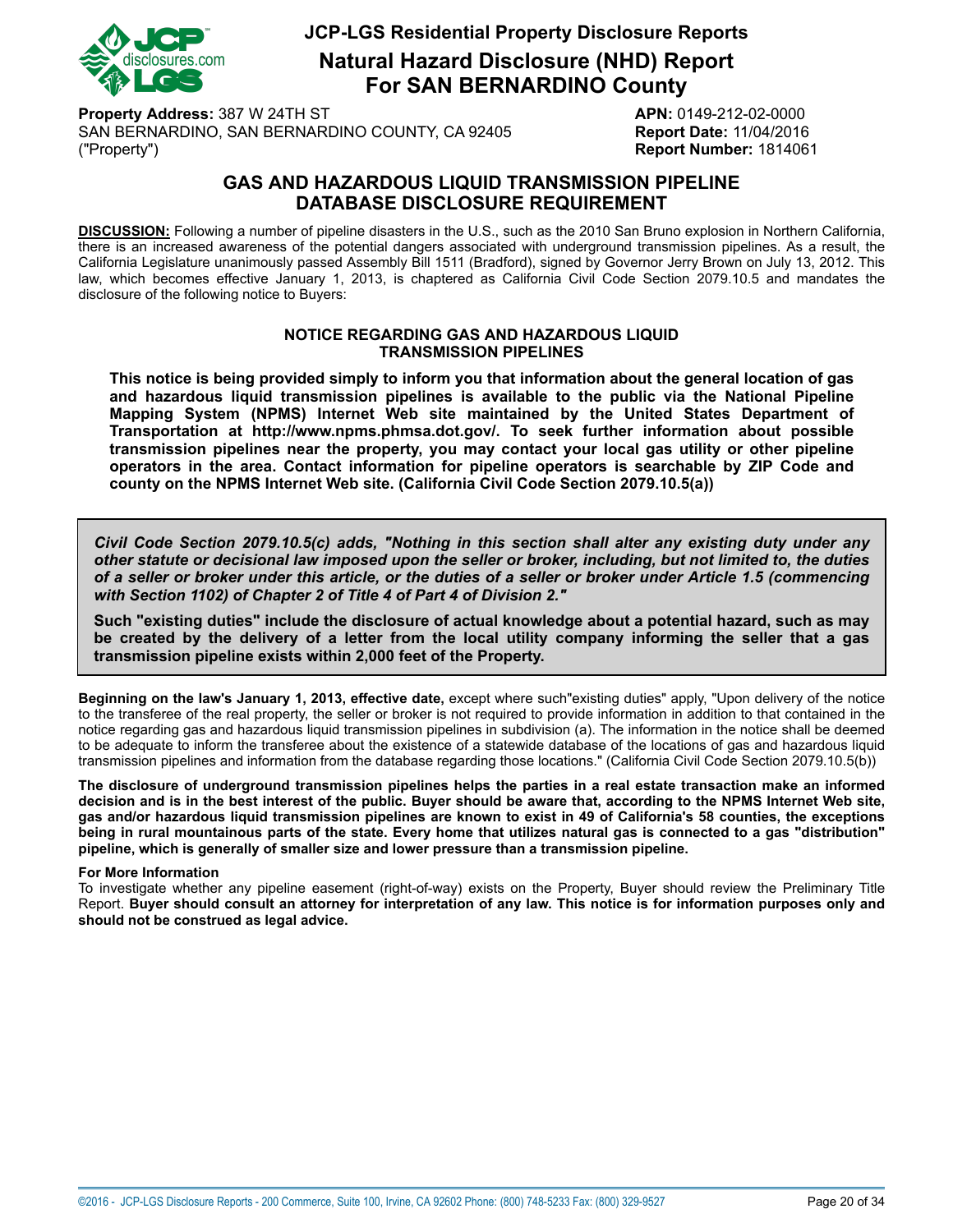

**Natural Hazard Disclosure (NHD) Report For SAN BERNARDINO County**

**Property Address:** 387 W 24TH ST **APN:** 0149-212-02-0000 SAN BERNARDINO, SAN BERNARDINO COUNTY, CA 92405 **Report Date:** 11/04/2016 ("Property") **Report Number:** 1814061

### **METHAMPHETAMINE CONTAMINATED PROPERTY DISCLOSURE ADVISORY**

<span id="page-20-0"></span>**DISCUSSION:** According to the "Methamphetamine Contaminated Property Cleanup Act of 2005" a property owner must disclose in writing to a prospective buyer if local health officials have issued an order prohibiting the use or occupancy of a property contaminated by meth lab activity. The owner must also give a copy of the pending order to the buyer to acknowledge receipt in writing. Failure to comply with these requirements may subject an owner to, among other things, a civil penalty up to \$5,000. Aside from disclosure requirements, this new law also sets forth procedures for local authorities to deal with meth-contaminated properties, including the filing of a lien against a property until the owner cleans up the contamination or pays for the cleanup costs.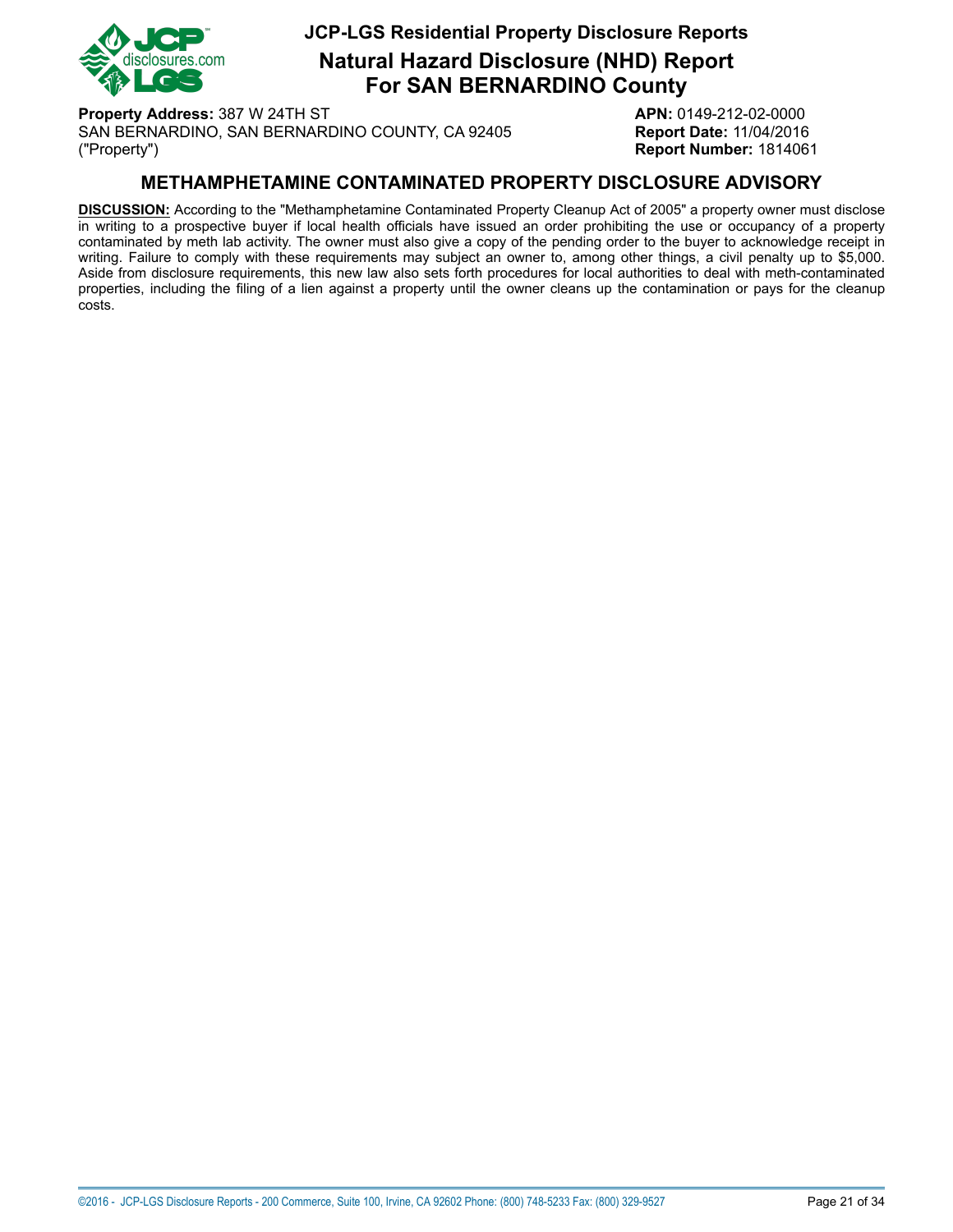

**Natural Hazard Disclosure (NHD) Report For SAN BERNARDINO County**

**Property Address:** 387 W 24TH ST **APN:** 0149-212-02-0000 SAN BERNARDINO, SAN BERNARDINO COUNTY, CA 92405 **Report Date:** 11/04/2016 ("Property") **Report Number:** 1814061

### **MOLD ADVISORY**

<span id="page-21-0"></span>**DISCUSSION:** The Buyer is hereby advised that naturally occurring molds may exist both inside and outside of any home and may not be visible to casual inspection. Persons exposed to extensive mold levels can become sensitized and develop allergies to the mold or other health problems. Extensive mold growth can damage a structure and its contents. All prospective purchasers of residential and commercial property are advised to thoroughly inspect the Property for mold. Be sure to inspect the Property inside and out for sources of excess moisture, current water leaks and evidence of past water damage.

As part of a buyer's physical inspection of the condition of a property, the buyer should consider engaging an appropriate and qualified professional to inspect and test for the presence of harmful molds and to advise the buyer of any potential risk and options available. This advisory is not a disclosure of whether harmful mold conditions exist at a property or not. No testing or inspections of any kind have been performed by The Company. Any use of this form is acknowledgement and acceptance that The Company does not disclose, warrant or indemnify mold conditions at a property in any way and is not responsible in any way for mold conditions that may exist. Information is available from the California Department of Health Services Indoor Air Quality Section fact sheet entitled, "Mold in My Home: What Do I Do?" The fact sheet is available at www.cal-iaq.org or by calling (510) 620-3620.

The Toxic Mold Protection Act of 2001 requires that information be developed regarding the potential issues surrounding naturally occurring molds within a home. Information was written by environmental authorities for inclusion in the *Residential Environmental Hazards: A Guide for Homeowners, Buyers, Landlords and Tenants* booklet developed by the California Environmental Protection Agency and the Department of Health Services. It is found in Chapter VII of that booklet, and includes references to sources for additional information.

**For local assistance, contact your county or city Department of Health, Housing, or Environmental Health.**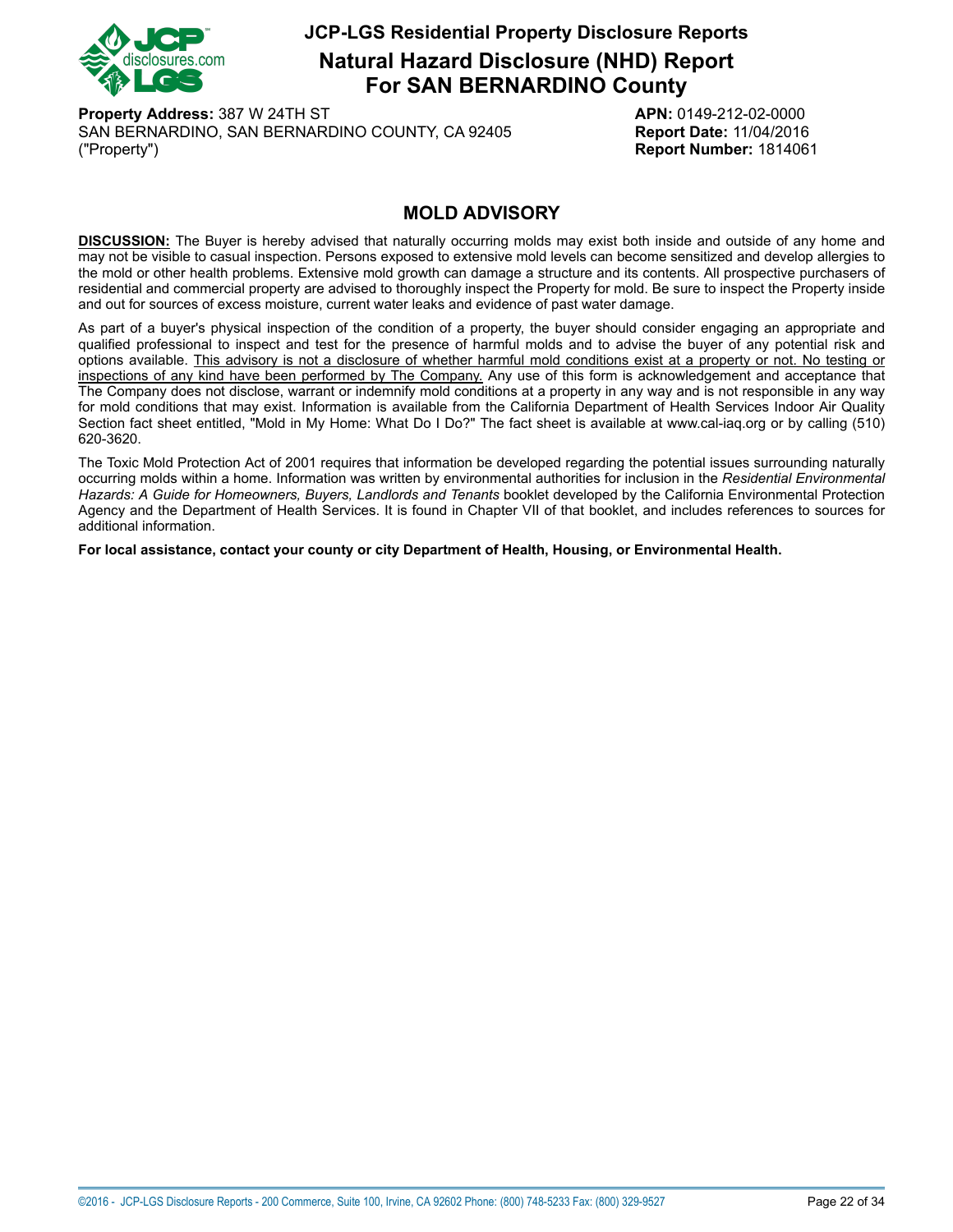

**Natural Hazard Disclosure (NHD) Report For SAN BERNARDINO County**

**Property Address:** 387 W 24TH ST **APN:** 0149-212-02-0000 SAN BERNARDINO, SAN BERNARDINO COUNTY, CA 92405 **Report Date:** 11/04/2016 ("Property") **Report Number:** 1814061

#### **RADON ADVISORY**

<span id="page-22-0"></span>**DISCUSSION:** For its Radon Advisory, JCP-LGS uses the updated assessment of radon exposure published in 1999 by the Lawrence Berkeley National Laboratory (LBNL) and Columbia University, under support from the U.S. Environmental Protection Agency (EPA), the National Science Foundation, and the US Department of Energy (published online at<http://energy.lbl.gov/ie/high-radon/USgm.htm>). Based on this recent assessment, JCP-LGS radon advisory is as follows:

All of California's 58 counties have a predicted median annual-average living-area concentration of radon below 2.0 pCi/L (picocuries per liter of indoor air) -- which is well below the EPA's guideline level of 4 pCi/L and equivalent to the lowest **hazard zone (Zone 3) on the 1993 EPA Map of Radon Zones.**

The "median concentration" means that half of the homes in a county are expected to be below this value and half to be above it. All houses contain some radon, and a few houses will contain much more than the median concentration. **The only way to** accurately assess long-term exposure to radon in a specific house is through long-term testing (sampling the indoor air for a year or more). The EPA recommends that all homes be tested for radon. Columbia University's "Radon Project" website offers help to homeowners in assessing the cost vs. benefit of testing a specific house for radon or modifying it for radon reduction (see [http://www.stat.columbia.edu/~radon//\)](http://www.stat.columbia.edu/~radon/).

**NOTE:** JCP-LGS does not use the EPA's 1993 map for advisory purposes because that map shows "short-term" radon exposure averaged by county. It was based on "screening measurements" that were intentionally designed to sample the worst-case conditions for indoor air in US homes--using spot checks (sampling for just a few days), in the poorest air quality (with sealed doors and windows), at the worst time of the year (winter), in the worst part of the house (the basement, if one was available). These short-term, winter, basement measurements are both biased and variable compared to long-term radon concentrations (averaged over a year) in the living area of a house. Long-term concentrations are a more accurate way to judge the long-term health risk from radon. For the above reasons, the EPA expressly disclaims the use of its 1993 map for determining whether any house should be tested for radon, and authorizes no other use of its map for property-specific purposes. For additional information about EPA guidelines and radon testing, see "Chapter VII--Radon", in the California Department of Real Estate's *Residential Environmental Hazards: A Guide for Homeowners, Homebuyers, Landlords and Tenants*.

## **ENDANGERED SPECIES ACT ADVISORY**

<span id="page-22-1"></span>**DISCUSSION:** The Federal Endangered Species Act of 1973 ("ESA"), as amended, requires that plant and animal species identified and classified ("listed") by the Federal government as "threatened" or "endangered" be protected under U.S. law. Areas of habitat considered essential to the conservation of a listed species may be designated as "critical habitat" and may require special management considerations or protection. All threatened and endangered species -- even if critical habitat is not designated for them -- are equally afforded the full range of protections available under the ESA.

In California alone, over 300 species of plants and animals have been designated under the ESA as threatened or endangered, and over 80 species have critical habitats designated for them. Most California counties are host to a dozen or more protected species and, in many cases, 10 or more species have designated critical habitats within a county.

**ADVISORY:** An awareness of threatened and endangered species and/or critical habitats is not reasonably expected to be within the actual knowledge of a seller.

No federal or state law or regulation requires a seller or seller's agent to disclose threatened or endangered species or critical habitats, or to otherwise investigate their possible existence on real property. Therefore, Buyer is advised that, prior to purchasing a vacant land parcel or other real property, Buyer should consider investigating the existence of threatened or endangered species, or designated critical habitats, on or in the vicinity of the Property which could affect the use of the Property or the success of any proposed (re)development.

**FOR MORE INFORMATION:** Complete and current information about the threatened and endangered species in California that are Federally listed in each county -- including all critical habitats designated there -- is available on the website of the U.S. Fish & Wildlife Service, the Federal authority which has enforcement responsibility for the ESA.

**U.S. Fish & Wildlife Service Endangered Species Database (TESS)**

[http://ecos.fws.gov/tess\\_public/](http://ecos.fws.gov/tess_public/)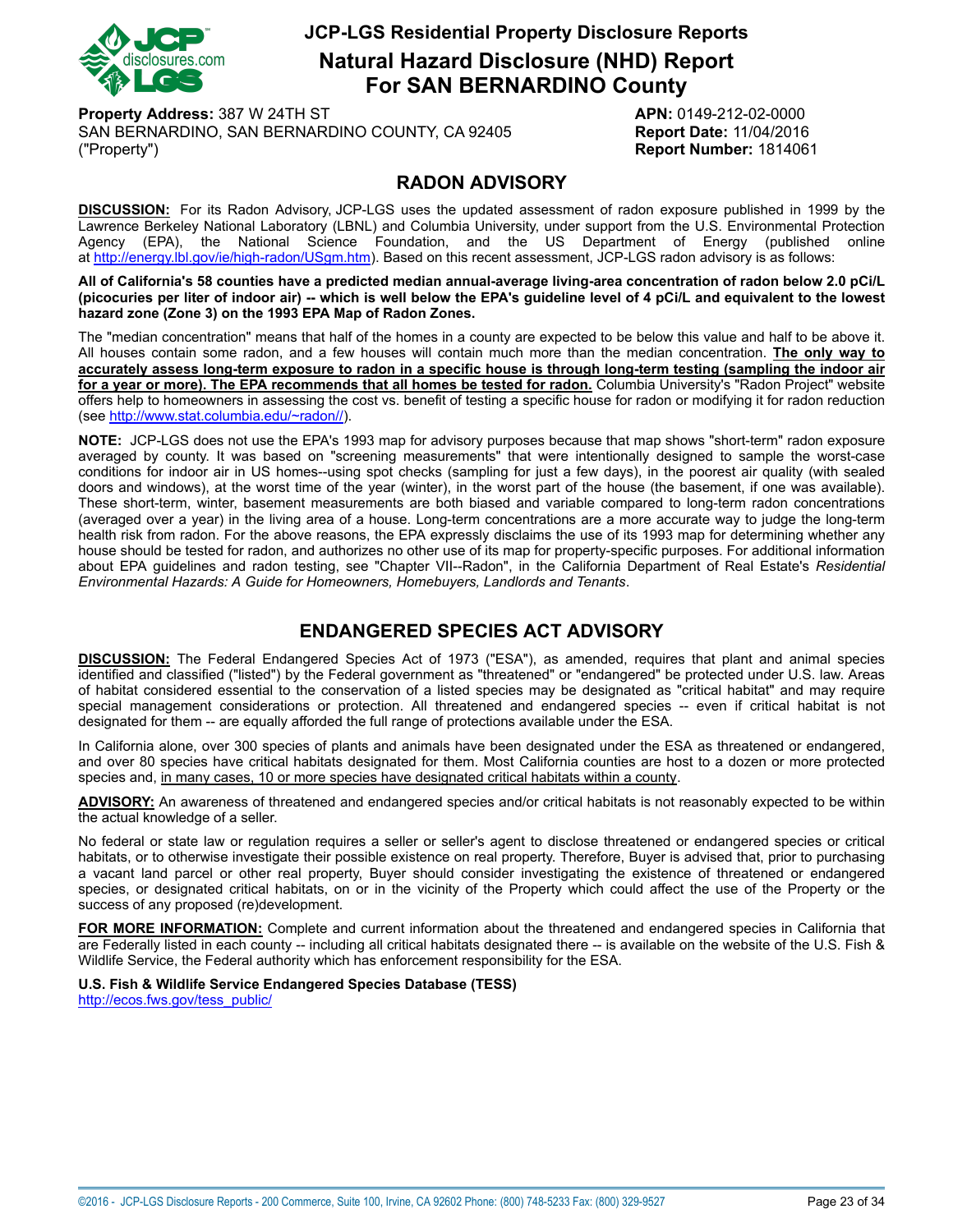

**Natural Hazard Disclosure (NHD) Report For SAN BERNARDINO County**

**Property Address:** 387 W 24TH ST **APN:** 0149-212-02-0000 SAN BERNARDINO, SAN BERNARDINO COUNTY, CA 92405 **Report Date:** 11/04/2016 ("Property") **Report Number:** 1814061

#### **ABANDONED MINES ADVISORY**

<span id="page-23-0"></span>**DISCUSSION:** According to the California Department of Conservation, Office of Mine Reclamation, since the Gold Rush of 1849, tens of thousands of mines have been dug in California. Many were abandoned when they became unproductive or unprofitable. The result is that California's landscape contains many thousands of abandoned mines, which can pose health, safety, or environmental hazards on and around the mine property. Mines can present serious physical safety hazards, such as open shafts or adits (mine tunnel), and they may create the potential to contaminate surface water, groundwater, or air quality. Some abandoned mines are such massive problems as to earn a spot on the Federal Superfund environmental hazard list.

No California law requires the disclosure of abandoned mines in a real estate transaction, unless the existence of an abandoned mine is within the actual knowledge of the Seller and is deemed to be a fact material to the transaction.

The Office of Mine Reclamation (OMR) and the U.S. Geological Survey maintain a database of abandoned mines -- however, it is known to be incomplete and based on maps that are often decades out of date. Many mines are not mapped because they are on private land. The OMR warns that, *"Many old and abandoned mines are not recorded in electronic databases, and when* they are, the information may not be detailed enough to accurately define, differentiate or locate the mine feature, such *as a potentially hazardous vertical shaft or horizontal adit or mine waste." (See reference below.)*

Accordingly, this Report does not contain an abandoned mines disclosure from any government database or map or any **other source, in order to protect the seller from liability for non-disclosure of unrecorded abandoned mines.**

Parties concerned about the possible existence or impact of abandoned mines in the vicinity of the Property are advised to retain a State-licensed geotechnical consultant to study the site and issue a report. Other sources of information include, but are not limited to, the State Office of Mine Reclamation at (916) 323-9198 (website: <http://www.conservation.ca.gov/OMR>), and the Engineering, Planning or Building Departments in the subject City and County.

**FOR MORE INFORMATION:** For more information visit the State Office of Mine Reclamation's website at: [http://www.conservation.ca.gov/omr/abandoned\\_mine\\_lands/Pages/index.aspx](http://www.conservation.ca.gov/omr/abandoned_mine_lands/Pages/index.aspx)

## **OIL & GAS WELL ADVISORY**

<span id="page-23-1"></span>California is currently ranked fourth in the nation among oil producing states. Surface oil production is concentrated mainly in the Los Angeles Basin and Kern County, and in districts elsewhere in the state. In recent decades, real estate development has rapidly encroached into areas where oil production has occurred. Because the state's oil production has been in decline since the 1980's, thousands of oil and gas wells have been shut down or abandoned, and many of those wells are in areas where residential neighborhoods now exist.

According to the California Department of Conservation ("DOC"), to date, about 230,000 oil and gas wells have been drilled in California and around 105,000 are still in use. The majority of remaining wells have been sealed ("capped") under the supervision of the DOC's Division of Oil, Gas and Geothermal Resources. A smaller number have been abandoned and have no known responsible operator -- these are called "orphan" wells. The state has a special fund that pays the cost of safely capping orphan wells, however, that program is limited in its scope and progress.

Buyer should be aware that, while the DOC database is the most comprehensive source available for California oil and gas well information, the DOC makes no warranties that the database is absolutely complete, or that reported well **locations are known with absolute accuracy.**

#### **For More Information**

For a search of the state's databases of oil and gas wells and sites of known environmental contamination on or near the Property, please obtain the JCP-LGS Residential Environmental Report. For general information, visit the California Department of Conservation, Division of Oil, Gas, and Geothermal Resources at [http://www.consrv.ca.gov/dog.](http://www.consrv.ca.gov/dog)

#### **END OF NATURAL HAZARD DISCLOSURE REPORT SECTION See Terms and Conditions at end of this Report.**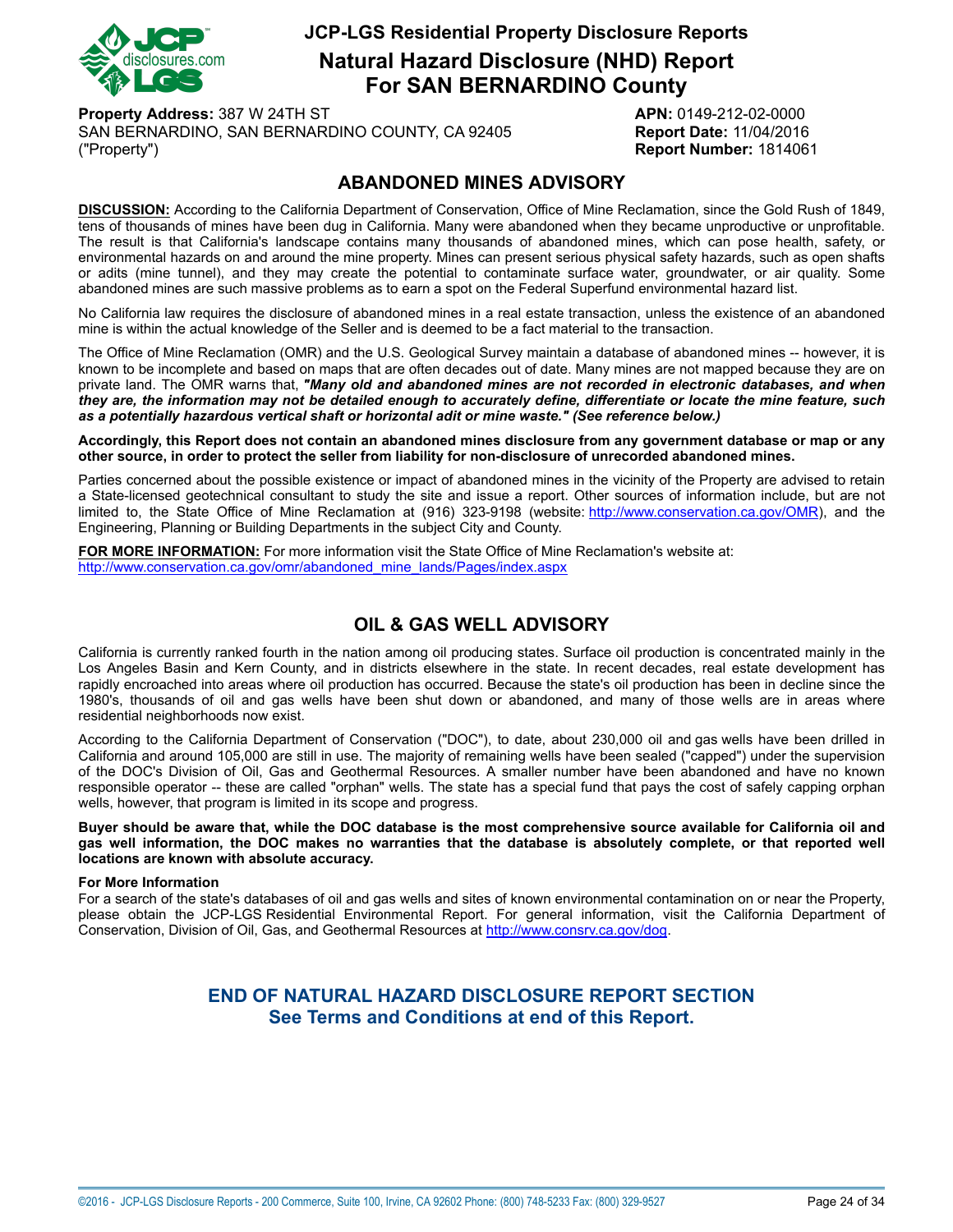

**Property Tax Disclosure Report For SAN BERNARDINO County**

**Property Address:** 387 W 24TH ST **APN:** 0149-212-02-0000 SAN BERNARDINO, SAN BERNARDINO COUNTY, CA 92405 **Report Date:** 11/04/2016 ("Property") **Report Number:** 1814061

# **California Property Tax Disclosure Report**

<span id="page-24-0"></span>The parties for whom this Report was prepared are the owner ("Seller") of the Residential Property ("Property") on the Report Date, the buyer ("Buyer") of the Residential Property from Seller as of the Report Date, and their respective licensed real estate agents ("Agents"). Seller, Buyer and the Agents are sometimes referred to herein as "Party" or "Parties."

## **Part 1. Introduction and Summary**

This Tax Report section discusses the results of an electronic search of specified government lists ("Databases") containing real property tax information and geographic data concerning the Residential Property. To understand the information provided, please read this entire Report.

### **Summary of Property Tax Determinations**

| <b>The Residential</b><br><b>Property:</b> | IS | <b>IS NOT</b> |                                                                                                            |                 |
|--------------------------------------------|----|---------------|------------------------------------------------------------------------------------------------------------|-----------------|
| Α.                                         |    | X             | NOT SUBJECT TO a Mello-Roos Community Facilities District.                                                 | 26              |
| <b>B.</b>                                  |    | X             | NOT SUBJECT TO a 1915 Bond Act District.                                                                   | $\overline{26}$ |
| C.                                         |    |               | SUBJECT TO one or more other direct assessments.                                                           | 27              |
| D.                                         |    | X             | NOT SUBJECT TO the State Responsibility Area Fire Prevention Fee<br>(see State-level SRA Zone Disclosure). | 31              |

Determined by First American Professional Real Estate Services, Inc.

**THIS IS A DATABASE REPORT ONLY:** The tax information in this Report only provides data derived from County Tax Assessor's Databases ("Databases") identified in this Report. While JCP-LGS has made good faith efforts to report from the Databases as accurately as possible, the quality, accuracy, and currency ("Database Date") of the information contained in these Databases can vary greatly. For more information regarding a specific Database, please read Part 2 of this Report. By use of this Report, transferee agrees this is a Report product and not an insurance policy and is subject to the Terms and Conditions attached hereto and incorporated herein.

This Report satisfies Seller's obligations to disclose (a) Mello-Roos and 1915 Act Bond Assessments applicable to the Residential Property as required by California Civil Code Section 1102.6b, and (b) Supplemental Taxes as required by *California Civil Code Section 1102.6c.*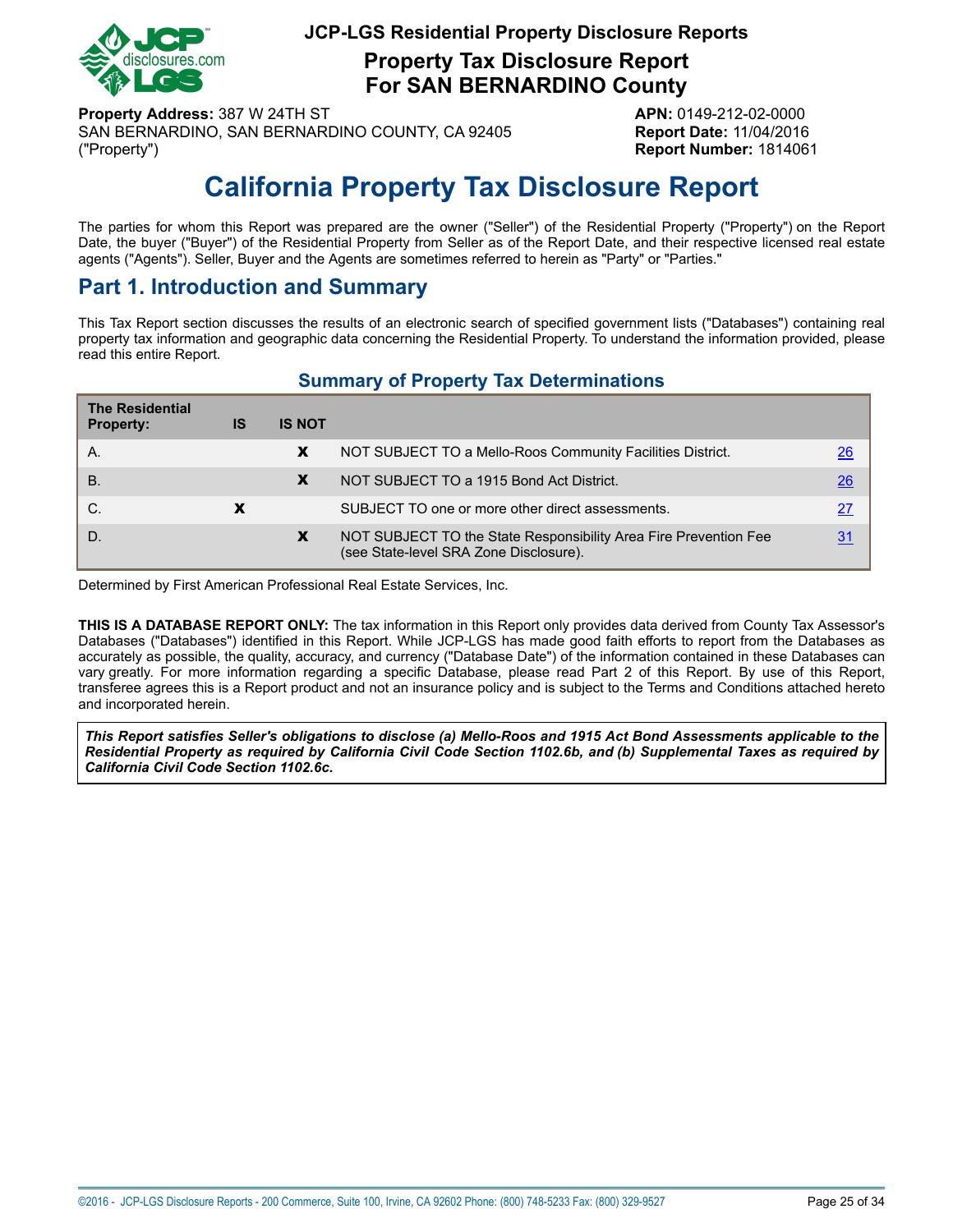

**Property Tax Disclosure Report For SAN BERNARDINO County**

**Property Address:** 387 W 24TH ST **APN:** 0149-212-02-0000 SAN BERNARDINO, SAN BERNARDINO COUNTY, CA 92405 **Report Date:** 11/04/2016 ("Property") **Report Number:** 1814061

# **Part 2. NOTICE OF SPECIAL TAX/ASSESSMENT**

Special assessments, also referred to as direct or fixed assessments, are charges that are not based on the value of the property. These charges are levied to provide funding for services or improvements that directly benefit the property. Mello Roos Community Facility Districts and 1915 Bond Districts are also classified as special assessments. Certain special assessments may be subject to accelerated foreclosure if allowed to go delinquent.

**TO THE PROSPECTIVE PURCHASER OF THE RESIDENTIAL PROPERTY AT THE ADDRESS REFERENCED ABOVE: THIS IS A NOTIFICATION TO BUYER PRIOR TO PURCHASING THE RESIDENTIAL PROPERTY.**

#### <span id="page-25-0"></span>**A. Mello-Roos Community Facilities Districts**

**This Residential Property is NOT SUBJECT to Mello-Roos Community Facilities Districts.**

**Database Date: 2015-2016**

#### <span id="page-25-1"></span>**B. 1915 Bond Act Assessment Districts**

#### **This Residential Property is NOT SUBJECT to 1915 Bond Assessment Districts.**

**Database Date: 2015-2016**

#### **C. Accelerated Foreclosure Information**

Certain assessment or bond issues may contain accelerated foreclosure liens which have priority over other real property taxes and are a legal right included as part of the security for the obligation. The issuers of such bonds are often contractually required to monitor and collect delinquent assessments quickly. Accordingly these assessments are not subject to the five (5) year waiting period applicable to ad valorem real property taxes. If the real property is subject to such an assessment and the taxes are not paid promptly, the real property may be foreclosed upon and sold at public auction on an expedited basis. **Therefore, it is extremely important that the real property tax bill be paid on time to prevent the accelerated foreclosure.**

#### **D. Notice of Property Assessed Clean Energy (PACE) Program**

Property assessed clean energy (PACE) programs allow property owners to finance energy efficiency, water efficiency and renewable energy projects on residential and commercial structures through a voluntary special tax assessment on the property. PACE programs are offered by many city, county and regional planning agencies, and have repayment periods ranging from 5 to 20 years however some may be longer.

**WHAT THIS MEANS:** If a property owner voluntarily enters into a PACE program, a contractual assessment lien is placed on the property. The lien is repaid through installments collected on the property owner's secured county property tax bill. In certain situations the program administrator may bill the property owner directly. If the property is sold and the contractual assessment is not repaid in full, the new owner may be responsible for future assessments contributing towards repayment of the PACE contract.

**DISCLOSURES AT RESALE:** A PACE lien runs with the land. This means that the responsibility to repay the PACE lien may fall to the new owner upon transfer of the property unless the lien is paid off before closing. This fact may be material to a buyer's decision to purchase or price offered for the property. In addition, the buyer's lender may require the lien to be paid in full before closing (for certain federally backed mortgages, for example). Therefore, the property seller and his or her real estate agent may have a duty to disclose the existence of a PACE lien on the sale property.

**DISCLAIMER: This Property Tax Report only discloses PACE special taxes documented in the county's 2015-** 2016 property tax roll. The Report does not include PACE special taxes first assessed or recorded after JCP-LGS obtained this tax roll information. To discover a PACE lien on the Property executed more recently, the buyer should read the preliminary title report and obtain and read all exceptions listed therein. Note that, in the title report, lien exceptions are named as recorded with the county; therefore, a PACE lien may be listed **under a name that is not obvious.**

#### **E. Approved Assessment Districts Which Have Been Formed and Authorized But Are Not Yet Funded**

Certain assessment districts may have been formed and authorized but have not yet been funded. Accordingly no assessment lien will appear in the County Assessor records. However, the information regarding such districts may appear on your preliminary report issued by a title company. If the assessment district has not been formed or funded, the improvements have also not been constructed. If the district is subsequently formed, the assessments may then appear on the property tax bill.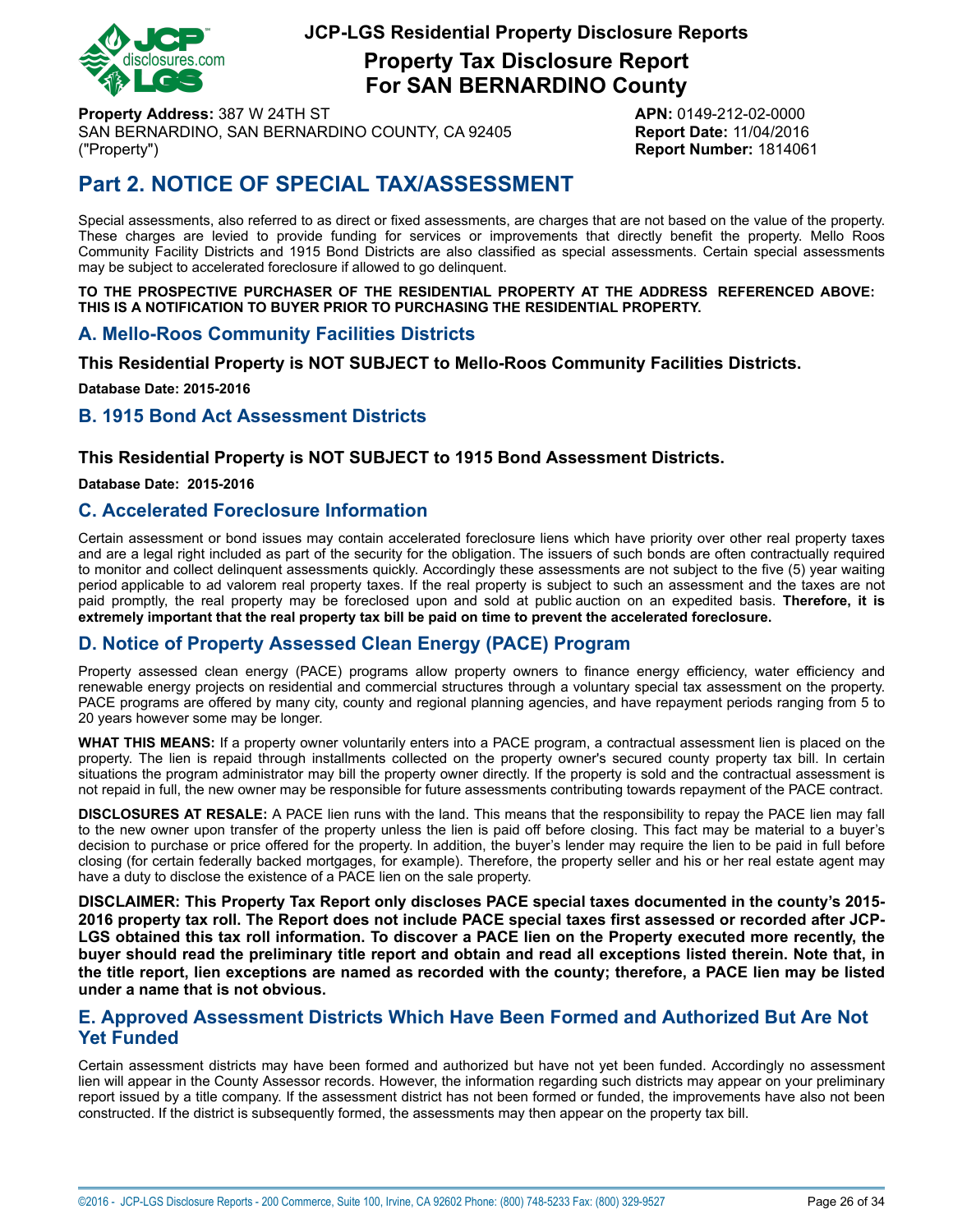

**Property Tax Disclosure Report For SAN BERNARDINO County**

**Property Address:** 387 W 24TH ST **APN:** 0149-212-02-0000 SAN BERNARDINO, SAN BERNARDINO COUNTY, CA 92405 **Report Date:** 11/04/2016 ("Property") **Report Number:** 1814061

# <span id="page-26-0"></span>**Part 3. Current Property Tax Bill Summary**

## **A. Summary of 2015-2016 Property Tax Bill**

The following is a summary of Database information obtained from the SAN BERNARDINO COUNTY Secured Property Tax Roll for Tax Year 2015-2016 ("Database Date"). This summary is provided for informational purposes only. The summary includes Ad Valorem taxes which are based on the property's Assessed Value as well as other Non- Ad Valorem Direct or Special Assessments. Upon transfer of ownership, the Assessed Value may be reset to the Current Market Value or Sale Price which may result in a substantial change in the Ad Valorem taxes assessed. Please see Parts 4 and 5 of this Report for more information regarding Ad Valorem taxes and Supplemental taxes.

| Total Assessed Value:          | \$101.792.00 |
|--------------------------------|--------------|
| 1st Installment Due 11/01/2015 | \$675.14     |
| 2nd Installment Due 02/01/2016 | \$675.14     |
| Total Annual Tax Liability     | \$1,350.28   |

### **General Ad Valorem Taxes**

| <b>AGENCY</b>                           | <b>DESCRIPTION</b>                   | <b>AMOUNT</b> | <b>CONTACT PHONE</b> |
|-----------------------------------------|--------------------------------------|---------------|----------------------|
| I SAN BERNARDINO COMM<br>ICOLLEGE       | SAN BDNO COMM COLLEGE<br><b>BOND</b> | \$41.02       | (909) 382-4022       |
| ISAN BERNARDINO COUNTY<br>lGENERAL TAX  | <b>COUNTY BASE TAX RATE</b>          | \$1,017.92    | 909-387-8307         |
| ISAN BERNARDINO UNIFIED<br>ISCHOOL BOND | <b>SCHOOL BONDS</b>                  | \$120.31      | $(909)$ 381-1164     |
| ISAN BERNARDINO VALLEY MUNI<br>I WATER  | SB VALLEY MUNI WTR DBT SVC           | \$165.41      | (909) 387-9200       |
|                                         | <b>TOTAL AD VALOREM TAXES</b>        | \$1,344.66    |                      |

#### **Direct and/or Special Assessments**

| <b>AGENCY</b>                                       | <b>DESCRIPTION</b>              | <b>AMOUNT</b> | <b>CONTACT PHONE</b> |
|-----------------------------------------------------|---------------------------------|---------------|----------------------|
| ICOUNTY VECTOR CONTOL DIST_ISAN BERN VECTOR CONTROL |                                 | \$5.62        | (800) 442-2283       |
|                                                     | <b>TOTAL DIRECT ASSESSMENTS</b> | \$5.62        |                      |

### **B. Available Senior Citizen Exemptions**

Certain districts that levy special taxes or assessments may offer exemptions to Senior Citizens. These exemptions can result in substantial savings to qualified tax payers. The filing of an application along with annual renewal may be required. Below is the contact information for requesting details on filing exemptions for districts that may offer a Senior Citizen Exemption. Additional Direct Assessment Districts may offer exemptions. Therefore you may want to contact the districts to determine their policy on Senior Citizen Exemptions.

No Senior Citizen Exemptions listed as of the most recent update from the County. See Part 4B for additional information on other exemptions that may be available to Buyer.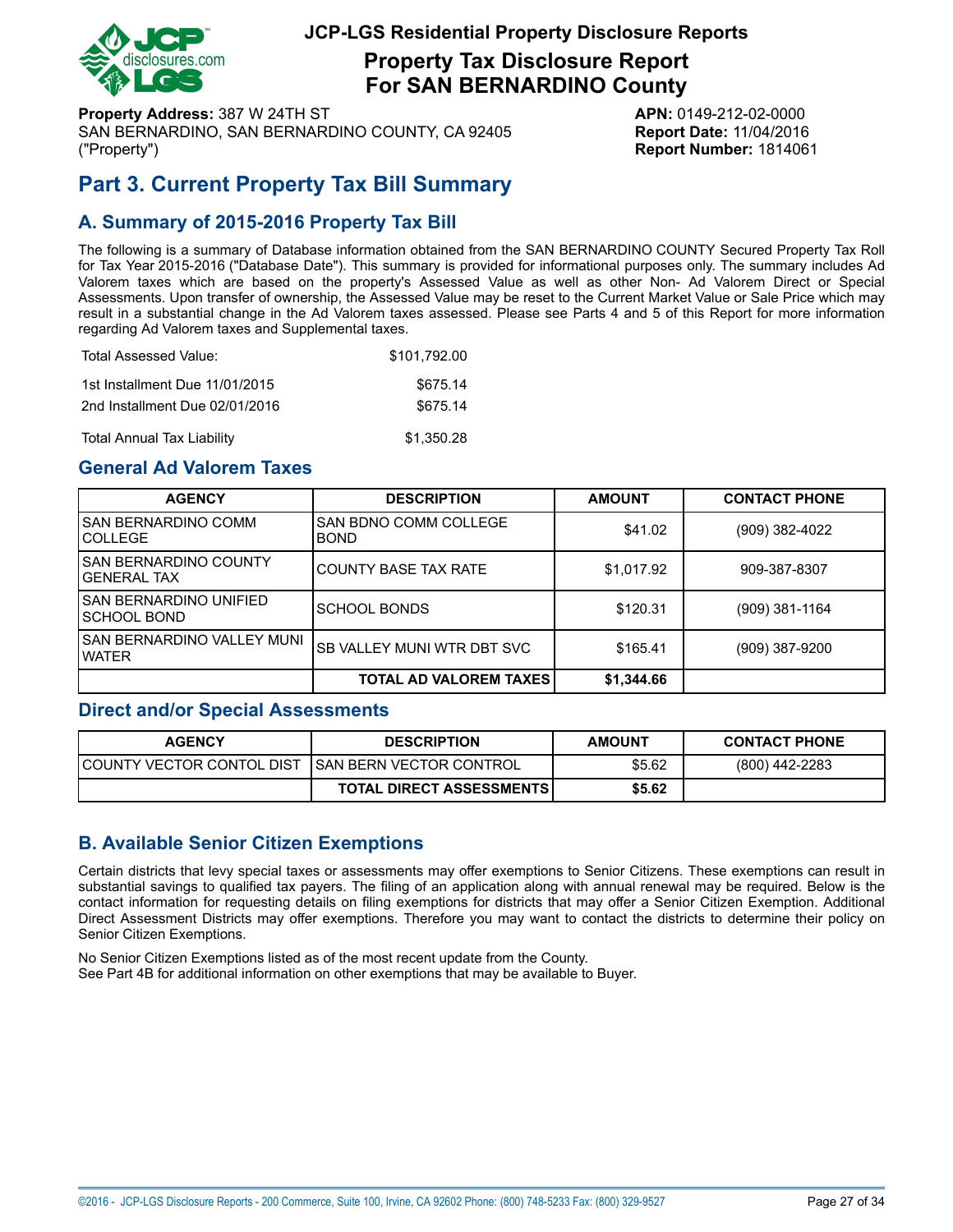

**Property Tax Disclosure Report For SAN BERNARDINO County**

**Property Address:** 387 W 24TH ST **APN:** 0149-212-02-0000 SAN BERNARDINO, SAN BERNARDINO COUNTY, CA 92405 **Report Date:** 11/04/2016 ("Property") **Report Number:** 1814061

# **Part 4. Estimating Property Taxes After the Sale**

Instantly calculate estimated property taxes and supplemental taxes on our website (or manually calculate them below): <https://orderform.fanhd.com/TaxCalcForm.aspx?guid=24D713D60C9745B7822503D3EF3CB2FE>

## **A. Calculating Property Taxes After Sale (ESTIMATE ONLY)**

## *PROPERTY TAX ESTIMATOR*

The following calculation method is provided to assist Buyer in estimating the approximate amount of property tax charges that the Residential Property may be subject to for the upcoming tax year based on the assessed valuation being equal to the sales price. The amount derived is only an estimate and is not a substitute for a tax bill from the County, nor does it anticipate new property tax charges, fees or other changes in the property tax rates for future tax years.

|                                                                                          |  | 0.01321 |
|------------------------------------------------------------------------------------------|--|---------|
|                                                                                          |  |         |
| 4 Direct Assessments including Mello Roos Special Taxes and 1915 Bond Act Assessments if |  | 5.62    |
|                                                                                          |  |         |

The information in this subparagraph A is an estimate only. The purpose of this "ESTIMATOR" is to assist Buyer in planning for property taxes which will be applicable after the Sale Date. This "ESTIMATOR" requires the Buyer's projection of the purchase price of the Residential Property. Please note that potential exemptions and exclusions are not reflected in this estimate. Additionally, undeveloped or recently developed properties may be subject to additional Direct Assessments not included in this estimate JCP-LGS is not responsible or liable for any losses, liabilities or damages resulting from use of this Property Tax Estimator.

## **B. Exemptions & Exclusions to Ad Valorem Taxes**

California law provides certain exemptions from reassessments. The following is a list of common exemptions which may be available:

- Homeowner exemption (California Constitution Art XIII, §3 & R&T Code §218)
- Honorably discharged veterans (California Constitution Art XIII, §3 & R&T Code §205)
- Disabled veterans (California Constitution Art XIII, §4 & R&T Code §205)

California law also provides certain exclusions from reassessment. The following is a list of common exclusions which may be available:

- Persons over 55 years of age (R&T Code § 69.5)
- Severely and permanently disable persons (R&T Code § 69.5(a))
- Transfers between parents and children and grandparents and grandchildren (R&T Code § 63.1)
- Transfers into revocable trusts (R&T Code § 62)
- Interspousal transfers (R&T Code § 63)
- Improvements for seismic retrofitting (R&T Code § 74.5)
- Improvements for disabled access (R&T Code § 74.3)
- Replacement of property damaged or destroyed by disaster (R&T Code § 69)

In order to determine if Buyer may qualify for any exemptions or exclusions or to obtain a comprehensive list of available exemptions and exclusions, please contact the county tax assessor's office (909-387-8307) or visit the county website at http://cms.sbcounty.gov/assessor/home.aspx. Additional information is also available on the website for the California Board of Equalization at www.boe.ca.gov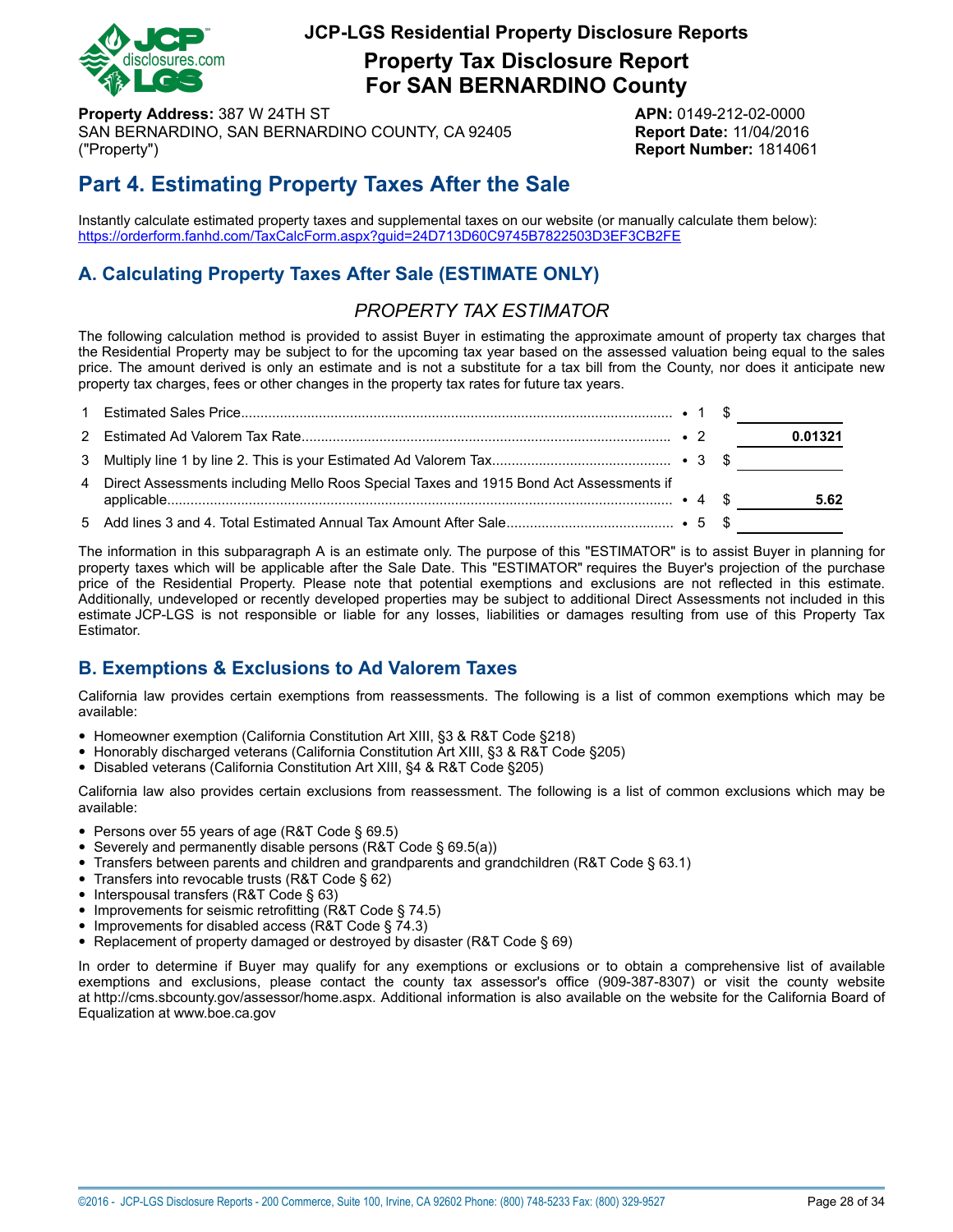

**Property Tax Disclosure Report For SAN BERNARDINO County**

**Property Address:** 387 W 24TH ST **APN:** 0149-212-02-0000 SAN BERNARDINO, SAN BERNARDINO COUNTY, CA 92405 **Report Date:** 11/04/2016 ("Property") **Report Number:** 1814061

# **Part 5. Supplemental Property Tax Information**

## **A. General Information Regarding Supplemental Taxes**

California law mandates the county assessor to reappraise real property upon a change in ownership or completion of new construction. The assessor's office issues a supplemental assessment which reflects the difference between the prior assessed value and the new assessment. This value is prorated based on the number of months remaining in the fiscal tax year which ends June 30.

Notices of the supplemental assessment are mailed out to the property owners prior to the issuance of the supplemental tax bill or refund if the value is reduced. The taxes or refund based on the supplemental assessment are in addition to the regular annual tax bill.

The supplemental tax will be due from the current owner in addition to the regular tax assessment. Accordingly for the first year of ownership, Buyer should plan for this additional payment.

## **B. Supplemental Property Tax Disclosure**

The following notice is mandated by California Civil Code Section 1102.6c:

#### **NOTICE OF YOUR "SUPPLEMENTAL" PROPERTY TAX BILL**

"California property tax law requires the Assessor to revalue real property at the time the ownership of the property changes. Because of this law, you may receive one or two supplemental tax bills, depending on when **your loan closes.**

The supplemental tax bills are not mailed to your lender. If you have arranged for your property tax payments to be paid through an impound account, the supplemental tax bills will not be paid by your lender. It is your **responsibility to pay these supplemental bills directly to the Tax Collector.**

**If you have any question concerning this matter, please call your local Tax Assessor or Collector's Office."**

SAN BERNARDINO County Assessor Phone: 909-387-8307 Website: <http://cms.sbcounty.gov/assessor/home.aspx>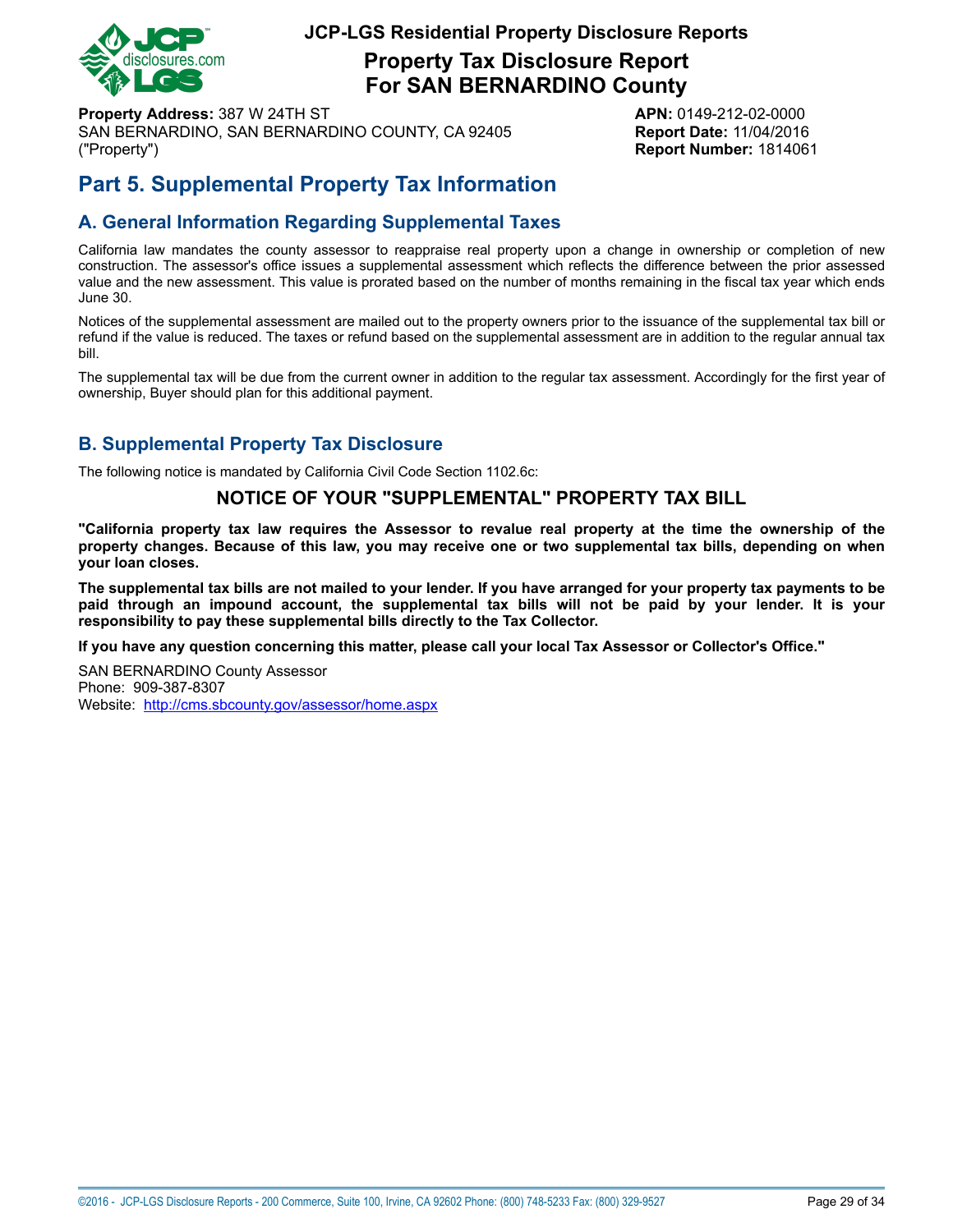

**Property Tax Disclosure Report For SAN BERNARDINO County**

**Property Address:** 387 W 24TH ST **APN:** 0149-212-02-0000 SAN BERNARDINO, SAN BERNARDINO COUNTY, CA 92405 **Report Date:** 11/04/2016 ("Property") **Report Number:** 1814061

## **C. Calculating Supplemental Taxes After Sale (ESTIMATE ONLY)**

Instantly calculate estimated property taxes and supplemental taxes on our website (or manually calculate them below): [https://orderform.fanhd.com/TaxCalcForm.aspx?guid=24D713D60C9745B7822503D3EF3CB2FE.](https://orderform.fanhd.com/TaxCalcForm.aspx?guid=24D713D60C9745B7822503D3EF3CB2FE)

## *SUPPLEMENTAL TAX ESTIMATOR*

The following schedule is provided to estimate the potential amount of the supplemental taxes on a given property and does NOT include the amount of the regular annual ad valorem property tax. The following calculation provides an estimate of the supplemental property taxes that can be expected during the first year of ownership, and should be used for planning purposes only.

| 3 Subtract line 2 from line 1.                                                                 |  |  |
|------------------------------------------------------------------------------------------------|--|--|
| 4 Multiply line 3 by 0.01321 (the Estimated Ad Valorem Tax Rate for the Residential Property). |  |  |

If the Sale Date for the Residential Property falls during the months of January through May, Buyer will receive TWO supplemental tax bills: (a) one for the current partial tax year; and (b) one for the next full tax year. The supplemental **taxes can be estimated by completing lines 5 through 8 below:**

|                               |  | <u>production and the contract of the contract</u> |
|-------------------------------|--|----------------------------------------------------|
| 6 Multiply line 4 by line 5.  |  |                                                    |
| 7 Enter the amount on line 4. |  |                                                    |
|                               |  |                                                    |

If the Sale Date for the Residential Property falls during the months of June through December, Buyer will receive ONE **supplemental tax bill. The supplemental tax can be estimated by completing lines 9 and 10 below:**

| <b>TABLE 1. Month-of-Sale Factor</b> |        | <b>TABLE 2. Month-of-Sale Factor</b> |        |
|--------------------------------------|--------|--------------------------------------|--------|
| Jan                                  | 0.4167 | Jun                                  | 1.0000 |
| Feb                                  | 0.3333 | Jul                                  | 0.9167 |
| Mar                                  | 0.2500 | Aug                                  | 0.8333 |
| Apr                                  | 0.1667 | Sept                                 | 0.7500 |
| May                                  | 0.0833 | Oct                                  | 0.6667 |
|                                      |        | <b>Nov</b>                           | 0.5833 |
|                                      |        | <b>Dec</b>                           | 0.5000 |

The information in this subparagraph C is an estimate only. The purpose of this "ESTIMATOR" is to assist Buyer in planning for the supplemental taxes. The estimated supplemental tax is not a substitute for the supplemental bill and may not be relied upon as such. This "ESTIMATOR" requires the Buyer's projection of the purchase price of the Residential Property as well as month in which the transaction will be consummated. Please note that potential exemptions and exclusions are not reflected in these estimations JCP-LGS is not responsible or liable for any losses, liabilities or damages resulting from use of this Supplemental Tax Estimator.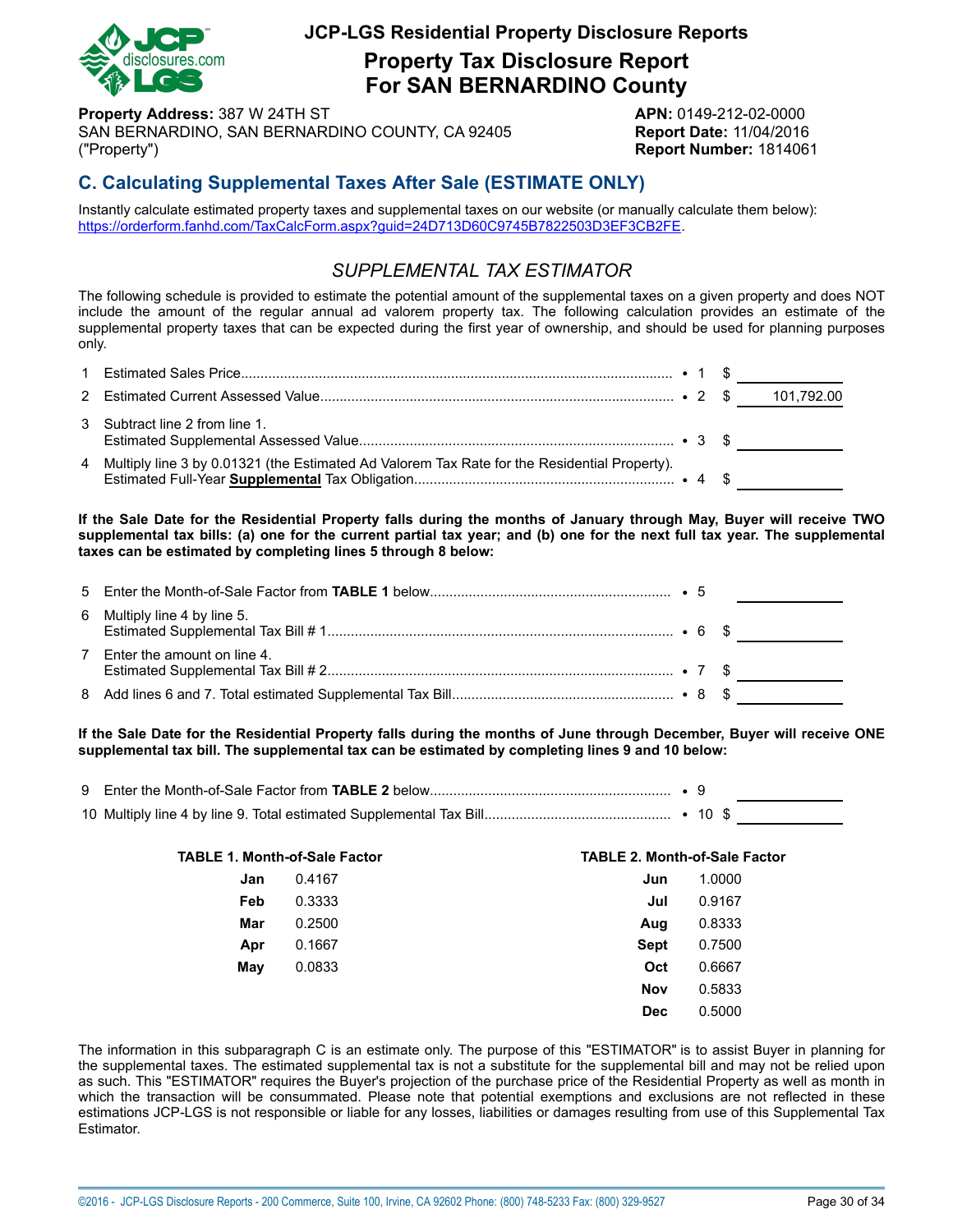

**Property Tax Disclosure Report For SAN BERNARDINO County**

**Property Address:** 387 W 24TH ST **APN:** 0149-212-02-0000 SAN BERNARDINO, SAN BERNARDINO COUNTY, CA 92405 **Report Date:** 11/04/2016 ("Property") **Report Number:** 1814061

# <span id="page-30-0"></span>**Part 6. State Responsibility Area Fire Prevention Fee**

Pursuant to Chapter 1.5 (commencing with Section 4210) to Part 2 of Division 4 of the Public Resources Code, the State of California shall charge an annual "Fire Prevention Benefit Fee" ("Benefit Fee") on each eligible habitable structure on a parcel that is within a State Responsibility Area ("SRA") as defined in Section 4102 of the Public Resources Code, commencing with the 2011-2012 fiscal year. For an explanation of the SRA, refer to [page](#page-6-1) 7 of the Natural Hazard Disclosure Report, under "Wildland Fire Area (State Responsibility Area)". The Fee Amount and a Fee Exemption (explained below) were implemented in an emergency regulation adopted January 23, 2012 by the State Board of Forestry and Fire Protection ("Board").

**Fee Amount:** A Benefit Fee of one hundred fifty-two dollars and thirty-three cents (\$152.33) shall be charged on each habitable structure within an SRA, including single-family homes, multi-dwelling structures, mobile and manufactured homes, and condominiums. This is not a "per parcel" fee, but a levy on each structure (if any) on the parcel within an SRA which the State determines to be habitable.

**Fee Exemption:** Property owners of habitable structures within a SRA and also within the boundaries of a local agency that provides fire protection services shall receive a fee reduction of thirty-five dollars (\$35) per habitable structure.

## **Date Due and Late Payment Penalties**

The fee shall be collected annually by the State Board of Equalization ("BOE"), and is due and payable 30 days from the date of assessment by the BOE. If not paid when due and payable, a penalty of twenty percent (20%) of the fee determined to be due shall be added to the amount due and payable for EACH 30-day period in which the fee remains **unpaid.**

The fees collected, other than that retained by the BOE necessary for payment of refunds and expenses incurred in the collection of the fee, shall be deposited into the State Responsibility Area Fire Prevention Fund in the State Treasury. This Fund shall be used by the Board and the Department of Forestry and Fire Protection ("CalFire") to finance the cost of specified fire prevention activities that will benefit the owners within the SRA who are required to pay the fee, including such activities as public education programs and local fire prevention projects to reduce fire risk in SRAs.

On July 1, 2013, and annually thereafter, the Board shall adjust the annual amount of the Fire Prevention Fee to reflect the percentage of change in the average annual value of a specified standard price index as reported by the Department of Finance. Commencing with the 2012-13 fiscal year, if there are sufficient amounts of moneys in the SRA Fire Prevention Fund to finance the costs of specified fire prevention activities for a fiscal year, the BOE would be prohibited from collecting the fee for that fiscal year.

**Appeals Process:** A person from whom the Benefit Fee is to be due may petition for a redetermination of whether this fee requirement applies to the Property. To appeal, the owner must submit within 30 days after the date of service of the determination a written petition stating the specific grounds upon which the appeal is founded and include supporting documentation. The petition must be sent to the address indicated by CalFire which may be the address of CalFire's Designated Fee Administrator.

#### **Database Date: July 2016**

This Property **IS NOT** located in a State Responsibility Area.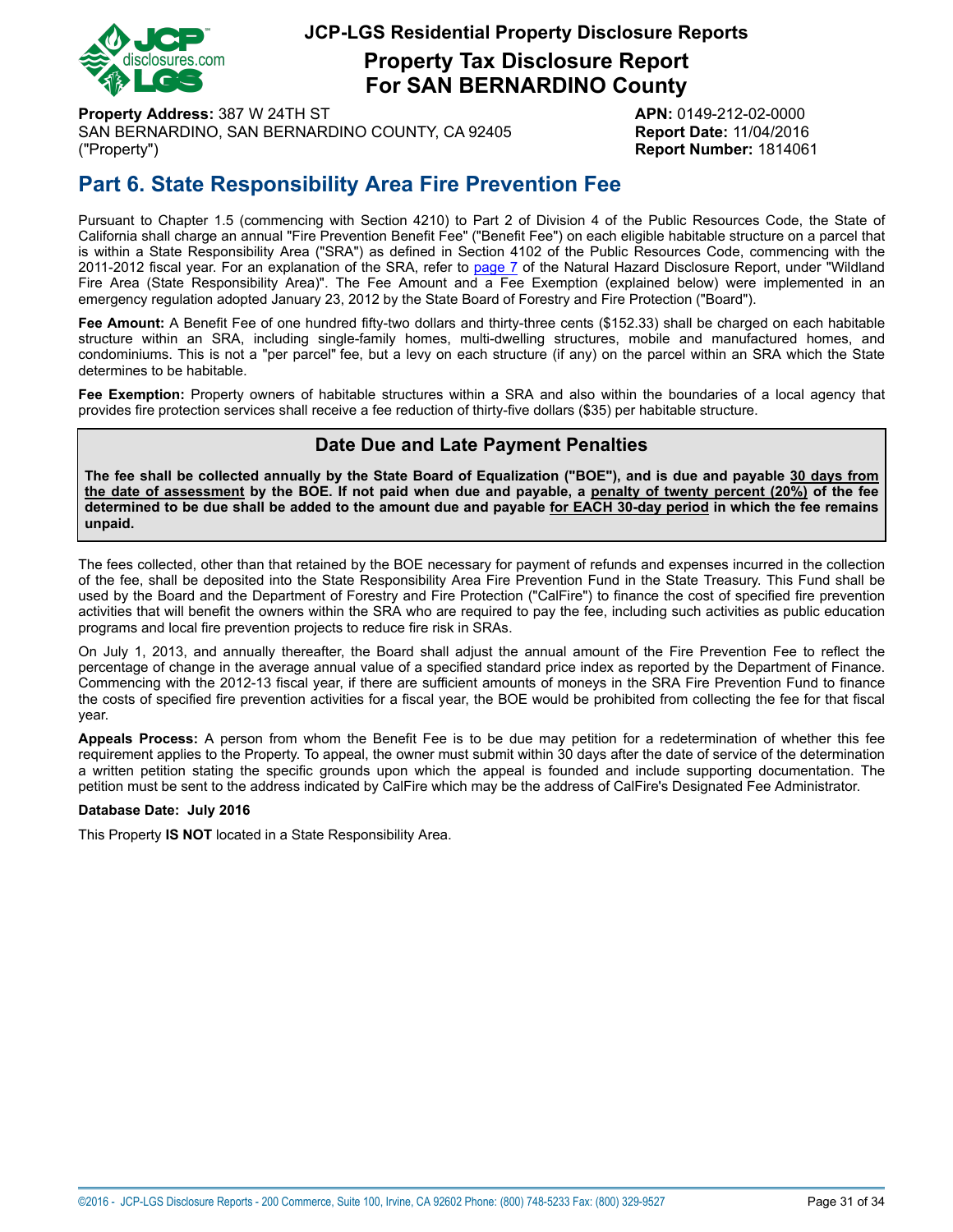

## **Property Tax Disclosure Report For SAN BERNARDINO County**

**Property Address:** 387 W 24TH ST **APN:** 0149-212-02-0000 SAN BERNARDINO, SAN BERNARDINO COUNTY, CA 92405 **Report Date:** 11/04/2016 ("Property") **Report Number:** 1814061

# **Part 7. Private Transfer Fee Advisory**

**Private Transfer Fee.** This is a fee imposed by a private entity such as a property developer, home builder, or homeowner association, when a property within a certain type of subdivision is sold or transferred. (It is commonly known as a "Private Transfer Tax".) It is NOT the same as a city or county Documentary Transfer Tax. A Private Transfer Fee may apply in addition to government Documentary Transfer Taxes that are due upon sale or transfer of the Property.

**Transfer Fee Defined.** California Civil Code Section 1098 defines a "Transfer Fee".

Effective January 1, 2008, if the payment of any Transfer Fee is required in the sale or transfer of the Property, Civil Code Section 1102.6e requires Seller to notify Buyer of the existence of the fee and to disclose certain specific information **about the fee.**

**How to Determine the Existence of a Transfer Fee.** If a Transfer Fee does exist affecting the Property, the document creating the fee may be on file with the County Recorder as a notice recorded against the Property and should be disclosed in the preliminary (title) report on the Property. However, the preliminary (title) report will merely disclose the existence of the documents affecting title, not the content of the documents. The title of a document may also not be sufficient to disclose that a Transfer Fee is included in its terms. Accordingly Seller should (a) request the title company which issued the preliminary (title) report to provide copies of the documents shown as "exceptions," and (b) review each document to determine if it contains a Transfer Fee.

Parties are advised that documents regarding any Transfer Fee should be obtained early in the sale process in order to **avoid delays in the transaction process and to ensure full disclosure as required by law.**

To determine if the Property is subject to a Transfer Fee, OBTAIN COPIES OF ALL OF THE EXCEPTIONS LISTED ON **THE PRELIMINARY (TITLE) REPORT FROM THE TITLE COMPANY AND READ THEM TO DETERMINE IF ANY TRANSFER FEES ARE APPLICABLE.**

> **END OF TAX DISCLOSURE REPORT SECTION See Terms and Conditions at end of this Report.**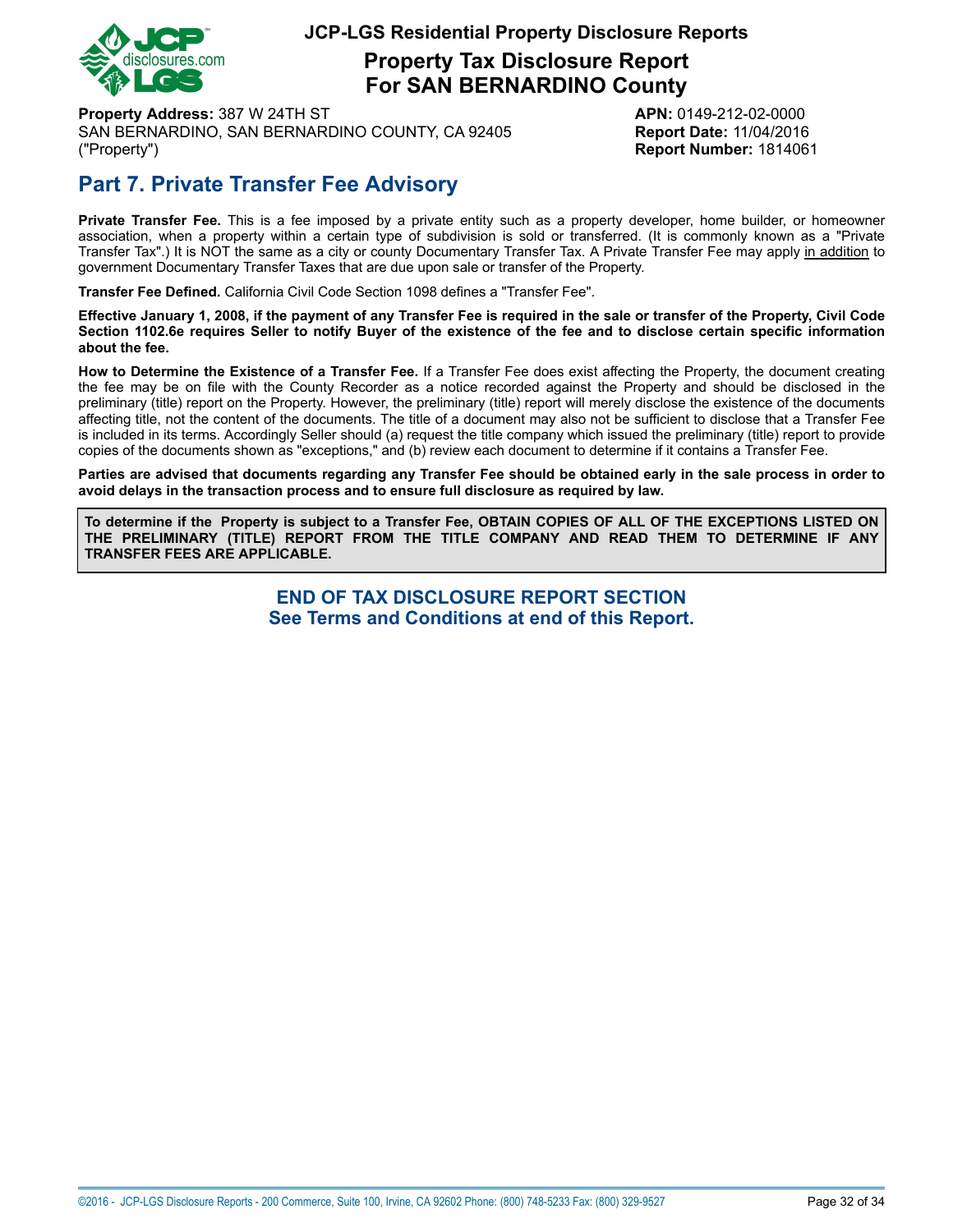

# **JCP-LGS Residential Property Disclosure Reports Terms and Conditions**

**Property Address:** 387 W 24TH ST **APN:** 0149-212-02-0000 SAN BERNARDINO, SAN BERNARDINO COUNTY, CA 92405 **Report Date:** 11/04/2016 ("Property") **Report Number:** 1814061

# **TERMS and CONDITIONS**

#### <span id="page-32-0"></span>**ACCEPTANCE OR USE OF THIS REPORT CONSTITUTES APPROVAL AND ACCEPTANCE OF THE TERMS, CONDITIONS, AND LIMITATIONS STATED HEREIN.**

The Report ("Report") is subject to each of the following Terms and Conditions. Each Recipient (defined below) of the Report agrees that the Report is subject to the following Terms and Conditions, and each Recipient agrees to be bound by such. Use of this Report by any Recipient constitutes acceptance of the Terms and Conditions to the Report. The Terms and Conditions below are incorporated by this reference into the Report. **This Report is not an insurance policy.**

This Report is made for the real property specifically described in the Report (the "Property") and solely for the transaction for which it was originally purchased ("Transaction"). The Property shall not include any property beyond the boundaries of the real property described in the Report. The Property shall not include any structures (whether located on the Property, or not), easements, or any right, title, interest, estate, or easement in any abutting streets, roads, alleys, lanes, ways, or waterways.

**IMPORTANT NOTICE:** Transferor(s) and transferee(s) shall read the complete Report in its entirety before the close of escrow. A "Signature Page" or "Summary Pages" document may be included in the electronic delivery of this Report. Those documents do not replace the complete Report or remove the need to read the complete Report, and do not remove the requirement to disclose. The Signature Page and Summary Pages documents are subject to the Terms and Conditions of the complete Report.

- A. **No Third Party Reliance on This Report.** Only the transferor(s) and transferee(s), and their agents/brokers, if any, involved in the Transaction (collectively, the "Recipients") may use and rely on this Report and only after they have paid in full for the Report. While disclosures made on the Natural Hazard Disclosure Statement in the Report may indicate certain risks to the Property, the disclosures are only "…between the transferor, the transferor's agents, and the transferee, and shall not be used by any other party, including, but not limited to, insurance companies, lenders, or governmental agencies, for any purpose." Cal. Civil Code section 1103.2, subdivision (g).
- B. **Seller and Seller's Agent's Responsibility of Full Disclosure.** Recipients are obligated to make disclosures, and always disclose material facts, that are within their actual knowledge.
- C. **Scope of Report.** This Report is limited to determining whether the Property is in those specified natural hazard zones and property tax districts, and in proximity to those specified environmental sites (depending on the report product ordered), as defined in the Report. The Report is not a geologic report or a land survey and no site inspection has been made in producing the Report. JCP-LGS makes no determination, expresses no opinion or view, and assumes no responsibility in this Report concerning the right, entitlement, or ability to develop or improve the Property. JCP-LGS has no information concerning whether the Property can be developed or improved. No determination is made and no opinion is expressed, or intended, by this Report concerning structures or soils on or outside of the Property, including, without limitation, habitability of structures or the Property, suitability of the Property for construction or improvement, potential for soil settlement, drainage, soil subsidence, or other soil or site conditions. The Recipient(s) is advised to consult the local Planning Department to determine whether factors beyond the scope of this Report may limit the transferee(s) ability to use or improve the Property.

The Report is not a title report, and no determination is made and no opinion is expressed, or intended, by this Report as to title to the Property or liens against the Property, recorded or otherwise, or whether the Property is comprised of legal lots in conformance with the California Subdivision Map Act or local ordinances. The Report is not a property inspection report, and no determination is made and no opinion is expressed, or intended, by this Report concerning architectural, structural, mechanical, engineering, or legal matters, or the marketability or value of the Property. JCP-LGS has not conducted any testing or physical or visual examination or inspection of the Property, nor is this Report a substitute for any such testing, physical or visual examination, or inspection.

- D. **Tax and Environmental Disclosures (if included in Report).** No determination is made and no opinion is expressed, or intended, by the Report concerning the existence of property tax liabilities, or the existence of hazardous or toxic materials or substances, or any other defects, on, under, or in proximity to the Property, unless specifically described in the Report. JCP-LGS's total liability for any error or omission in its disclosures relating to taxes and/or environmental matters shall be limited to actual proven damages not to exceed \$10,000.
- E. **JCP-LGS Database Updates.** Each database used in this Report is updated by the responsible agency at various intervals. Updates for a database are determined by the responsible agency and may be made at any time and without notice. JCP-LGS maintains an update schedule and makes reasonable efforts to use updated information. For these reasons, JCP-LGS reports information as of the date when the database was last updated by JCP-LGS. That date is specified as the "Database Date" for each database.
- F. **Statutory and Additional Disclosures, Advisories, and Local Addenda (if included in Report).** No determination is made and no opinion is expressed, or intended, by this Report concerning the need to purchase earthquake or flood insurance for the Property. In preparing the Report, JCP-LGS accurately reported on information contained in Government Records. JCP-LGS reviewed and relied upon those Government Records specifically identified and described in the Report. JCP-LGS has not reviewed or relied upon any Government Records that are not specifically identified in the Report. JCP-LGS also has not reviewed any plat maps, survey maps, surveyor maps, assessor maps, assessor parcel maps, developer maps, or engineering maps, whether or not such maps have been recorded. No determination is made and no opinion is expressed, or intended, by the Report concerning any matters identified in Government Records that were not reviewed by JCP-LGS. Local Addenda, where applicable, are included "AS IS" as an accommodation to the local real estate board that provided the content; JCP-LGS assumes no responsibility for the accuracy of any information included in the Local Addenda.
- G. **FEMA Flood Determination Certificate (if accompanying the Report).** No determination is made and no opinion is expressed, or intended, by the Report concerning the requirement for or cost of flood insurance on the Property. Recipient(s) understands that a lender may require flood insurance to secure its loan collateral independent of whether FEMA may require flood insurance under the National Flood Insurance Program on a federally backed mortgage. The FEMA Flood Determination Certificate ("Flood Certificate"), which may accompany the Report, is produced by a third-party expert certified by FEMA to provide Flood Certificates. JCP-LGS assumes no liability for errors in that third-party flood determination.